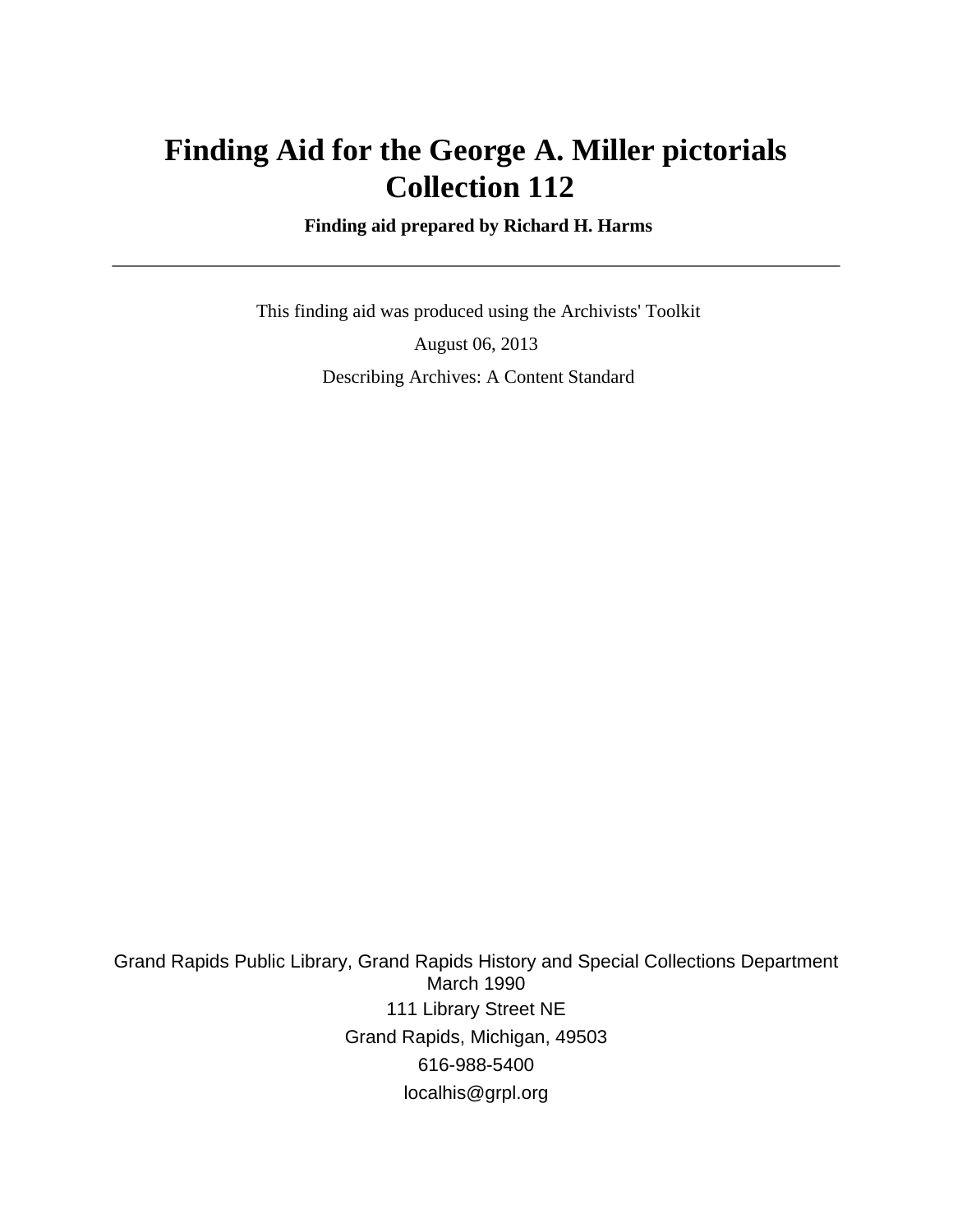# **Table of Contents**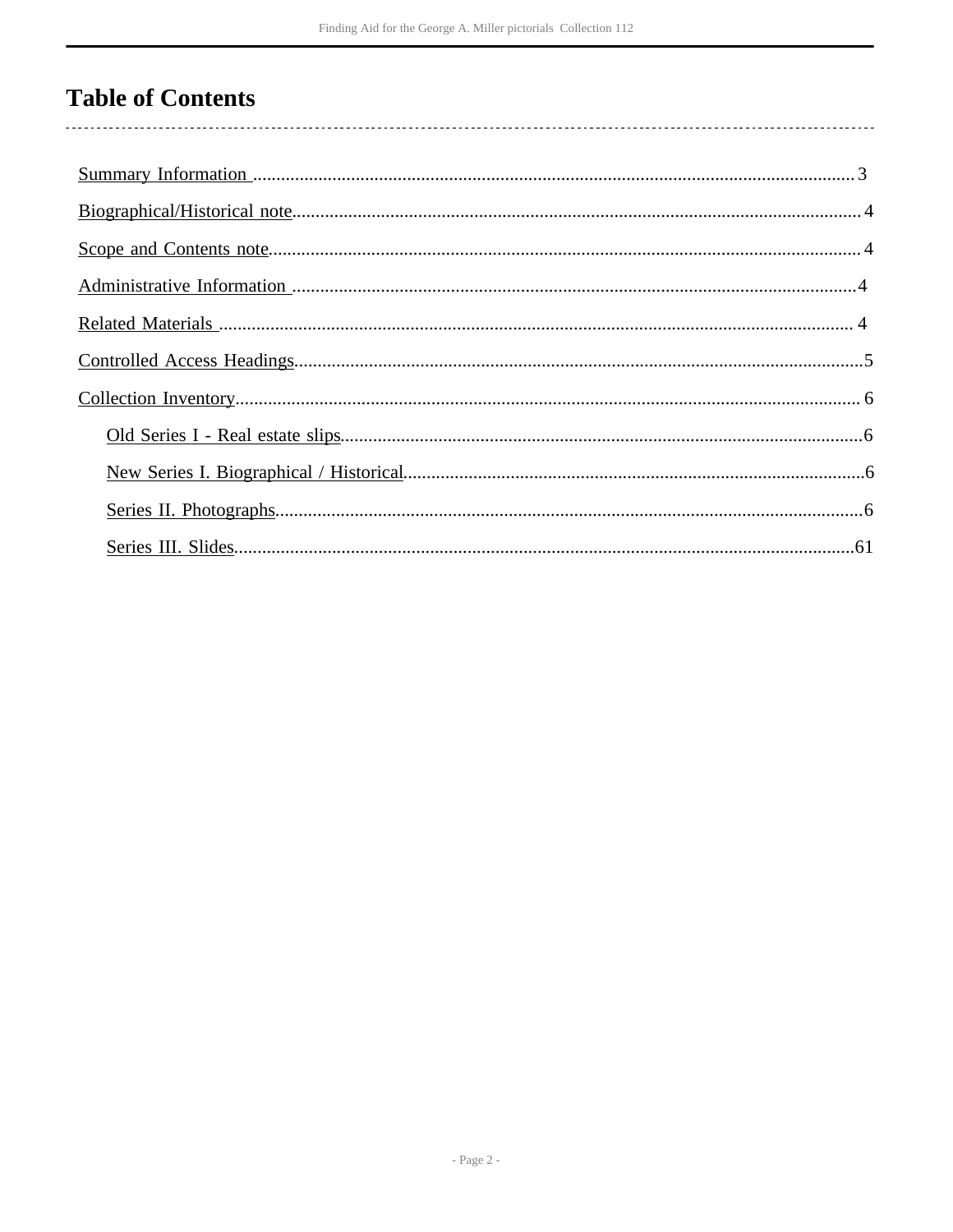# <span id="page-2-0"></span>**Summary Information**

| <b>Repository</b> | Grand Rapids Public Library, Grand Rapids History and Special<br><b>Collections Department</b>                                                                                                                                                                                                                                                                                                                                                                                    |
|-------------------|-----------------------------------------------------------------------------------------------------------------------------------------------------------------------------------------------------------------------------------------------------------------------------------------------------------------------------------------------------------------------------------------------------------------------------------------------------------------------------------|
| <b>Creator</b>    | Miller, George A., 1923-1990                                                                                                                                                                                                                                                                                                                                                                                                                                                      |
| <b>Title</b>      | George A. Miller pictorials                                                                                                                                                                                                                                                                                                                                                                                                                                                       |
| Date [inclusive]  | 1963-1975                                                                                                                                                                                                                                                                                                                                                                                                                                                                         |
| <b>Extent</b>     | 4.46 Linear feet 11 boxes                                                                                                                                                                                                                                                                                                                                                                                                                                                         |
| Language          | English                                                                                                                                                                                                                                                                                                                                                                                                                                                                           |
| <b>Abstract</b>   | George A. Miller (1923-1990) was a realtor in Grand Rapids, Michigan.<br>This collection includes photographs and slides of properties offered<br>for sale in the Grand Rapids area from circa 1963-1971. Included are<br>residential and commercial properties and vacant land listed for sale by<br>Miller's firm, George A. Miller Realty. The slides in this collection depict<br>properties featured for sale on a weekly televised real estate program<br>during the 1970s. |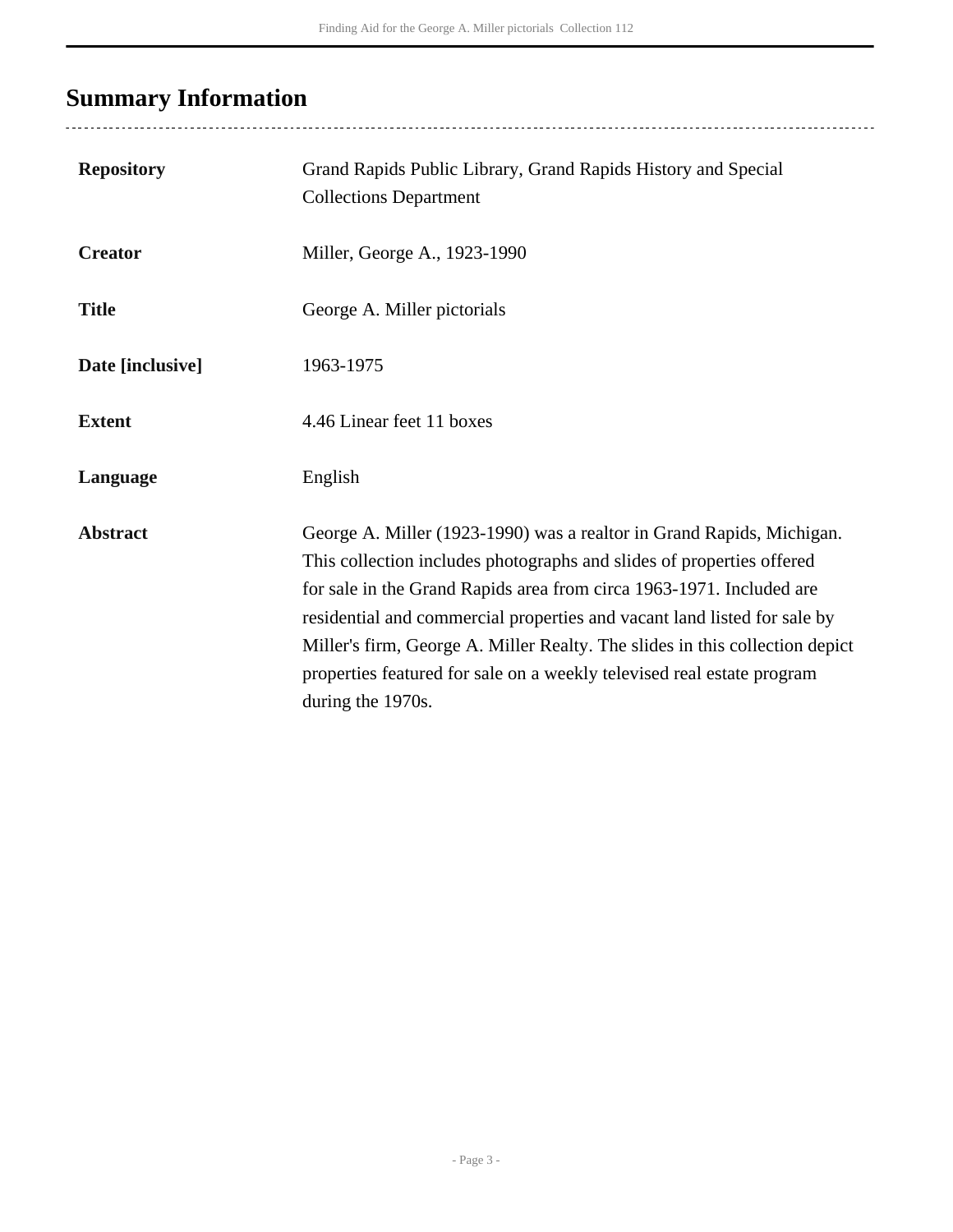## <span id="page-3-0"></span>**Biographical/Historical note**

George A. Miller (1923-1990), was a native of Grand Rapids, attended Ottawa Hills High School, the University of Grand Rapids, Randolph Bacon College and Michigan State University. In 1949 he began working in sales at local radio stations, first WFRS and WLAV. In 1952 he began selling real estate for Marvin J. Muller. Three years later he went into partnership with Ivan M. Dennis to sell real estate. In 1958 Dennis sold his share and Miller opened George A. Miller Realty.

## <span id="page-3-1"></span>**Scope and Contents note**

The George Miller Collection originally included real estate multiple listing cards from the greater Grand Rapids area, 1953-1971, which are now part of Coll. 287. Remaining in this collection are photographs of properties listed by George A. Miller Realty, 1965-75, and slides of properties Miller featured on a weekly television real estate program during the 1970s. Organized alphabetically by street and numerically under street name, the material provides a pictorial documentation of structures in the Grand Rapids area.

# <span id="page-3-2"></span>**Administrative Information**

### **Publication Information**

Grand Rapids Public Library, Grand Rapids History and Special Collections Department March 1990

#### **Immediate Source of Acquisition note**

George A. Miller, 1987, 1990; accession number 1990.009

## <span id="page-3-3"></span>**Related Materials**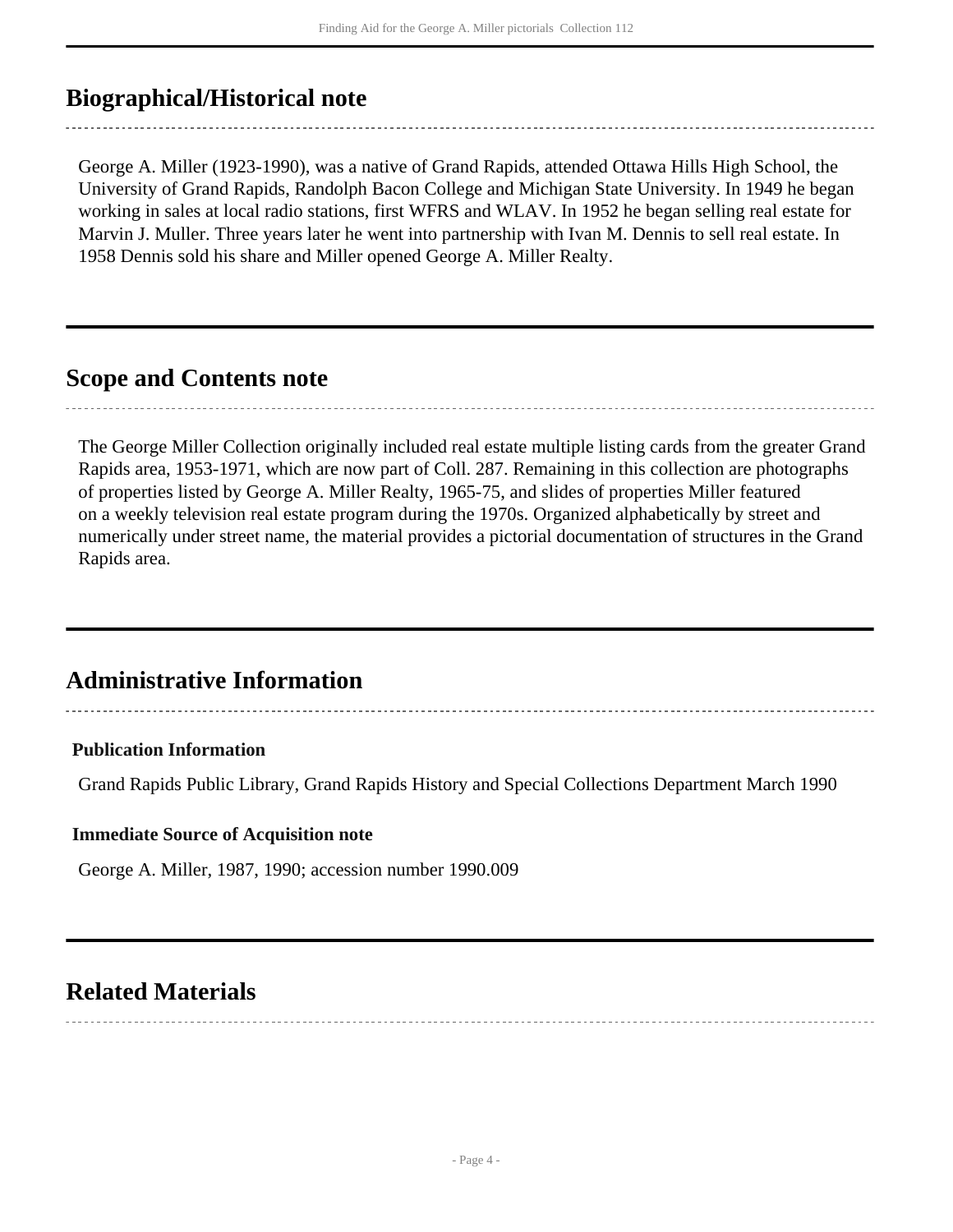### **Related Archival Materials note**

Coll. 287, Betty Gibout Real Estate Listing Cards Collection

# <span id="page-4-0"></span>**Controlled Access Headings**

### **Corporate Name(s)**

• George A. Miller Realty.

### **Genre(s)**

• photographs

## **Geographic Name(s)**

• Grand Rapids (Mich.) -- History

## **Subject(s)**

• Real estate listings -- Michigan -- Grand Rapids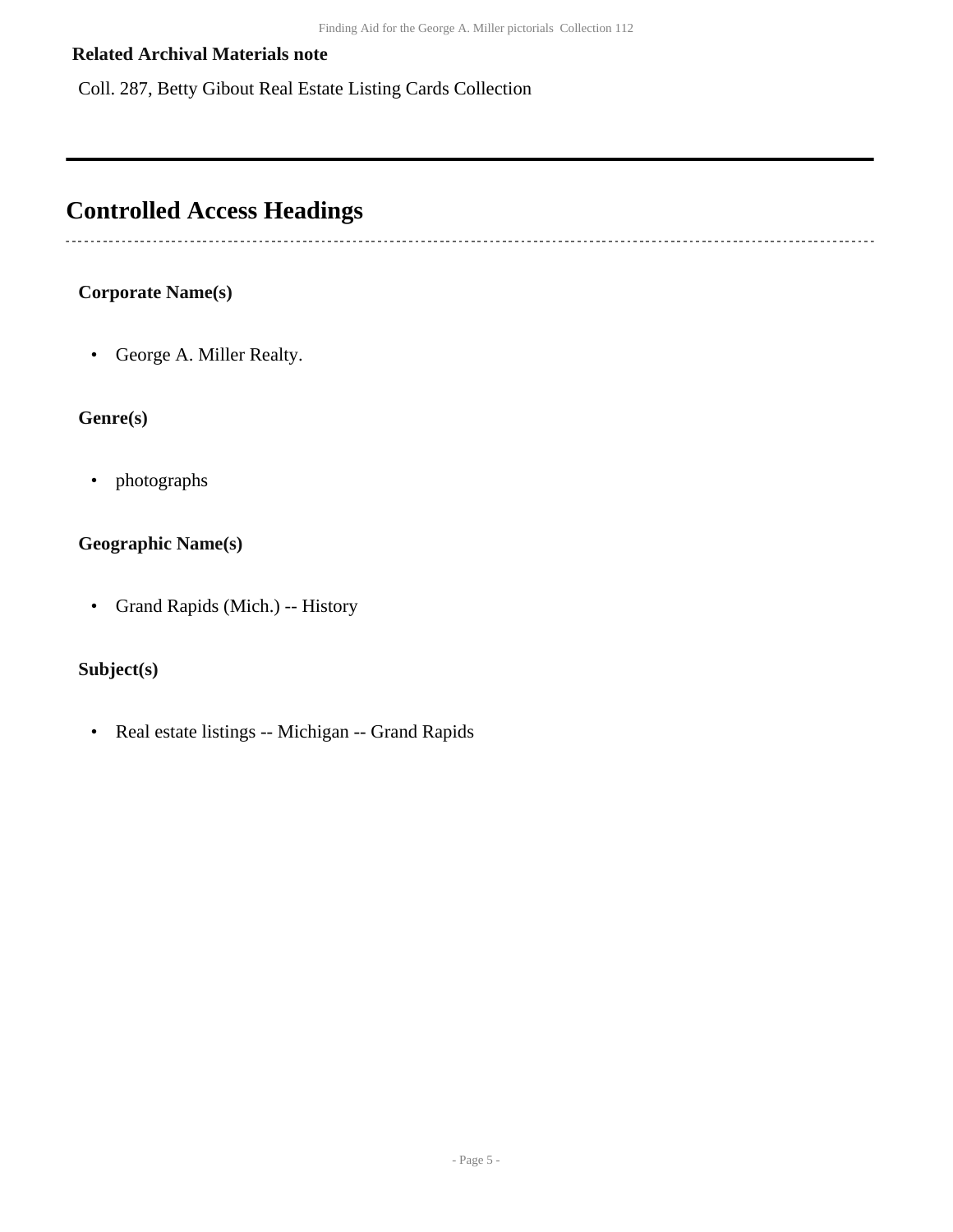# <span id="page-5-0"></span>**Collection Inventory**

#### <span id="page-5-1"></span>**Old Series I - Real estate slips**

#### **Scope and Contents note**

Removed to Collection 287, and available for use through the service desk of the Grand Rapids History & Special Collections Center, Grand Rapids Public Library.

#### <span id="page-5-2"></span>**New Series I. Biographical / Historical**

|              | <b>Box</b> | Folder |
|--------------|------------|--------|
| Miller Obit. |            | 0.5    |

#### <span id="page-5-3"></span>**Series II. Photographs**

#### **Scope and Contents note**

Arrangement is by numerical streets first, then alphabetical by street name.

Each entry under the street name gives first the street number, and next the date(s) the image was captured.

|                         | <b>Box</b> | Folder |
|-------------------------|------------|--------|
| 3580 3 Mile, NW (1973)  |            |        |
| 3820 12 Mile, NE (1972) |            |        |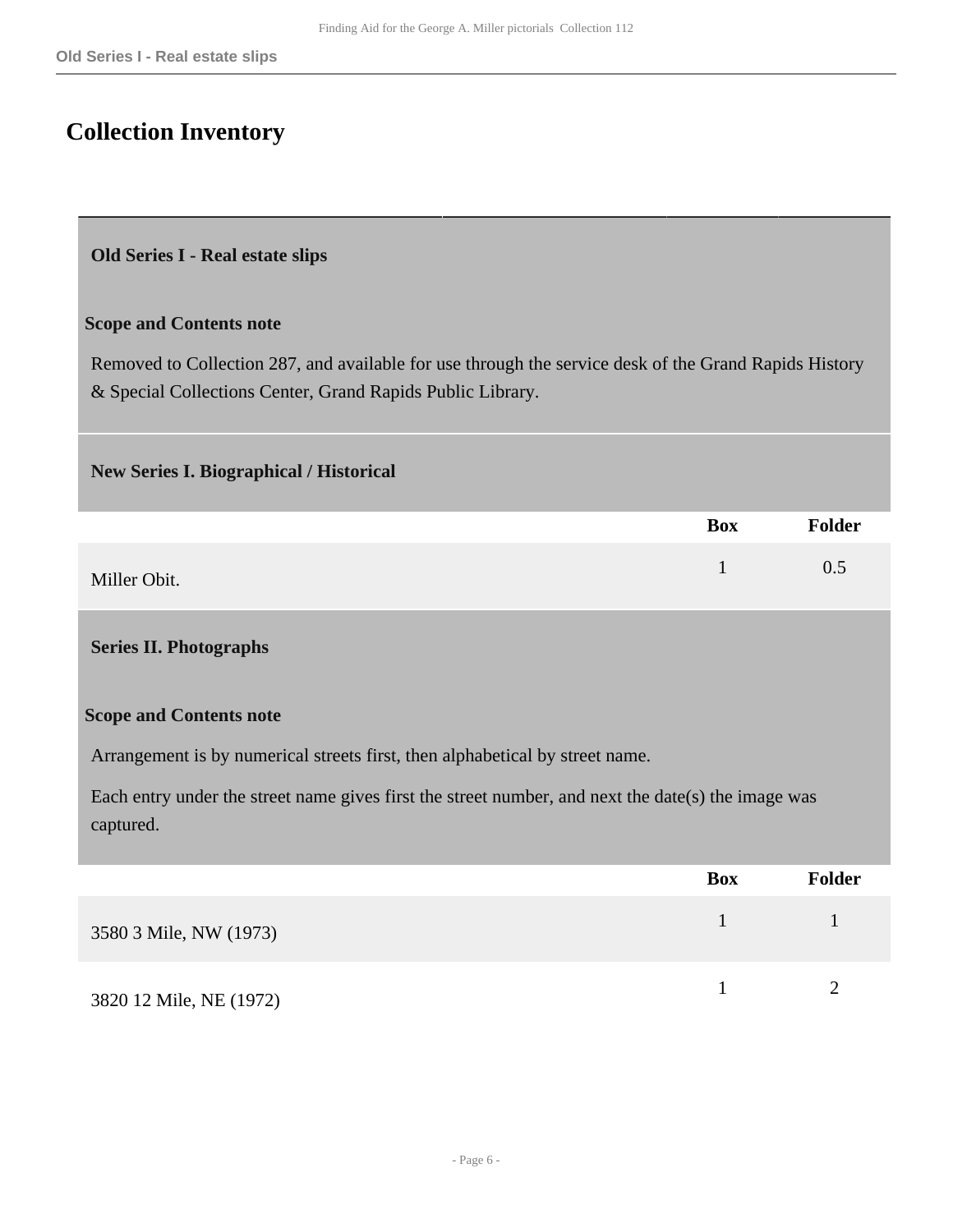| 644 28th, SW (1971, 1972) | $\mathbf{1}$ | $\mathfrak{Z}$ |
|---------------------------|--------------|----------------|
| 645 28th, SW              | $\mathbf{1}$ | 3              |
| 646 28th SW               | $\mathbf{1}$ | $\mathfrak{Z}$ |
| 650 28th SW (1972)        | $\mathbf 1$  | 3              |
| 652 28th                  | $\mathbf 1$  | $\mathfrak{Z}$ |
| 654 28th                  | $\mathbf{1}$ | 3              |
| 823 28th, SW (1971)       | $1\,$        | 3              |
| 824 28th                  | $\mathbf{1}$ | 3              |
| 825 28th                  | $\mathbf 1$  | 3              |
| 1551 28th, SW (1966)      | $\,1\,$      | 3              |
| 1819 28th, SW (1969)      | $\mathbf{1}$ | $\mathfrak{Z}$ |
| 609 32nd, SE (1971)       | $\,1\,$      | $\overline{4}$ |
| 27 33rd, SW (1966, 1967)  | $\mathbf{1}$ | $\sqrt{5}$     |
| 2716 36th, SW (1972)      | $\mathbf 1$  | $6\,$          |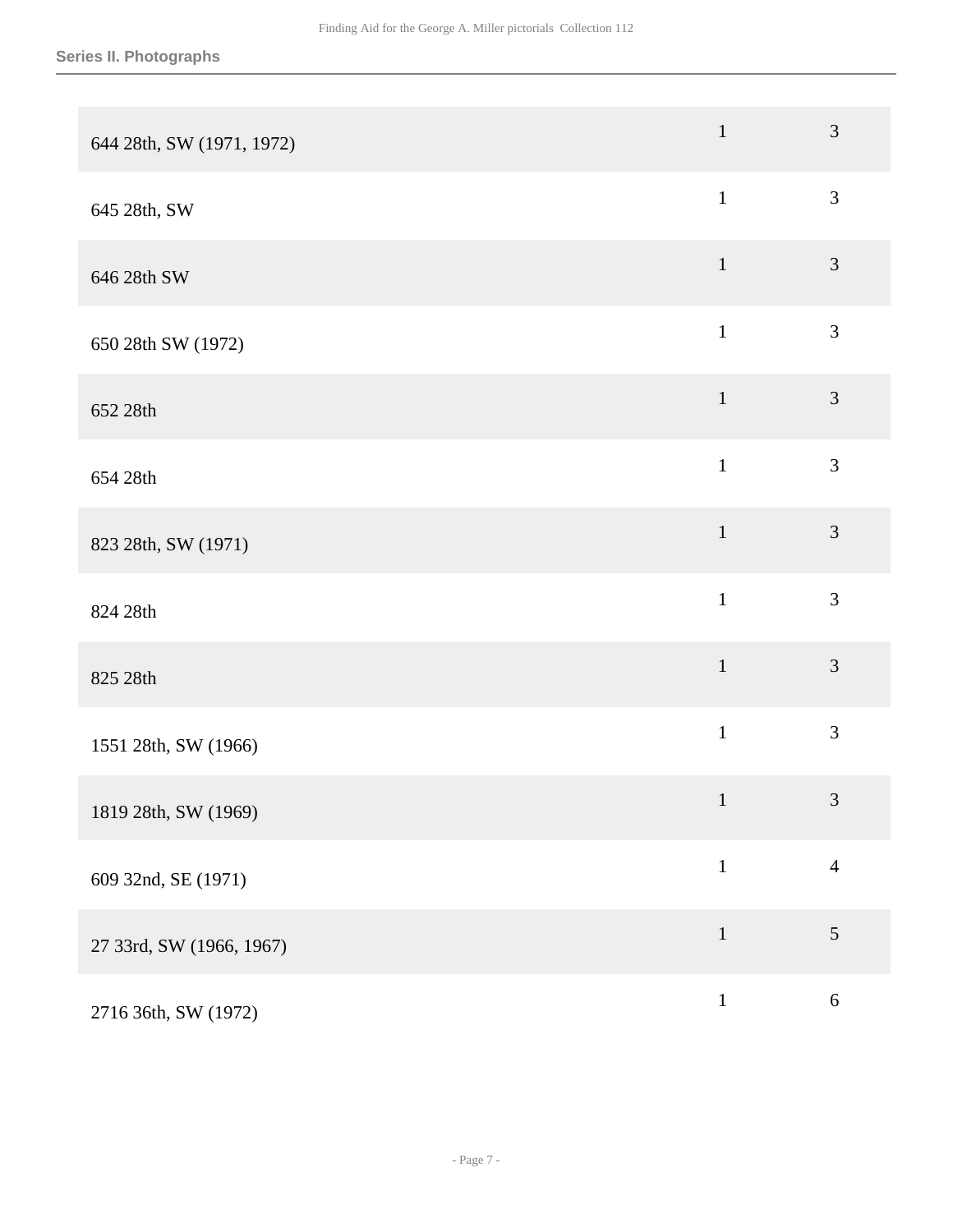| 304 50th, SE (1969)        | $\mathbf{1}$ | $\overline{7}$ |
|----------------------------|--------------|----------------|
| 1116 Aberdeen, NE (1965)   | $\mathbf{1}$ | $8\,$          |
| 4808 Abrigador, NE (1968)  | $\mathbf{1}$ | 9              |
| 4894 Abrigador, NE (1971)  | $\mathbf{1}$ | 9              |
| 1234 Alexander, SE (1970)  | $\mathbf{1}$ | 10             |
| 1509 Alexander, SE (1970)  | $\mathbf{1}$ | 10             |
| 1575 Alexander, SE (1970)  | $\mathbf{1}$ | 10             |
| 501 Alger, SE (1965)       | $\mathbf{1}$ | 11             |
| 1235 Allerton, SE (1968)   | $\mathbf{1}$ | 12             |
| 1243 Allerton, SE (1972)   | $\mathbf{1}$ | 12             |
| 2345 Alpine, NW (ca. 1965) | $\mathbf{1}$ | 13             |
| 35 Andre, SW (1967)        | $\mathbf{1}$ | $14$           |
| 13 Ann, NW (1968)          | $\mathbf{1}$ | 15             |
| 445 Ardmore, SE (1968)     | $\,1\,$      | 16             |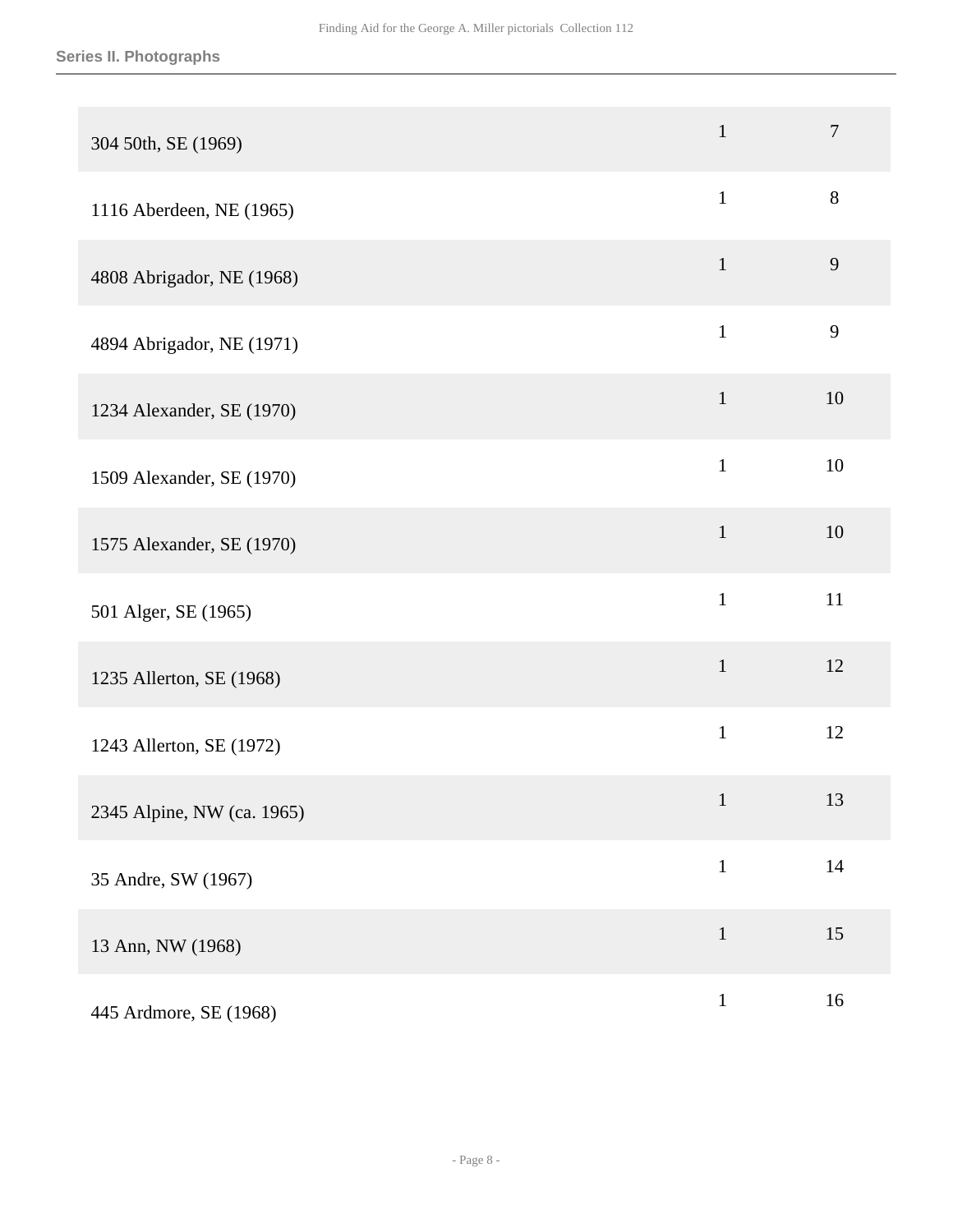| 731 Ardmore, SE (1972)         | $\mathbf{1}$ | 16     |
|--------------------------------|--------------|--------|
| 2040 Argentina, SE (1968)      | $\mathbf{1}$ | 17     |
| 8369 Atlanta, NE (1972)        | $\mathbf{1}$ | 18     |
| 353 Atlas, SE (1972)           | $\mathbf{1}$ | 19     |
| 15 Auburn, SE (1970)           | $\mathbf{1}$ | 20     |
| 56 Auburn, SE (1969, 1970)     | $\mathbf{1}$ | 20     |
| 141 Auburn, SE (1969)          | $\mathbf{1}$ | 20     |
| 200 Auburn, SE (1967)          | $\mathbf{1}$ | 20     |
| 2206 Audubon, SE (1966)        | $\mathbf 1$  | 21     |
| 2253 Audubon, SE (1965)        | $\mathbf{1}$ | 21     |
| 1420 Barber Terrace, NW (1971) | $\mathbf{1}$ | $22\,$ |
| 634 Barnett, NE (1967)         | $\mathbf{1}$ | 23     |
| 1240 Bates, SE (1965)          | $\mathbf{1}$ | 24     |
| 4015 Baywood, SE (1972)        | $\mathbf{1}$ | $25\,$ |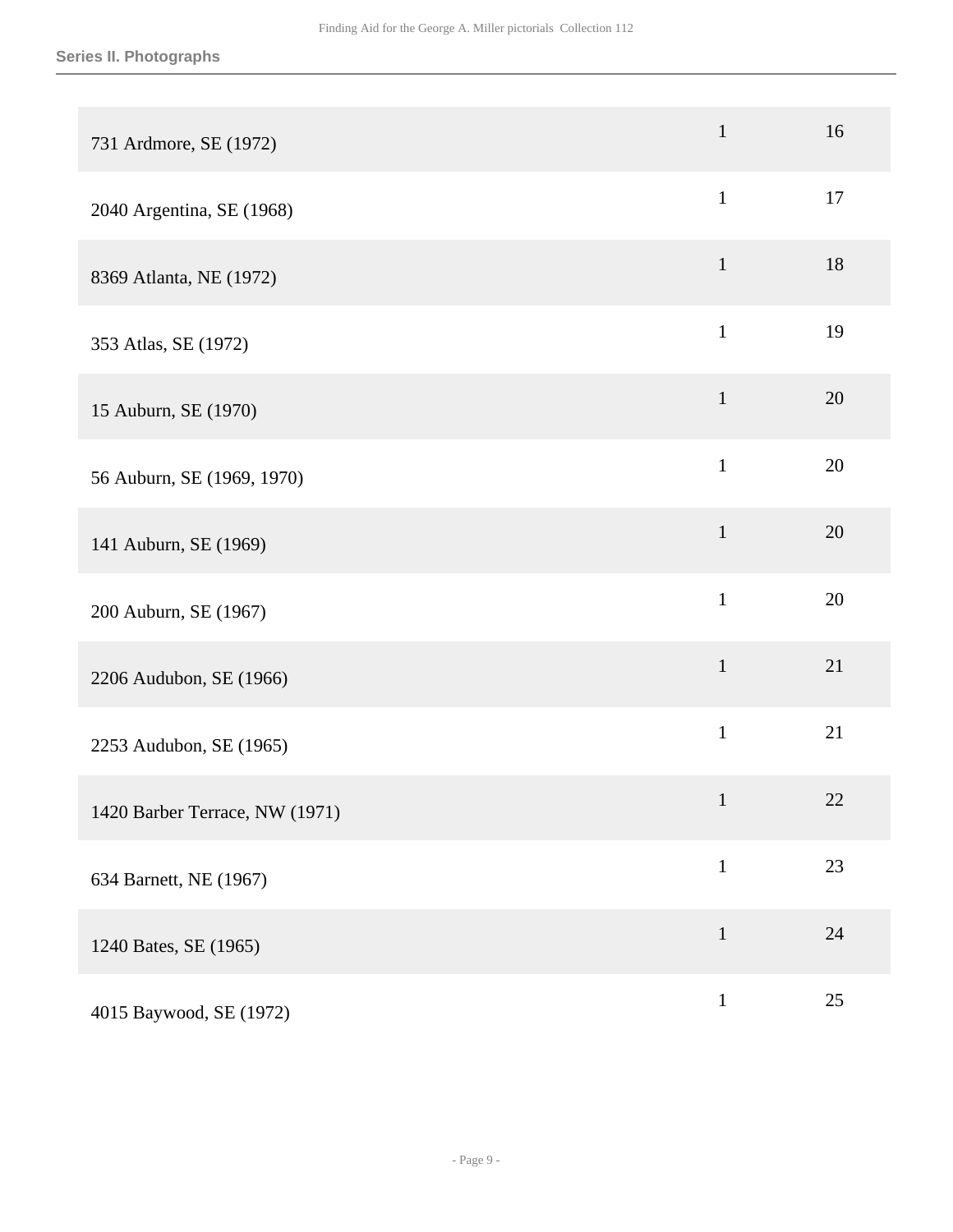| 439 Beacon, SW (1970)        | $\mathbf{1}$ | 26 |
|------------------------------|--------------|----|
| 1304 Beechwood, NE (1973)    | $\mathbf{1}$ | 27 |
| 368 Bemis, SE (1973)         | $\mathbf{1}$ | 28 |
| 851 Bemis, SE (1966, 1968)   | $\mathbf{1}$ | 28 |
| 1039 Bemis, SE (1970)        | $\mathbf{1}$ | 28 |
| 42 Benjamin, NE (1971, 1972) | $\mathbf{1}$ | 29 |
| 107 Benjamin, NE (1972)      | $\mathbf{1}$ | 29 |
| 143 Benjamin, NE (1971)      | $\mathbf{1}$ | 29 |
| 1522 Benjamin, NE (1972)     | $\mathbf{1}$ | 30 |
| 1530 Benjamin, NE (1972)     | $\mathbf{1}$ | 30 |
| 1538 Benjamin, NE (1972)     | $\mathbf{1}$ | 30 |
| 1732 Benjamin, NE (1971)     | $\mathbf 1$  | 30 |
| 44 Benjamin, SE (1965)       | $1\,$        | 30 |
| 57 Benjamin, SE (1970)       | $\,1$        | 30 |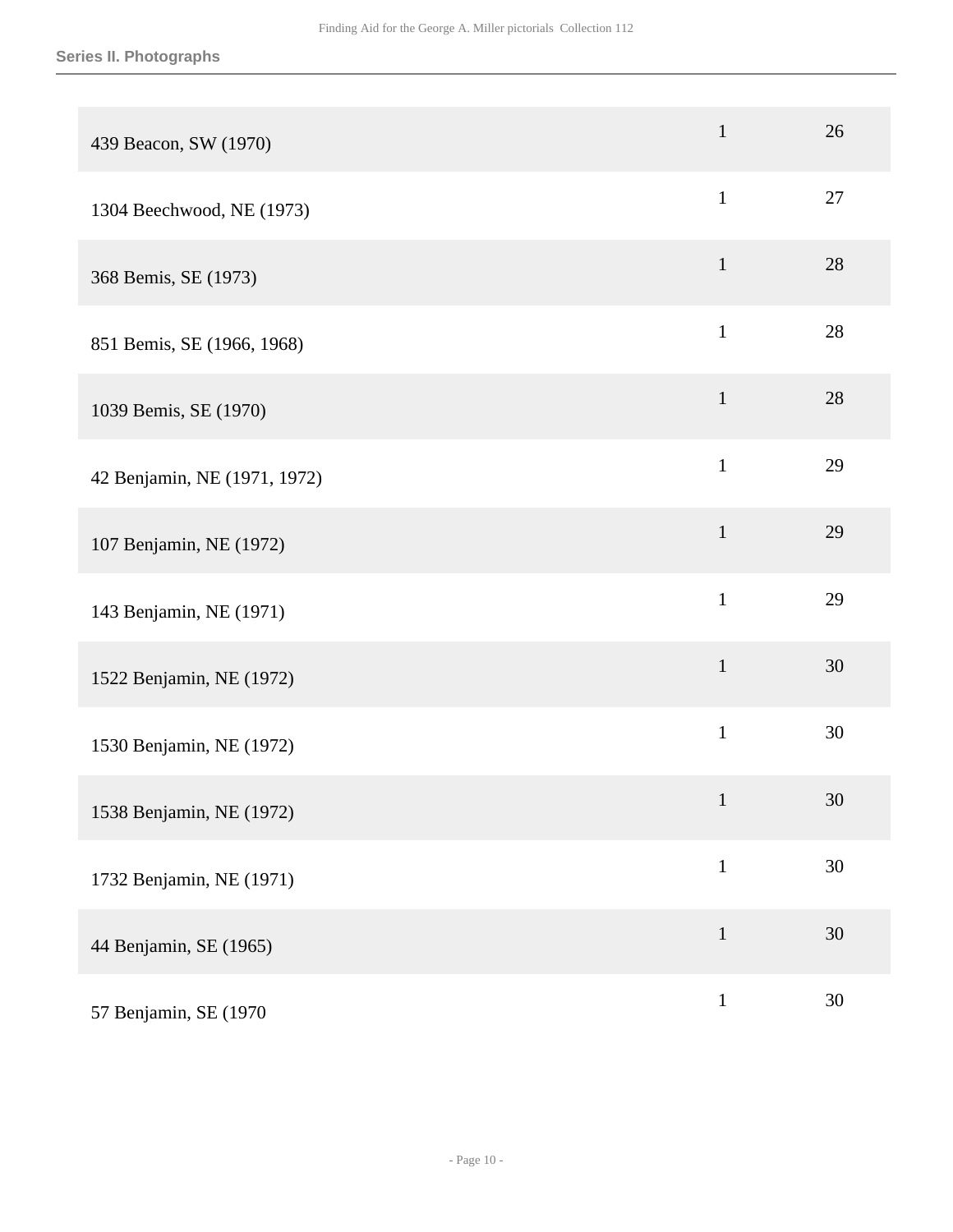### **Series II. Photographs**

| 59 Benjamin                  | $\mathbf{1}$ | 30 |
|------------------------------|--------------|----|
| 61 Benjamin                  | $\mathbf{1}$ | 30 |
| 380 Benjamin, SE (1973)      | $\mathbf{1}$ | 30 |
| 968 Benjamin, SE (1973)      | $\mathbf{1}$ | 30 |
| 1026 Benjamin, SE (1973)     | $\mathbf{1}$ | 30 |
| 439 Benson, NE (1966, 1968)  | $\mathbf{1}$ | 31 |
| 2254 Bergman, SW (1968)      | $\mathbf{1}$ | 32 |
| 1832 Berkley, SW (1967)      | $\mathbf{1}$ | 33 |
| 2553 Berwyck, SE (1968)      | $\mathbf{1}$ | 34 |
| 3048 Biddeford, NW (1972)    | $\mathbf{1}$ | 35 |
| 5406 Blaine, SE (1972, 1973) | $\mathbf{1}$ | 36 |
| 5664 Blaine, SW (1967)       | $\mathbf{1}$ | 37 |
| 1479 Blanchard, SW (1970)    | $\mathbf{1}$ | 38 |
| 4485 Bonnie, SE (1969, 1970) | $\mathbf{1}$ | 39 |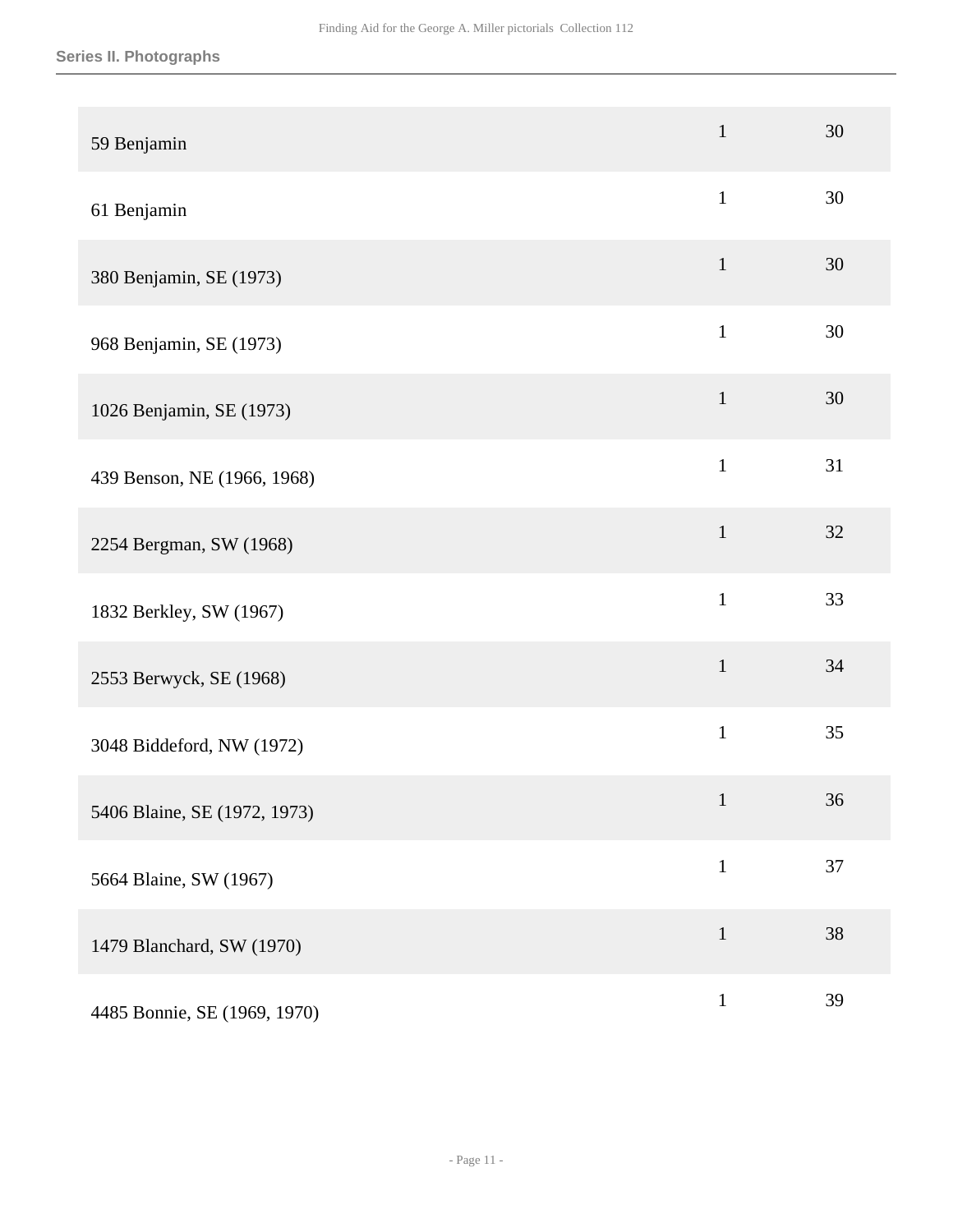| 3460 Boone, SW (1970, 1971)  | $\mathbf{1}$ | 40           |
|------------------------------|--------------|--------------|
| 1102 Boston, SE (1972)       | $\mathbf{1}$ | 41           |
| 1115 Boston, SE (1971)       | $\mathbf{1}$ | 41           |
| 1722 Boston, SE (1968)       | $\mathbf{1}$ | 41           |
| 1541 Bradford, NE (1973)     | $\mathbf{1}$ | 42           |
| 2984 Bradford, NE (1967)     | $\mathbf{1}$ | 42           |
| 352 Brandywyne, NW (1971)    | $\mathbf{1}$ | 43           |
| 431 Breen Ct., SW (1969)     | $\mathbf{1}$ | 44           |
| 3152 Brentwood, SE (1965)    | $\mathbf{1}$ | 45           |
| 936 Breton, SE (1972)        | $\mathbf{1}$ | 46           |
| 1450 Breton, SE (1967, 1968) | $\mathbf{1}$ | 46           |
| 3849 Breton, SE (1972)       | $\,1$        | 46           |
| 1007 Bridge, NW (1972)       | $\sqrt{2}$   | $\mathbf{1}$ |
| 1111 Bridge, NW (1970)       | $\sqrt{2}$   | $\,1$        |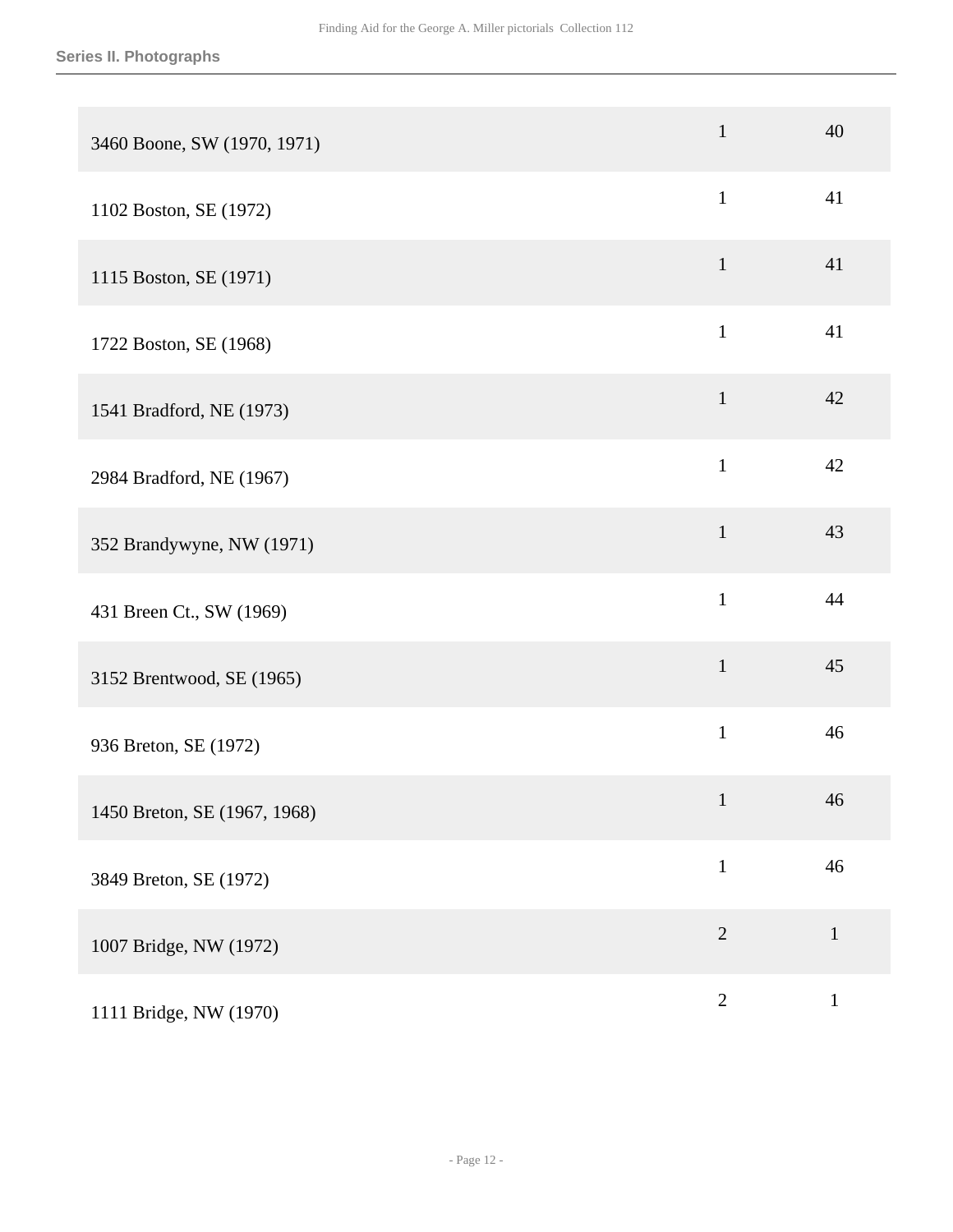| 2263 Brighton, SE (1972, 1973) | $\overline{2}$ | $\overline{2}$ |
|--------------------------------|----------------|----------------|
| 1555 Broadway, NW (1968)       | $\overline{2}$ | 3              |
| 119 Brown, SW (1969)           | $\overline{2}$ | $\overline{4}$ |
| 1435 Buchanan, SW (1968)       | $\overline{2}$ | 5              |
| 2121 Burchard, SE (1970)       | $\overline{2}$ | $6\,$          |
| 1100 Burgis Ct. SE (1971)      | $\overline{2}$ | $\tau$         |
| 1132 Burgis Court, SE (1971)   | $\overline{2}$ | $\overline{7}$ |
| 12 Burton, SE (1962)           | $\overline{2}$ | 8              |
| 2749 Burton, SE (1965)         | $\overline{2}$ | 8              |
| 308 Burton, SW (1968)          | $\overline{2}$ | 9              |
| 1051 Burton, SW (1968)         | $\overline{2}$ | 9              |
| 1412 Burton, SW (1967)         | $\overline{2}$ | 9              |
| 830 Byerly, SE (1973)          | $\overline{2}$ | $10\,$         |
| 1435 Byron, SE (1973)          | $\sqrt{2}$     | $11\,$         |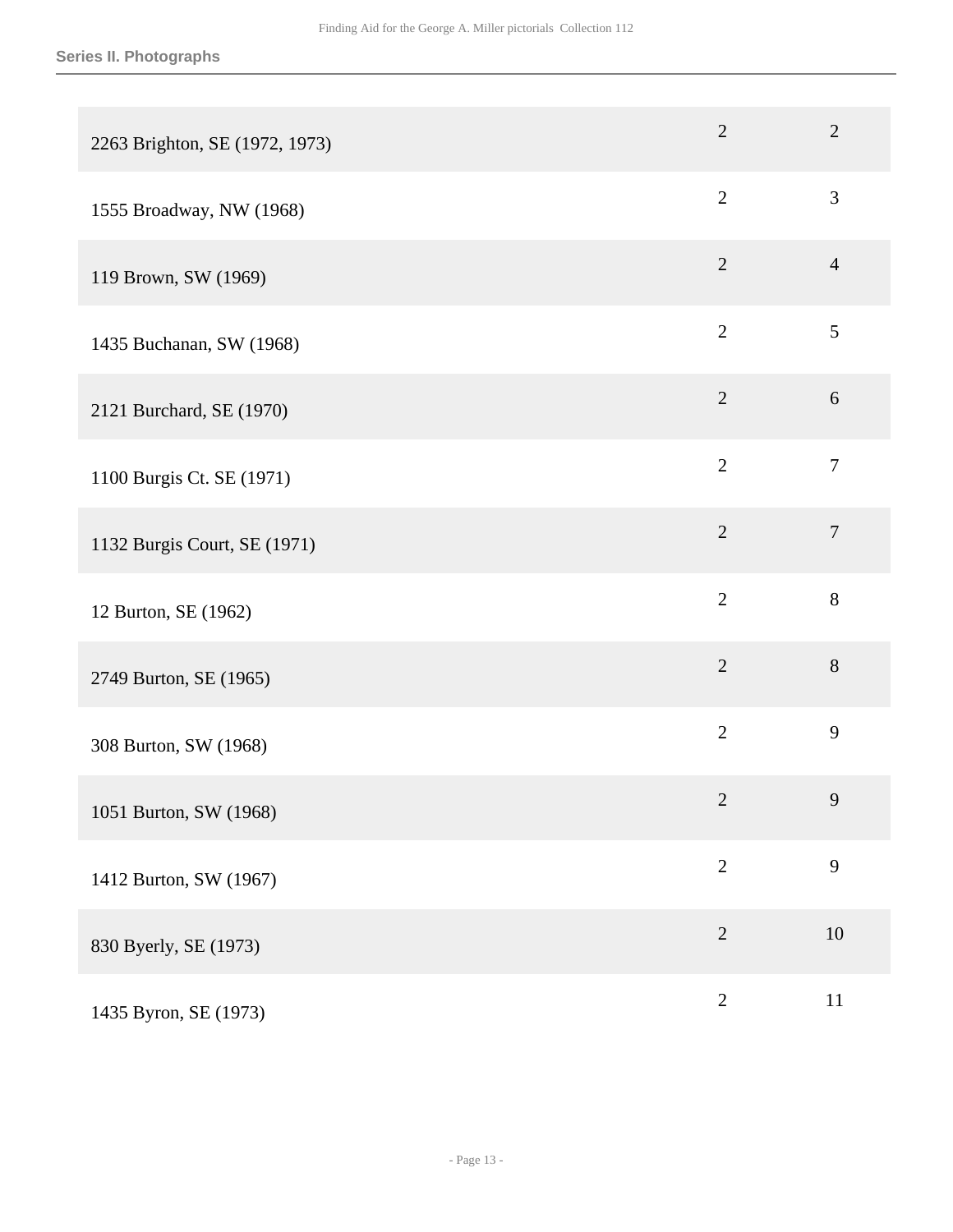| 2660 Byron Center, SW (1967)   | $\overline{2}$ | 12     |
|--------------------------------|----------------|--------|
| 1145 Cadillac, SE (1971)       | $\mathbf{2}$   | 13     |
| 1042 Calvin, SE (1969)         | $\overline{2}$ | 14     |
| 1113 Calvin, SE (1973)         | $\overline{2}$ | 14     |
| 1117 Calvin, SE (1966)         | $\sqrt{2}$     | 14     |
| 1223 Calvin, SE (1967, 1972)   | $\overline{2}$ | 14     |
| 620 Cambridge, SE (1971)       | $\overline{2}$ | 15     |
| 751 Cambridge, SE (1971)       | $\overline{2}$ | 15     |
| 810 Cambridge, SE (1971, 1972) | $\overline{2}$ | 15     |
| 1428 Cambridge, SE (1973)      | $\overline{2}$ | 15     |
| 940 Canfield, SW (1966)        | $\overline{2}$ | 16     |
| 1010 Canfield, SW (1968)       | $\overline{2}$ | 16     |
| 1064 Canfield, SW (1967)       | $\overline{2}$ | 16     |
| 328 Carlton, SE (1973, 1975)   | $\sqrt{2}$     | $17\,$ |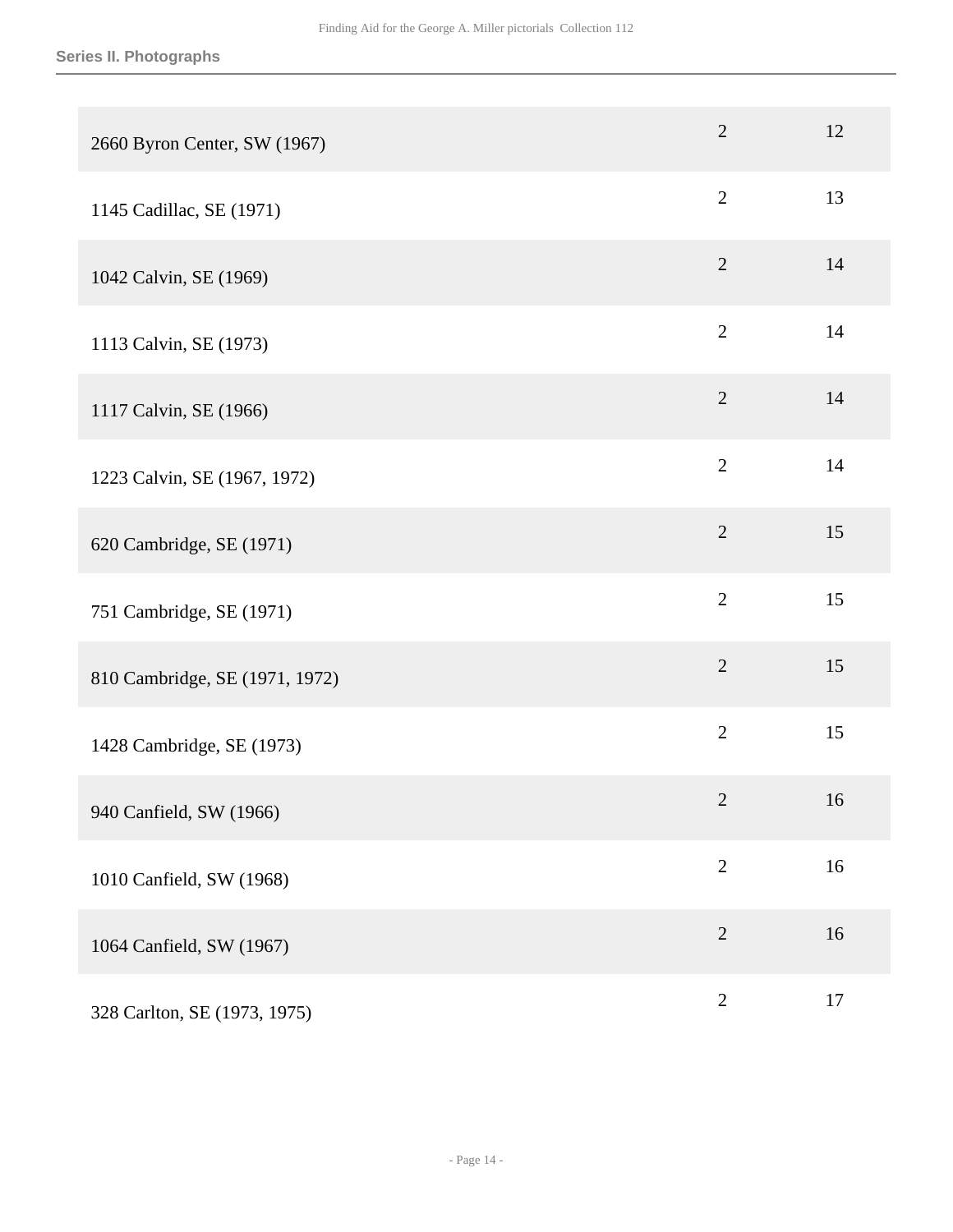| 335 Carlton, SE (1973)           | $\overline{2}$ | 17 |
|----------------------------------|----------------|----|
| 2599 Cascade Spring, SE (1965)   | $\overline{2}$ | 18 |
| 2809 Cascade Spring, SE (1969)   | $\overline{2}$ | 18 |
| 5440 Cascade Rd., SE (1972)      | $\overline{2}$ | 19 |
| 530 Cass, SE (1965)              | $\mathbf{2}$   | 20 |
| 600 Cass, SE (1971)              | $\overline{2}$ | 20 |
| 1000 Cass, SE (1970, 1971, 1973) | $\overline{2}$ | 20 |
| 1144 Cass, SE (1971)             | $\overline{2}$ | 20 |
| 1156 Cass, SE (1970)             | $\overline{2}$ | 20 |
| 1261 Cass, SE (1968)             | $\mathbf{2}$   | 20 |
| 1445 Cayuga, NW (1965)           | $\overline{2}$ | 21 |
| 640 Charles, SE (19720           | $\sqrt{2}$     | 22 |
| 642 Charles                      | $\sqrt{2}$     | 22 |
| 2935 Charlesgate, SW (1965)      | $\sqrt{2}$     | 23 |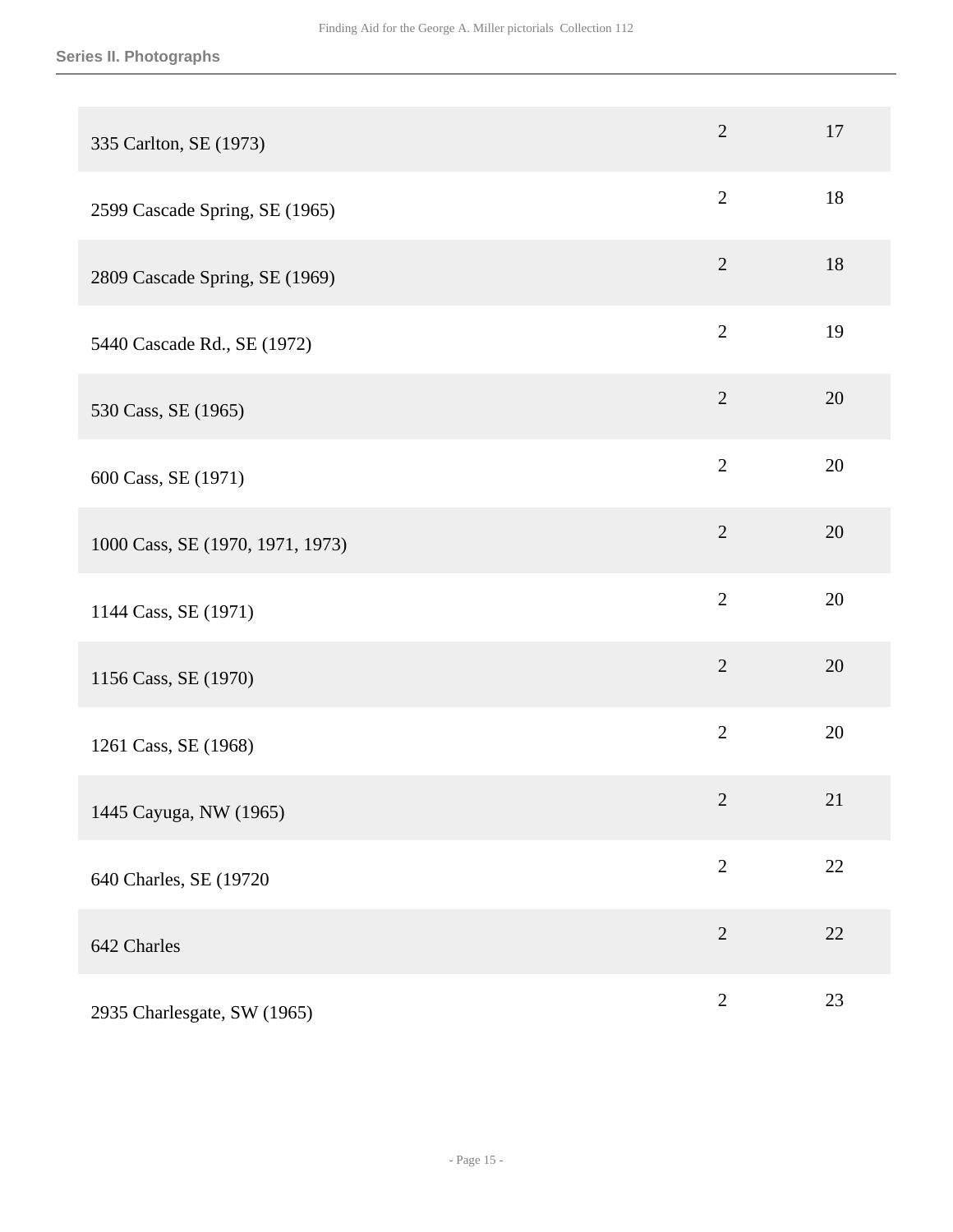| 116 Cherry, SE (1968)      | $\overline{2}$ | 24     |
|----------------------------|----------------|--------|
| 118 Cherry                 | $\overline{2}$ | 24     |
| 148 Cherry, SE (1966)      | $\overline{2}$ | 24     |
| 150 Cherry                 | $\overline{2}$ | 24     |
| 149 Cherry, SE (1970-1973) | $\sqrt{2}$     | 24     |
| 151 Cherry                 | $\overline{2}$ | 24     |
| 153 Cherry                 | $\overline{2}$ | 24     |
| 212 Cherry SE (1966)       | $\overline{2}$ | 24     |
| 415 Cherry SE (1970)       | $\overline{2}$ | 24     |
| 540 Cherry SE (1971)       | $\overline{2}$ | 24     |
| 629 Cherry SE (1968-1971)  | $\sqrt{2}$     | 24     |
| 635 Cherry SE (1965)       | $\sqrt{2}$     | $24\,$ |
| 636 Cherry SE (1965)       | $\overline{2}$ | 24     |
| 651 Cherry SE (1970, 1971) | $\sqrt{2}$     | 24     |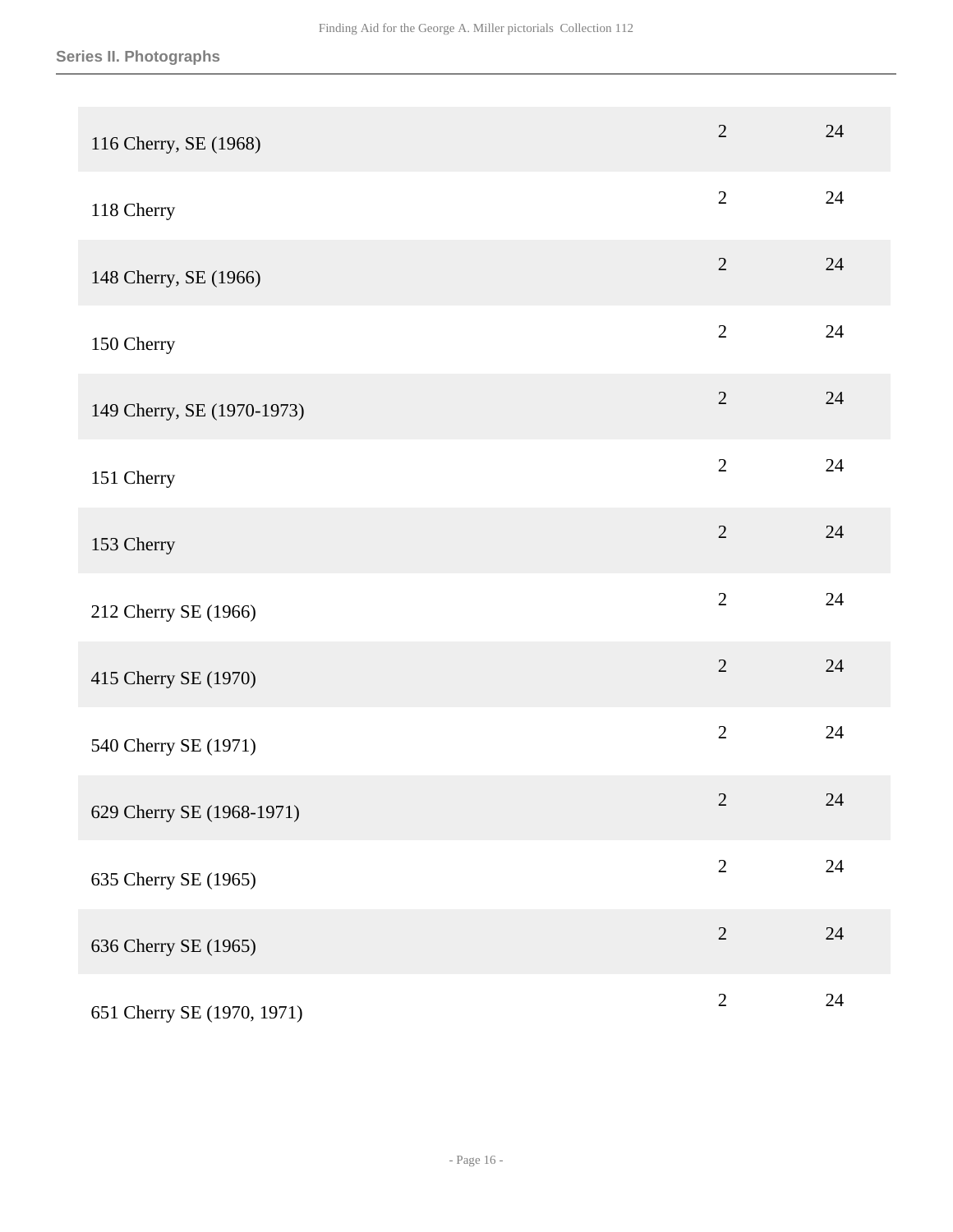| 708 Cherry SE (1972, 1973)       | $\overline{2}$ | 24 |
|----------------------------------|----------------|----|
| 710 Cherry SE (1970)             | $\overline{2}$ | 24 |
| 710 Cherry SE (1969)             | $\overline{2}$ | 24 |
| 712 Cherry SE (1969)             | $\mathbf{2}$   | 24 |
| 721 Cherry SE (1967, 1968, 1971) | $\overline{2}$ | 24 |
| 723 Cherry                       | $\overline{2}$ | 24 |
| 755 Cherry SE (1970)             | $\overline{2}$ | 24 |
| 959 Cherry SE (1967)             | $\overline{2}$ | 24 |
| 1006 Cherry SE (1972)            | $\overline{2}$ | 24 |
| 1008 Cherry                      | $\overline{2}$ | 24 |
| 1012 Cherry SE (1972)            | $\overline{2}$ | 24 |
| 959 Chicago Dr. SW (1967)        | $\sqrt{2}$     | 25 |
| 1269 Chicago Dr. SW (1971)       | $\overline{2}$ | 25 |
| 2019 Chicago Dr. SW 1969, 1970   | $\sqrt{2}$     | 25 |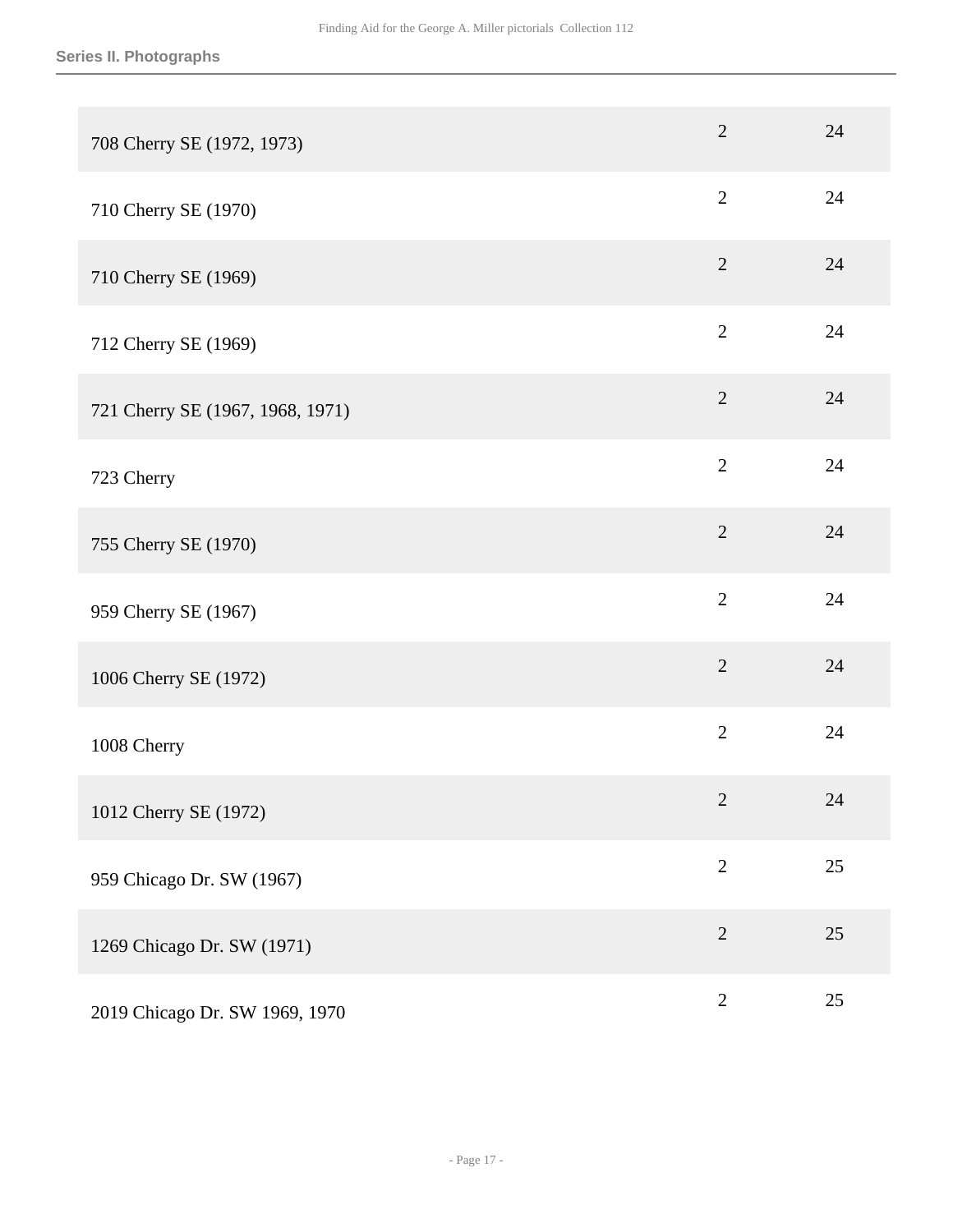| 2100 Chicago Dr. SW 1969    | $\overline{2}$ | 25     |
|-----------------------------|----------------|--------|
| 2320 Chicago Dr. SW 1966    | $\overline{2}$ | 25     |
| 5671 Christie SE 1969       | $\overline{2}$ | 26     |
| 5673                        | $\mathbf{2}$   | 26     |
| 5673 Christie SE 1969       | $\sqrt{2}$     | 26     |
| 5697 Christie SE 1969       | $\overline{2}$ | 26     |
| 5699 Christie               | $\overline{2}$ | 26     |
| 5886 Christie SE 1972, 1973 | $\overline{2}$ | 26     |
| 5896 Christie               | $\overline{2}$ | 26     |
| 5924 Christie SE 1972, 1973 | $\mathbf{2}$   | 26     |
| 5934 Christie               | $\sqrt{2}$     | 26     |
| 414 Clancy NE 1967          | $\overline{2}$ | $27\,$ |
| 530 Clancy NE 1966          | $\overline{2}$ | $27\,$ |
| 532 Clancy                  | $\overline{2}$ | $27\,$ |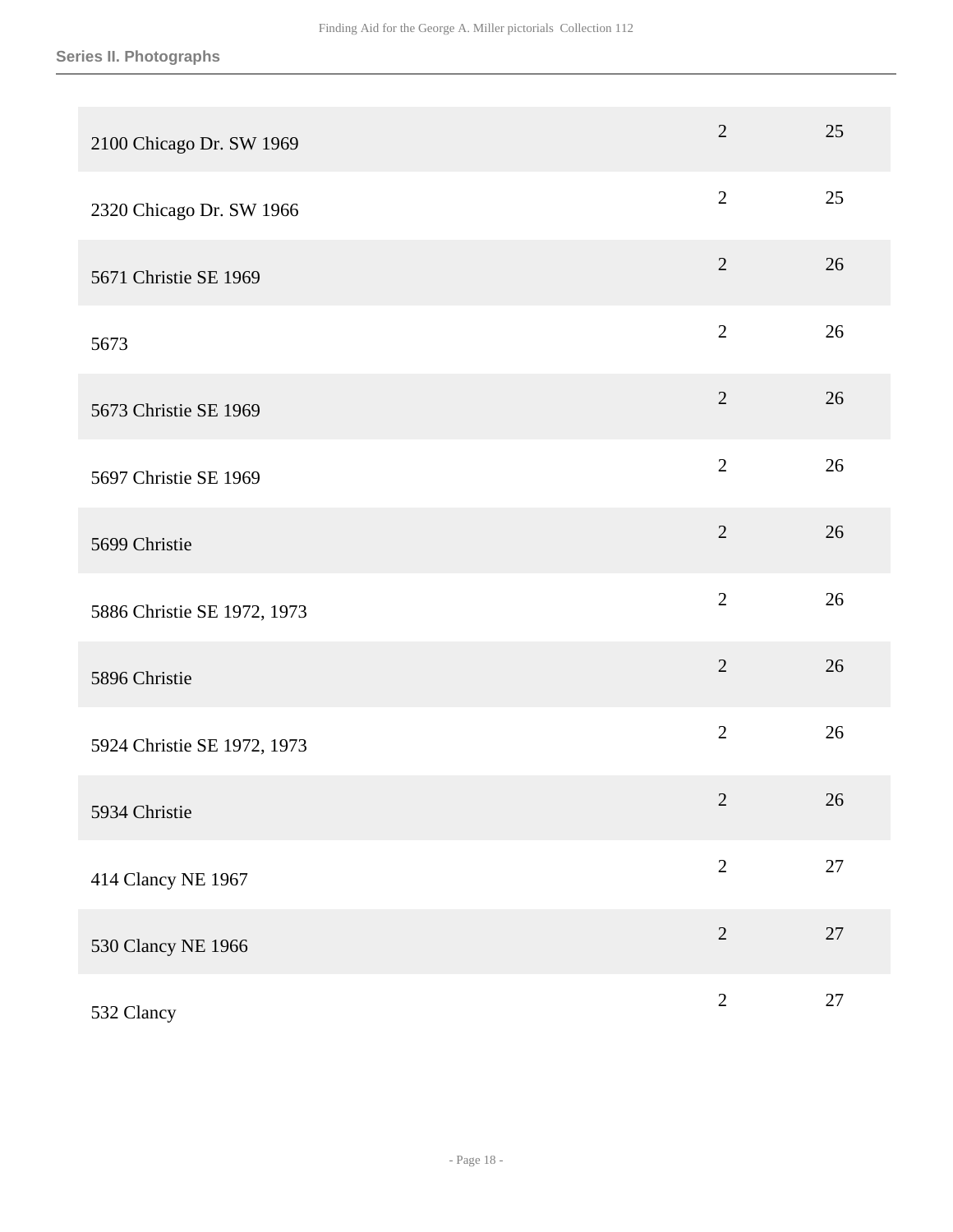| 606 Clancy NE 1973        | $\overline{2}$ | 27             |
|---------------------------|----------------|----------------|
| 755 Clancy NE 1970        | $\overline{2}$ | 27             |
| 661 Cloverdale NW 1968    | $\overline{2}$ | 28             |
| 6421 Cloverland SW 1971   | $\overline{2}$ | 29             |
| 2212 Clyde Park SW 1969   | $\overline{2}$ | 30             |
| 726 Coates SW 1968        | $\overline{2}$ | 31             |
| 773 Coit NE 1967, 1968    | $\overline{2}$ | 32             |
| 127 Colfax NE 1969        | 3              | $\mathbf{1}$   |
| 63 College NE 1971        | 3              | $\overline{2}$ |
| 320 College SE 1969, 1970 | 3              | 3              |
| 320 College SE 1971       | $\mathfrak{Z}$ | $\mathfrak{Z}$ |
| 606 College SE 1972       | 3              | 3              |
| 759 College SE 1972       | $\mathfrak{Z}$ | $\mathfrak{Z}$ |
| 1114 College SE 1969      | $\mathfrak{Z}$ | $\mathfrak{Z}$ |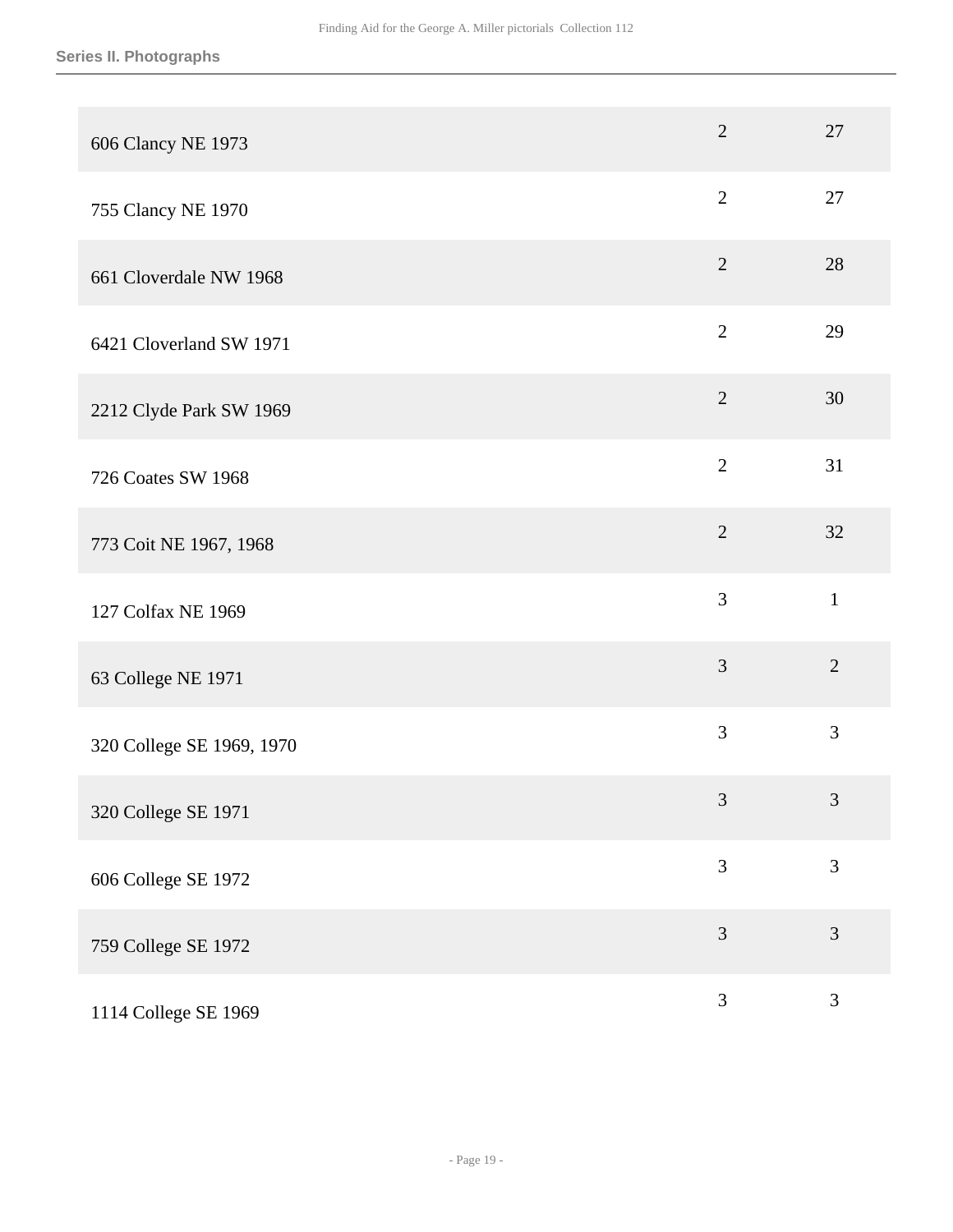| 76 Collindale NW 1966   | 3              | $\overline{4}$ |
|-------------------------|----------------|----------------|
| 348 Commerce SW 1966    | $\mathfrak{Z}$ | 5              |
| 104 Conrad NE 1967      | $\mathfrak{Z}$ | 6              |
| 153 Corinne SW 1966     | 3              | $\overline{7}$ |
| 241 Corinne SW 1971     | $\mathfrak{Z}$ | $\overline{7}$ |
| 8268 Courtland NE 1972  | 3              | 8              |
| 837 Courtney, NW 1971   | 3              | 9              |
| 1231 Covell NW 1972     | 3              | 10             |
| 2206 Cranbrook NE 1970  | 3              | 11             |
| 530 Crawford SE 1968    | 3              | 12             |
| 2625 Creekbluff NW 1971 | $\mathfrak{Z}$ | 13             |
| 725 Crescent NE 1970    | 3              | 14             |
| 720 Croswell SE 1971    | 3              | 15             |
| 321 Cummings SW 1969    | $\mathfrak{Z}$ | 16             |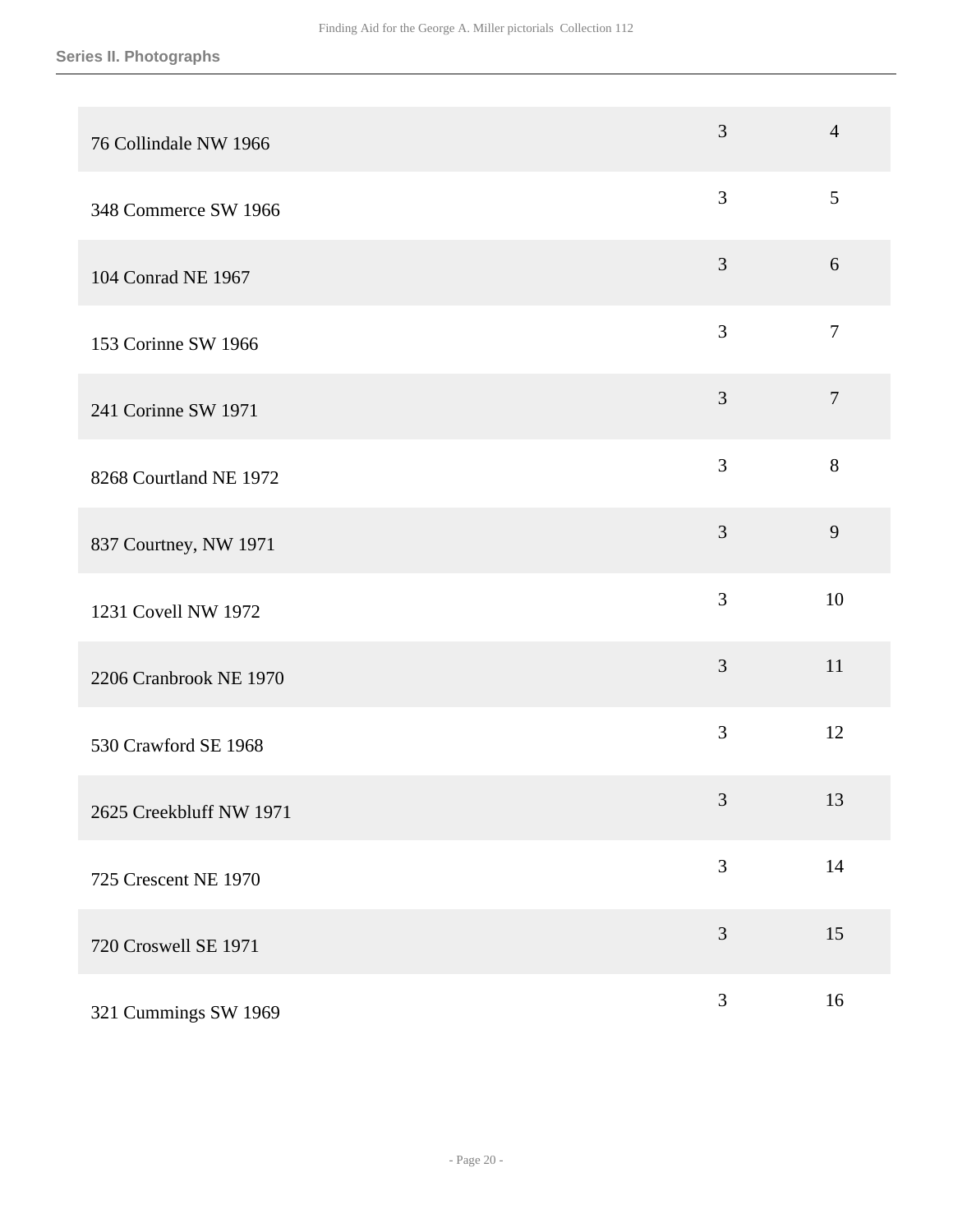| 448 Curtis NE 1969         | 3              | 17 |
|----------------------------|----------------|----|
| 328 Dana NW 1971           | 3              | 18 |
| 328 Dana NW 1972           | $\mathfrak{Z}$ | 18 |
| 3651 Davis SE 1971         | 3              | 19 |
| 1007 Dayton SW 1973        | $\mathfrak{Z}$ | 20 |
| 3164 Dean Lake Rd. NE 1966 | 3              | 21 |
| 30 Delaware SE 1969        | 3              | 22 |
| 1435 Devon NE 1969         | 3              | 23 |
| 3465 Devon NE 1968         | 3              | 23 |
| 231 Diamond NE 1973        | 3              | 24 |
| 254 Diamond NE 1972        | $\mathfrak{Z}$ | 24 |
| 353 Diamond NE 1969        | 3              | 24 |
| 27 Diamond SE 1970         | 3              | 25 |
| 243 Dickinson SE 1968      | $\mathfrak{Z}$ | 26 |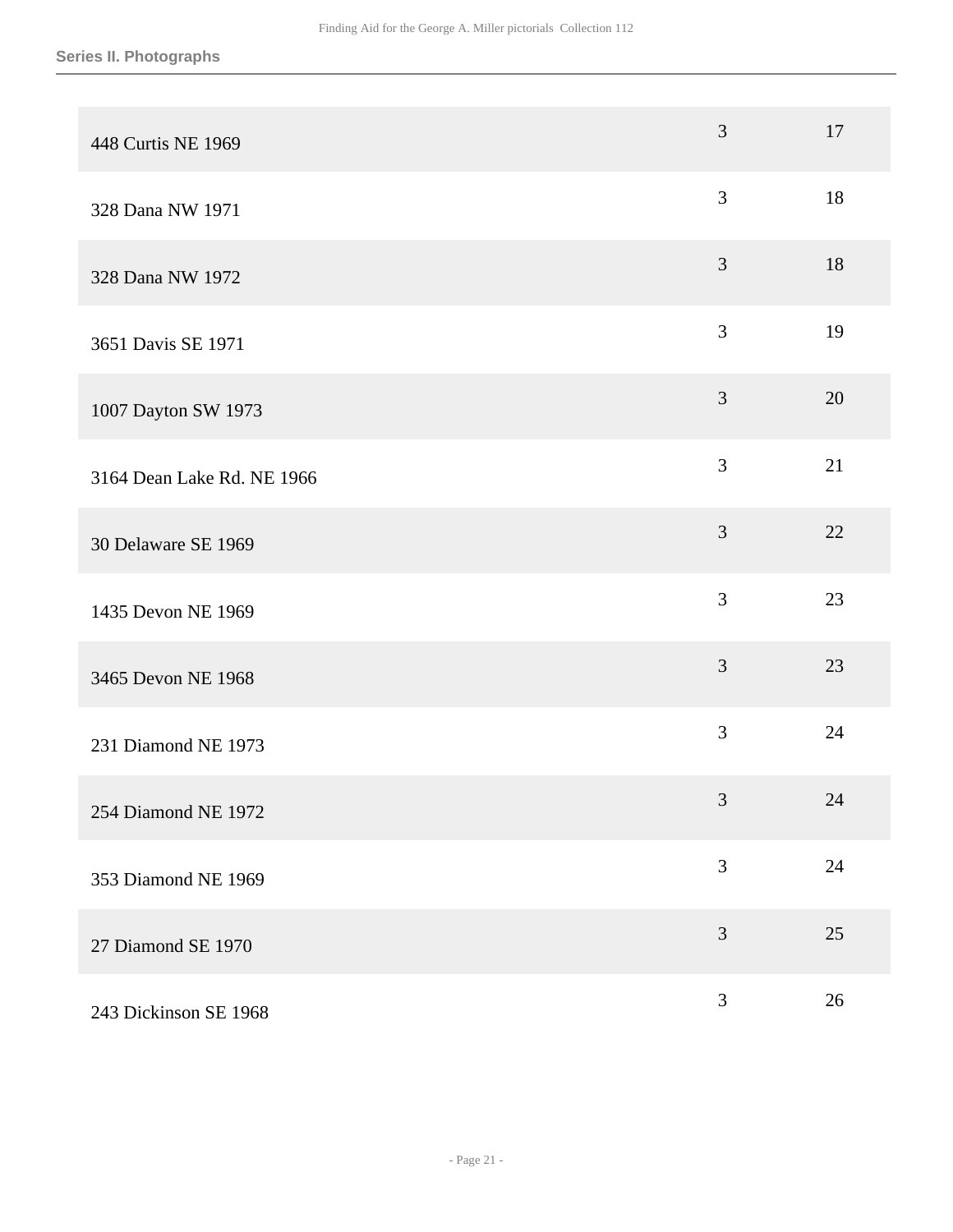| 318 Dickinson SE 1969  | 3              | 26     |
|------------------------|----------------|--------|
| 318 Dickinson SE 1970  | 3              | 26     |
| 514 Dickinson SE 1971  | 3              | 26     |
| 516 Dickinson          | 3              | 26     |
| 642 Dickinson SE 1972  | $\mathfrak{Z}$ | 26     |
| 643 Dickinson SE 1972  | 3              | 26     |
| 908 Dickinson SE 1970  | 3              | 26     |
| 917 Dickinson SE 1966  | 3              | 26     |
| 1101 Dickinson SE 1972 | 3              | 26     |
| 300 E. Fulton 1968     | 3              | 27     |
| 308 E. Fulton 1967     | $\mathfrak{Z}$ | 27     |
| 535 E. Fulton 1972     | 3              | $27\,$ |
| 3131 E. Fulton 1973    | $\mathfrak{Z}$ | 27     |
| 6500 E. Fulton 1971    | $\mathfrak{Z}$ | $27\,$ |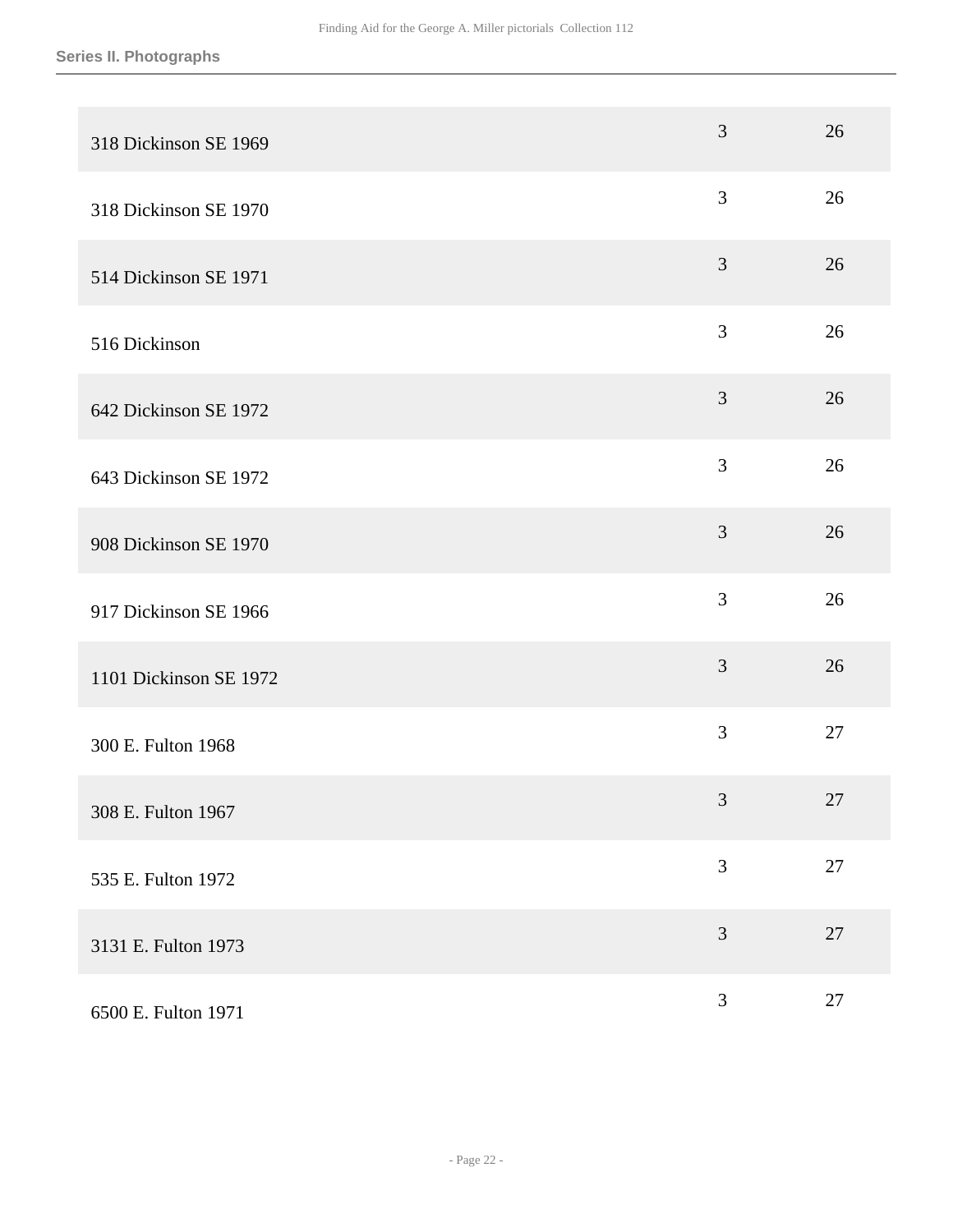| 3729 E. Omaha 1965       | 3              | 28 |
|--------------------------|----------------|----|
| 224 Eastern NE 1972      | 3              | 29 |
| 337 Eastern NE 1972      | 3              | 29 |
| 337 Eastern NE 1973      | 3              | 29 |
| 240 Eastern SE 1969      | 3              | 30 |
| 240 Eastern SE 1970      | 3              | 30 |
| 250 Eastern SE 1965      | 3              | 30 |
| 424 Eastern SE 1969      | 3              | 30 |
| 424 Eastern SE 1970      | 3              | 30 |
| 1733 Eastern SE 1972     | 3              | 30 |
| 1733 Eastern SE 1973     | $\mathfrak{Z}$ | 30 |
| 2401 Eastern SE 1973     | 3              | 30 |
| 2417 Eastern SE 1973     | 3              | 30 |
| 1240 Eastern Pl. NE 1973 | 3              | 31 |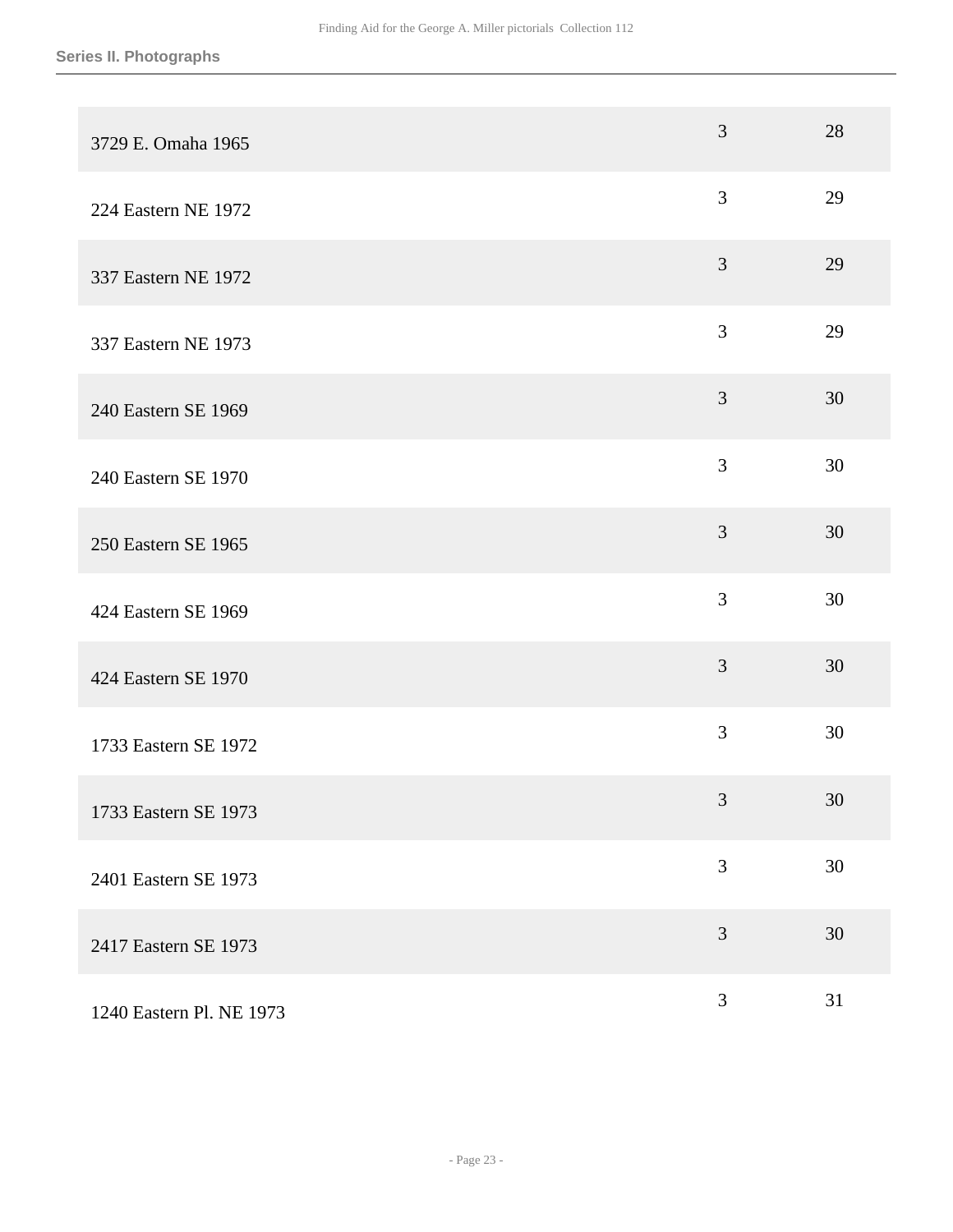| 1248 Eastern Place NE 1967 | 3              | 31 |
|----------------------------|----------------|----|
| 425 Elliott SE 1972        | 3              | 32 |
| 822 Elliott SE 1970        | 3              | 32 |
| 64 Elmhurst SE 1965        | 3              | 33 |
| 135 Elmwood NE 1968        | $\mathfrak{Z}$ | 34 |
| 2906 Elmwood SE 1973       | 3              | 35 |
| 950 Emerald NE 1970        | $\mathfrak{Z}$ | 36 |
| 950 Emerald NE 1971        | 3              | 36 |
| 1106 Emerald NE 1967       | 3              | 36 |
| 1854 Emerald NE 1967       | 3              | 36 |
| 450 Ethel SE 1970          | 3              | 37 |
| 450 Ethel SE 1971          | 3              | 37 |
| 450 Ethel SE 1972          | 3              | 37 |
| 514 Ethel SE 1972          | 3              | 37 |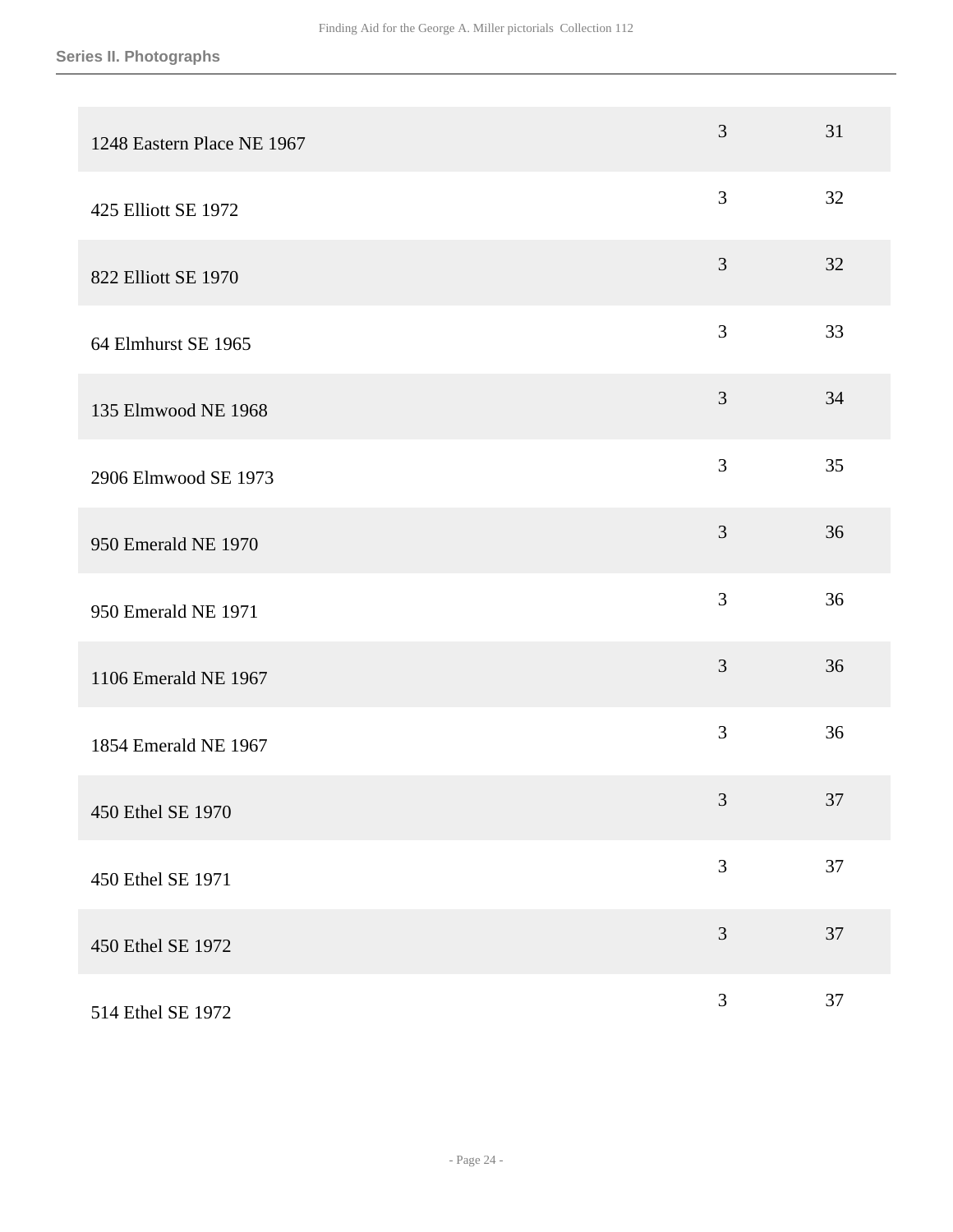| 614 Ethel SE 1970     | 3              | 37 |
|-----------------------|----------------|----|
| 614 Ethel SE 1971     | $\mathfrak{Z}$ | 37 |
| 720 Ethel SE 1972     | 3              | 37 |
| 720 Ethel SE 1973     | $\mathfrak{Z}$ | 37 |
| 1253 Euclid SE 1971   | 3              | 38 |
| 1253 Euclid SE 1972   | 3              | 38 |
| 1253 Euclid SE 1973   | 3              | 38 |
| 446 Eureka SE 1967    | 3              | 39 |
| 755 Evelyn NE 1972    | 3              | 40 |
| 2203 Everest SE 1972  | 3              | 41 |
| 741 Evergreen SE 1972 | $\mathfrak{Z}$ | 42 |
| 1052 Fairmont SE 1972 | 3              | 43 |
| 549 Fairview NE 1969  | $\mathfrak{Z}$ | 44 |
| 632 Fairview NE 1972  | $\mathfrak{Z}$ | 44 |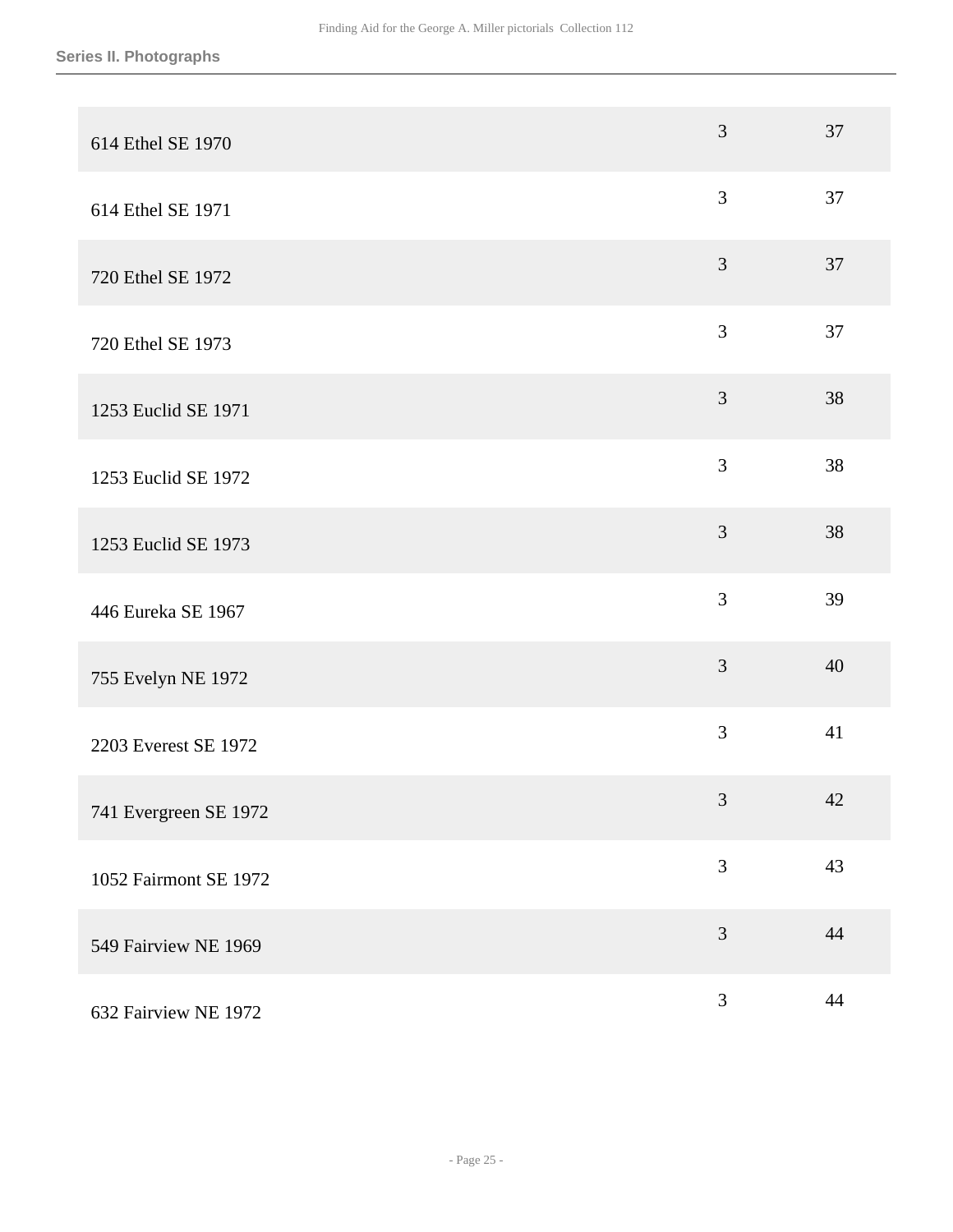| 302 Farnham SE 1969   | 3              | 45               |
|-----------------------|----------------|------------------|
| 873 Fifth NW 1972     | $\mathfrak{Z}$ | 46               |
| 1300 Fisk SE 1973     | $\overline{4}$ | $\mathbf{1}$     |
| 1409 Fisk SE 1969     | $\overline{4}$ | $\mathbf{1}$     |
| 2502 Fletcher NE 1971 | $\overline{4}$ | $\sqrt{2}$       |
| 927 Floral SE 1971    | $\overline{4}$ | 3                |
| 2017 Floyd SW 1970    | $\overline{4}$ | $\overline{4}$   |
| 558 Fountain NE 1970  | $\overline{4}$ | 5                |
| 1133 Fountain NE 1973 | $\overline{4}$ | 5                |
| 310 Fox SW 1968       | $\overline{4}$ | 6                |
| 800 Franklin SE 1971  | $\overline{4}$ | $\overline{7}$   |
| 800 Franklin SE 1972  | $\overline{4}$ | $\overline{7}$   |
| 824 Franklin SE 1968  | $\overline{4}$ | $\overline{7}$   |
| 824 Franklin SE 1969  | $\overline{4}$ | $\boldsymbol{7}$ |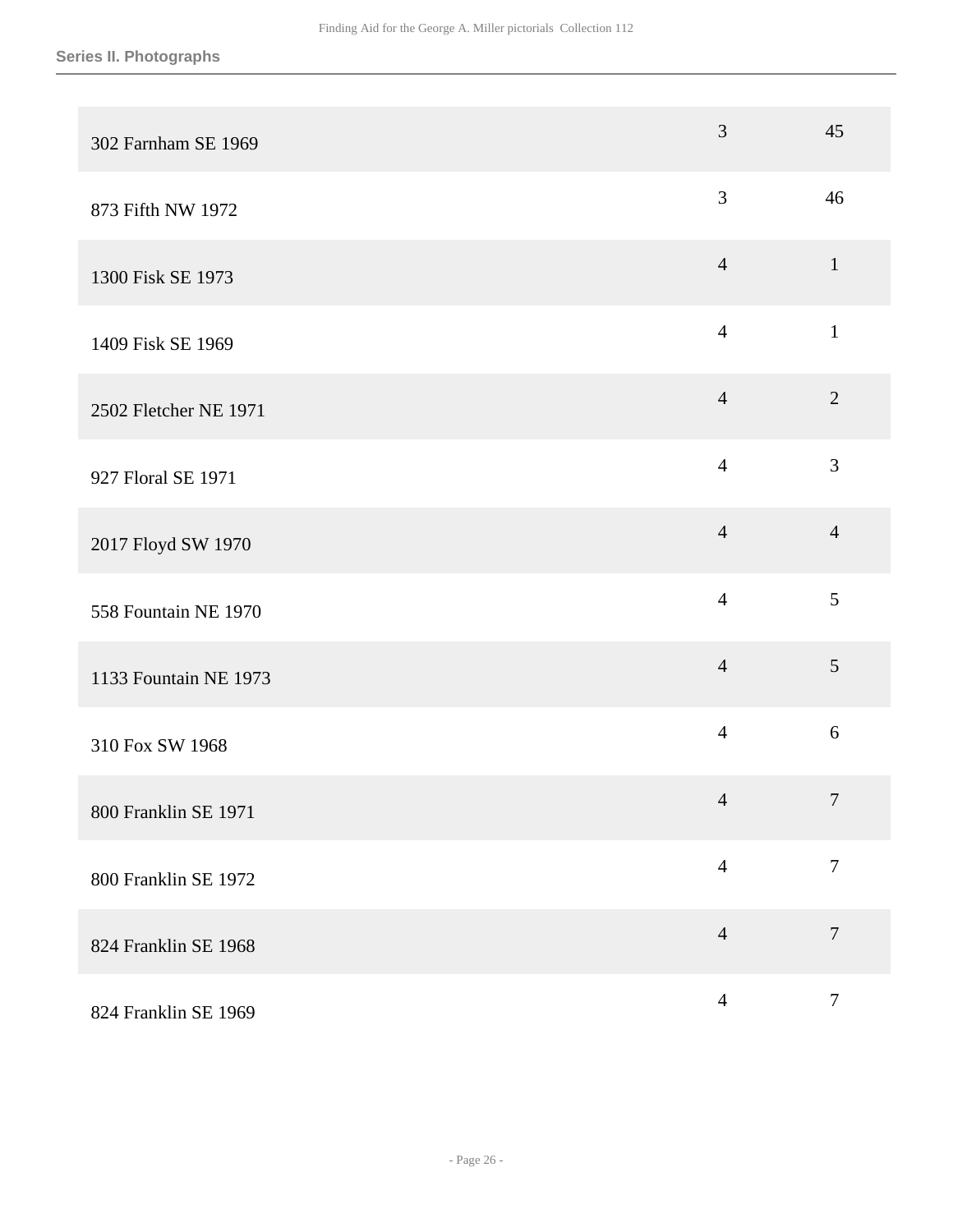| 824 Franklin SE 1973 | $\overline{4}$ | $\overline{7}$ |
|----------------------|----------------|----------------|
| 121 Franklin SW 1966 | $\overline{4}$ | 8              |
| 125 Franklin SW 1967 | $\overline{4}$ | $8\,$          |
| 114 Fuller NE 1967   | $\overline{4}$ | 9              |
| 340 Fuller NE 1969   | $\overline{4}$ | 9              |
| 1693 Fuller NE 1965  | $\overline{4}$ | 9              |
| 3114 Fuller NE 1966  | $\overline{4}$ | 9              |
| 114 Fuller SE 1967   | $\overline{4}$ | 10             |
| 340 Fuller SE 1969   | $\overline{4}$ | 10             |
| 325 Garfield NW 1971 | $\overline{4}$ | 11             |
| 721 Garfield NW 1966 | $\overline{4}$ | 11             |
| 1465 Genesee SE 1970 | $\overline{4}$ | 12             |
| 1467 Genesee SE 1970 | $\overline{4}$ | 12             |
| 554 Giddings SE 1967 | $\overline{4}$ | 13             |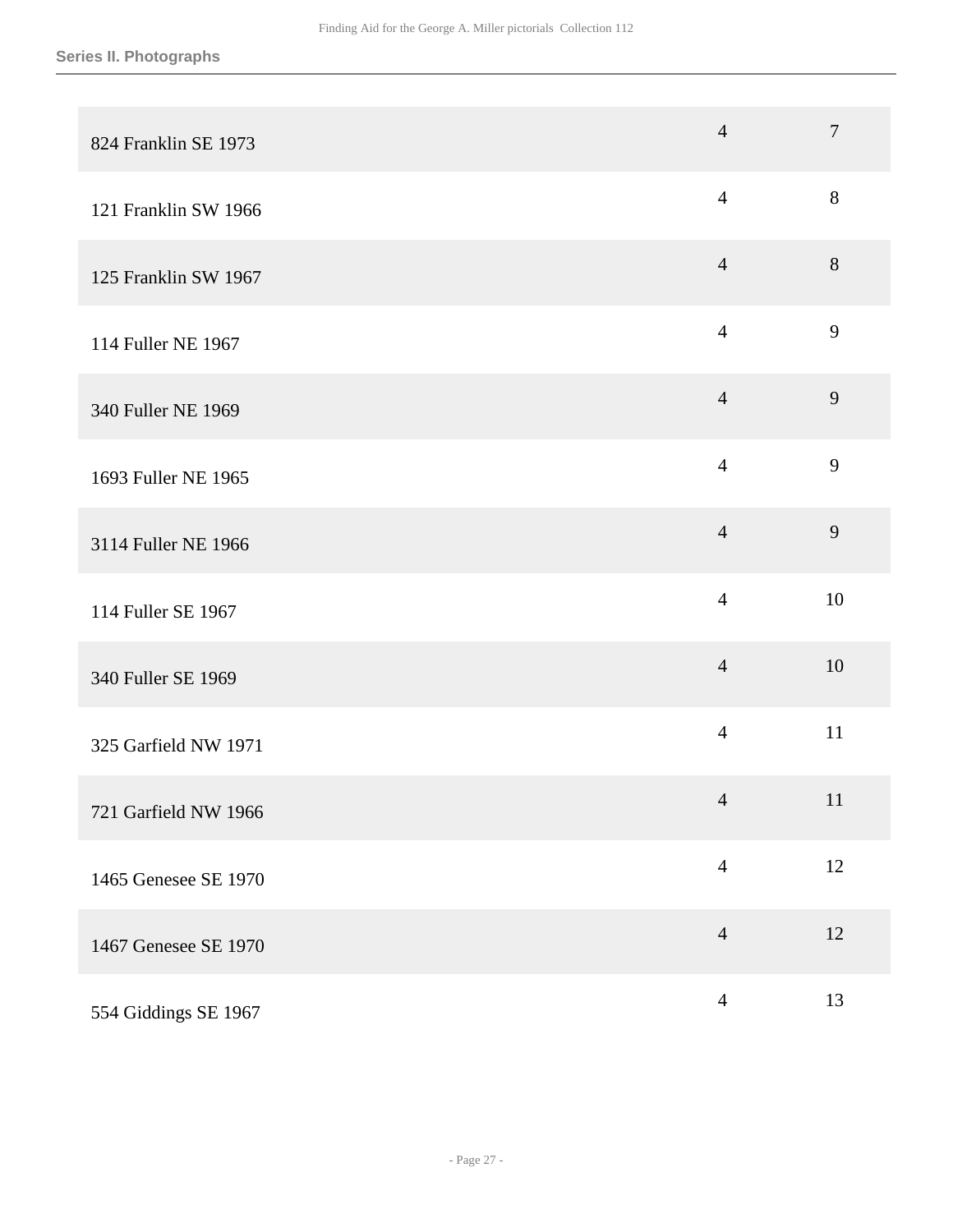| 641 Giddings SE 1969      | $\overline{4}$ | 13 |
|---------------------------|----------------|----|
| 863 Giddings SE 1968-1969 | $\overline{4}$ | 13 |
| 1030 Giddings SE 1972     | $\overline{4}$ | 13 |
| 1030 Giddings SE 1973     | $\overline{4}$ | 13 |
| 1153 Giddings SE 1972     | $\overline{4}$ | 13 |
| 1324 Giddings SE 1969     | $\overline{4}$ | 13 |
| 1407 Giddings SE 1971     | $\overline{4}$ | 13 |
| 516 Gilbert SE 1972       | $\overline{4}$ | 14 |
| 320 Gladstone SE 1968     | $\overline{4}$ | 15 |
| 351 Gladstone SE 1970     | $\overline{4}$ | 15 |
| 434 Gladstone SE 1972     | $\overline{4}$ | 15 |
| 561 Gladstone SE 1965     | $\overline{4}$ | 15 |
| 810 Gladstone SE 1973     | $\overline{4}$ | 15 |
| 1050 Glenaire NW 1972     | $\overline{4}$ | 16 |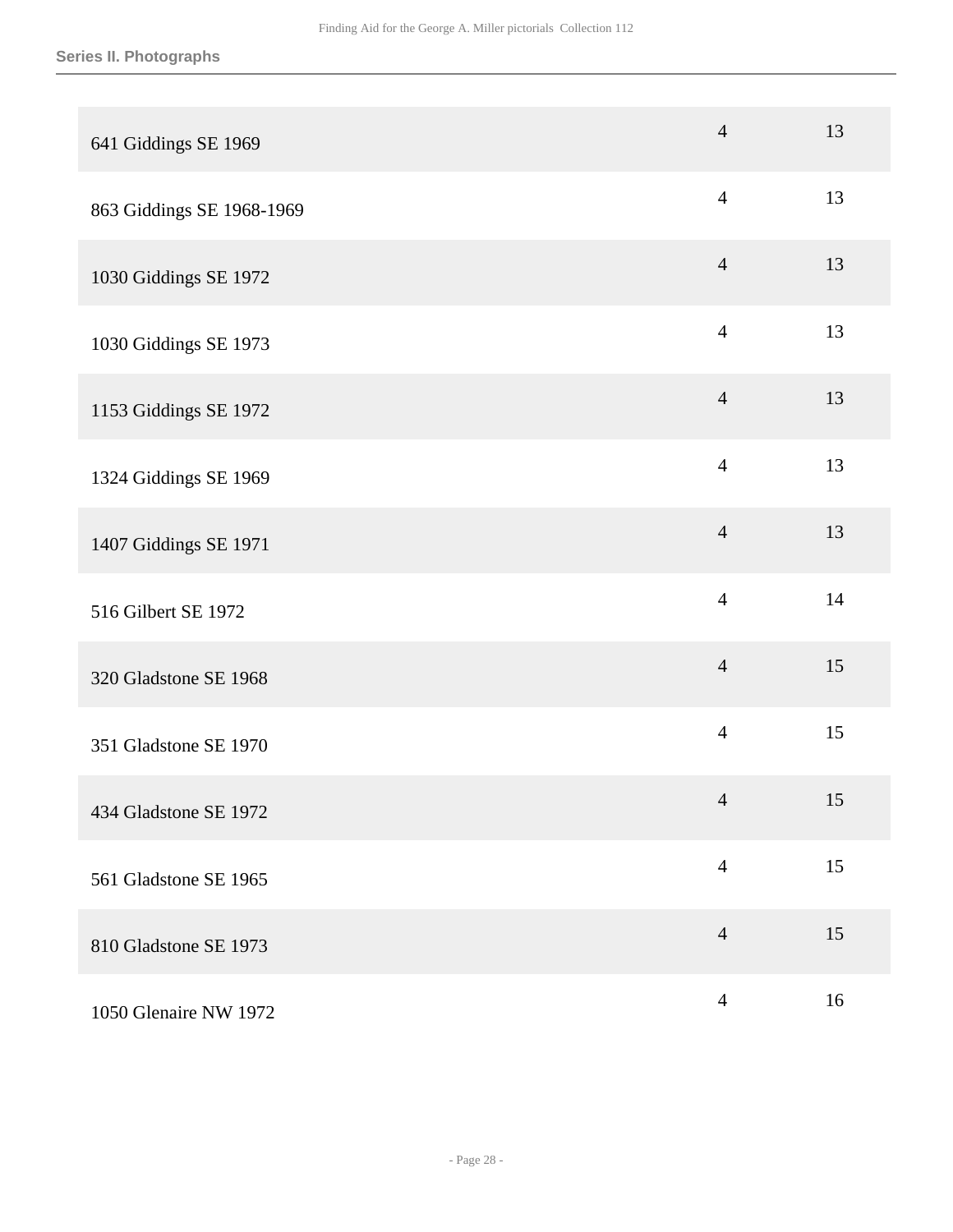| 233 Glenhaven NW 1970        | $\overline{4}$ | 17     |
|------------------------------|----------------|--------|
| 525 Glenwood SE 1971         | $\overline{4}$ | 18     |
| 1653 Godwin SE 1968          | $\overline{4}$ | 19     |
| 1655Godwin                   | $\overline{4}$ | 19     |
| 147 Goodrich SE 1966         | $\overline{4}$ | 20     |
| 3406 Goodwood SE 1973        | $\overline{4}$ | 21     |
| 431 Grandville SW 1965       | $\overline{4}$ | 22     |
| 431 Grandville SW 1966       | $\overline{4}$ | 22     |
| 511 Grandville SW 1966       | $\overline{4}$ | 22     |
| 513 Grandville SW 1966       | $\overline{4}$ | 22     |
| 703 Grandville SW 1968       | $\overline{4}$ | $22\,$ |
| 912 Grandville SW 1967, 1969 | $\overline{4}$ | $22\,$ |
| 1075 Grandville SW 1967      | $\overline{4}$ | 22     |
| 1321 Grandville SW 1971      | $\overline{4}$ | 22     |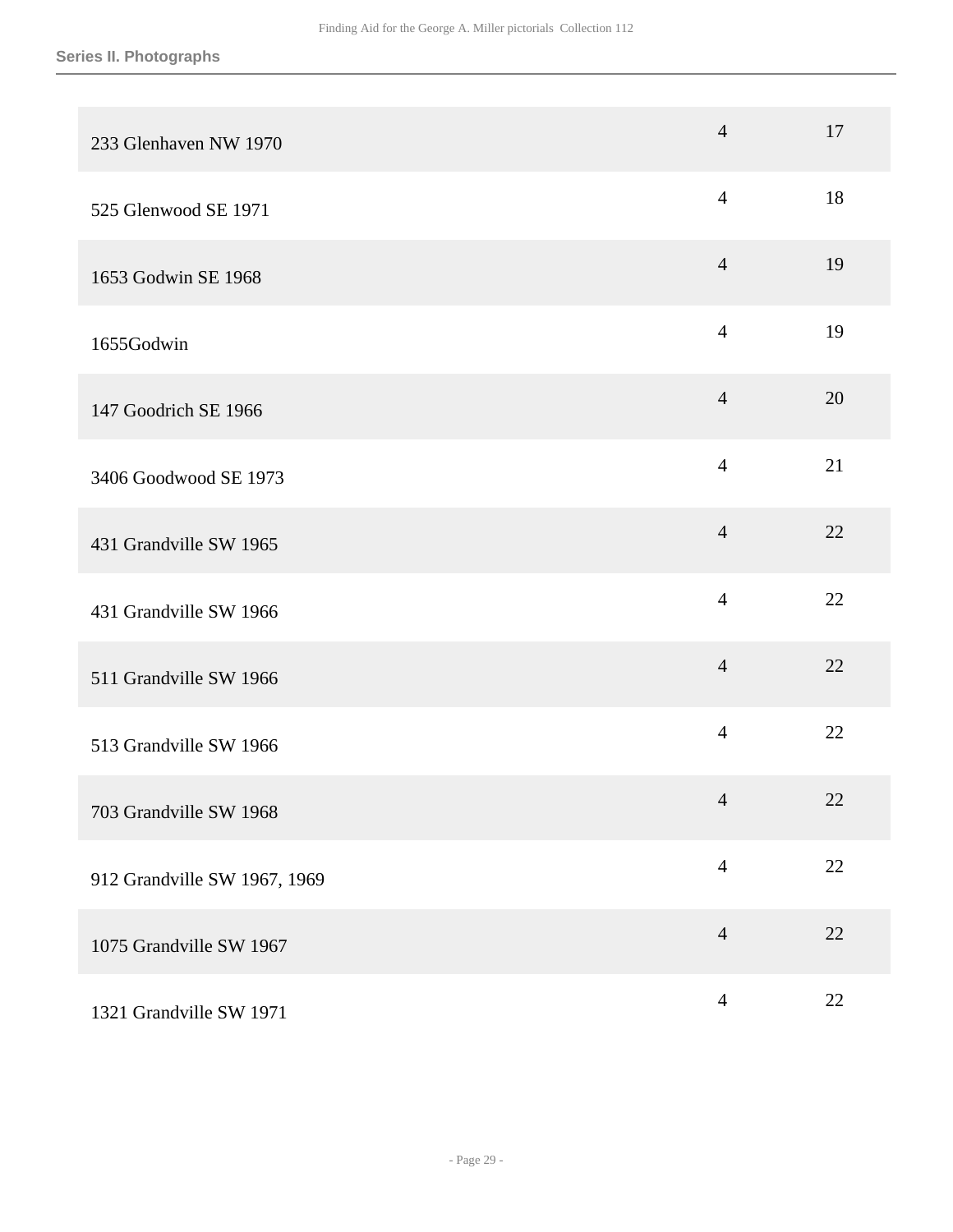| 1322 Grandville SW 1967  | $\overline{4}$ | 22     |
|--------------------------|----------------|--------|
| 1324 Grandville SW 1967  | $\overline{4}$ | 22     |
| 1322 Grandville SW 1970  | $\overline{4}$ | 22     |
| 1324 Grandville          | $\overline{4}$ | 22     |
| 2100 Grandville SW 1969  | $\overline{4}$ | 22     |
| 32 Grant SW 1966         | $\overline{4}$ | 23     |
| 19 Griggs SE 1972, 1973  | $\overline{4}$ | 24     |
| 443 Griggs SE 1965       | $\overline{4}$ | 24     |
| 506 Griggs SE 1968, 1969 | $\overline{4}$ | 24     |
| 1430 Griggs SE 1973      | $\overline{4}$ | 24     |
| 1138 Griswold SE 1966    | $\overline{4}$ | 25     |
| 2346 Haliday SW 1971     | $\overline{4}$ | $26\,$ |
| 235 Hall SE 1971, 1973   | $\overline{4}$ | 27     |
| 300 Hall SE 1966         | $\overline{4}$ | $27\,$ |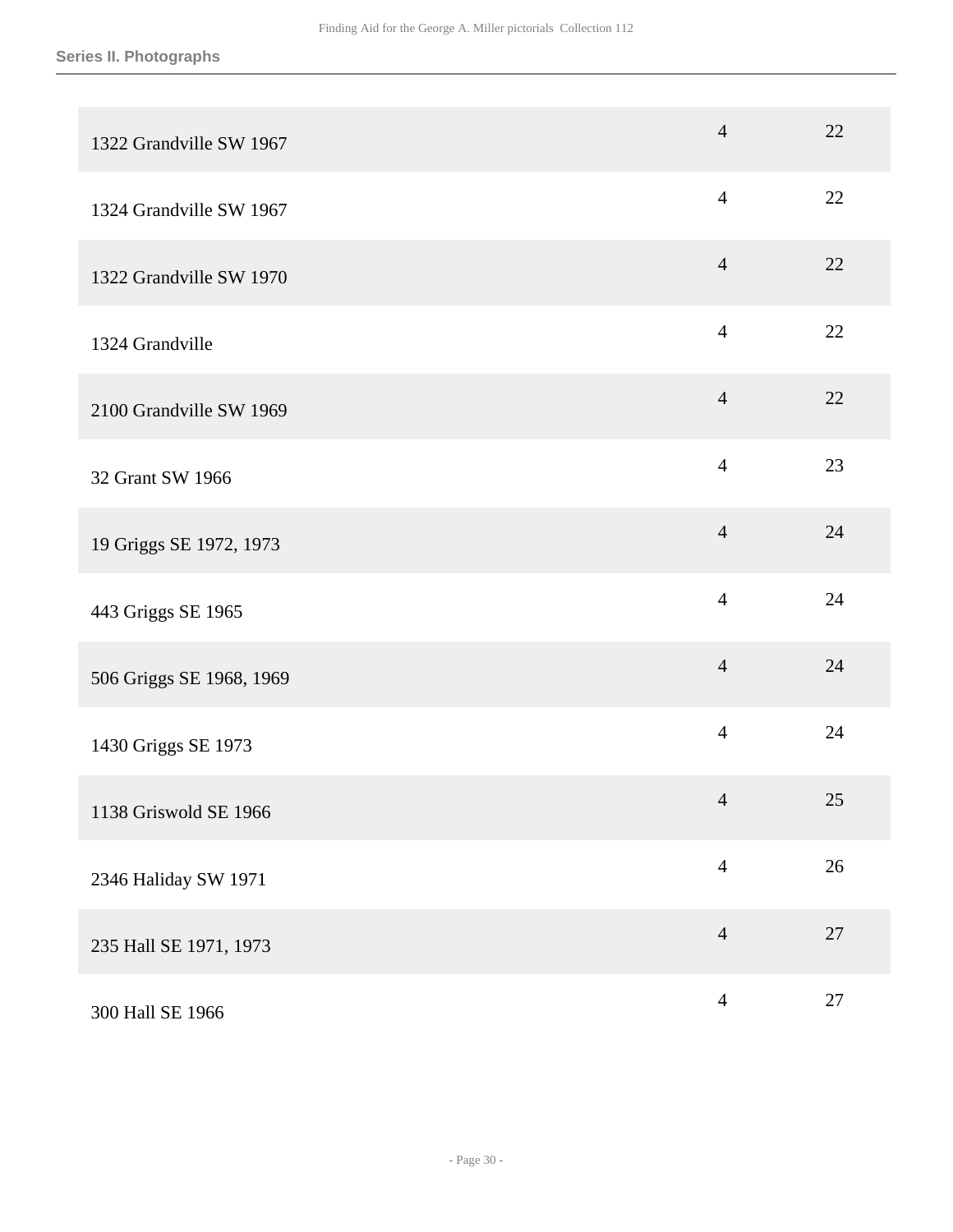| 410 Hall SE 1970       | $\overline{4}$ | 27 |
|------------------------|----------------|----|
| 1211 Hall SE 1972      | $\overline{4}$ | 27 |
| 1244 Hall SE 1972      | $\overline{4}$ | 27 |
| 1300 Hall SE 1973      | $\overline{4}$ | 27 |
| 1934 Hall SE 1972      | $\overline{4}$ | 27 |
| 2605 Hall SE 1967      | $\overline{4}$ | 27 |
| 3039 Hall SE 1967      | $\overline{4}$ | 27 |
| 108 Hall SW 1970, 1971 | $\overline{4}$ | 28 |
| 1128 Hamilton NW 1970  | $\overline{4}$ | 29 |
| 1715 Hamilton NW       | $\overline{4}$ | 29 |
| 1715 Hamilton NW 1966  | $\overline{4}$ | 29 |
| 2123 Hamstead NW 1967  | $\overline{4}$ | 30 |
| 4904 Haughey NE 1973   | $\overline{4}$ | 31 |
| 3920 Havana SW 1965    | $\overline{4}$ | 32 |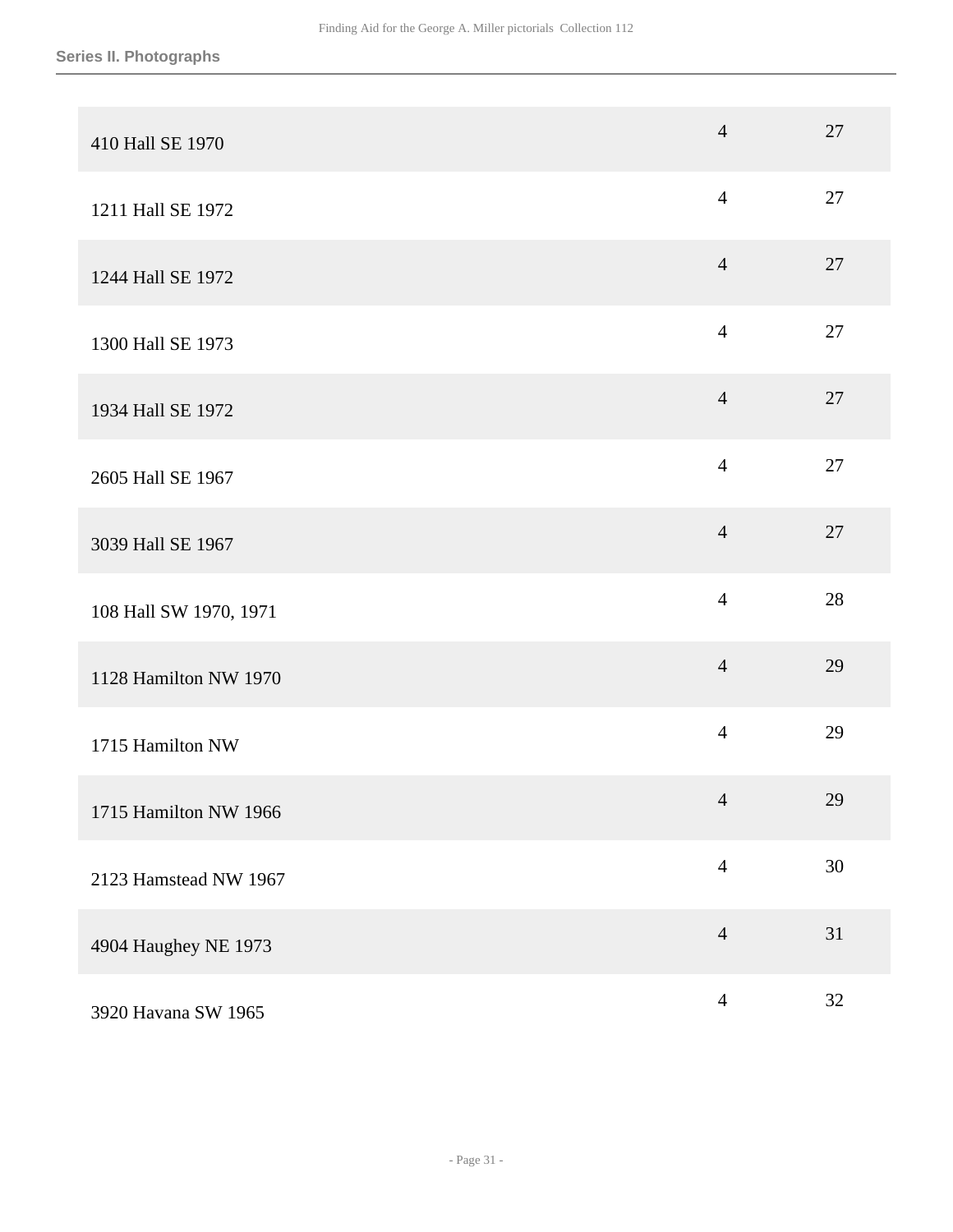| 2703 Hazelwood SW 1971       | $\overline{4}$ | 33     |
|------------------------------|----------------|--------|
| 2204 Heather SE 1972         | $\overline{4}$ | 34     |
| 222 Henry SE 1969            | $\overline{4}$ | 34     |
| 222 Henry SE 1968            | $\overline{4}$ | 34     |
| 224 Henry                    | $\overline{4}$ | 34     |
| 1104 Hermitage SE 1965, 1966 | $\overline{4}$ | 35     |
| 3616 Heron SW 1966           | $\overline{4}$ | 36     |
| 3654 Heron SW 1971           | $\overline{4}$ | 36     |
| 1501 Herrick NE 1965         | $\overline{4}$ | 37     |
| 6997 Herrington NE 1972      | $\overline{4}$ | 38     |
| 511 High SW 1968             | $\overline{4}$ | 39     |
| 540 Highland SE 1965, 1966   | $\overline{4}$ | $40\,$ |
| 4109 Hillsdale NE 1971       | $\overline{4}$ | 41     |
| 248 Hobart SE 1971           | $\overline{4}$ | $42\,$ |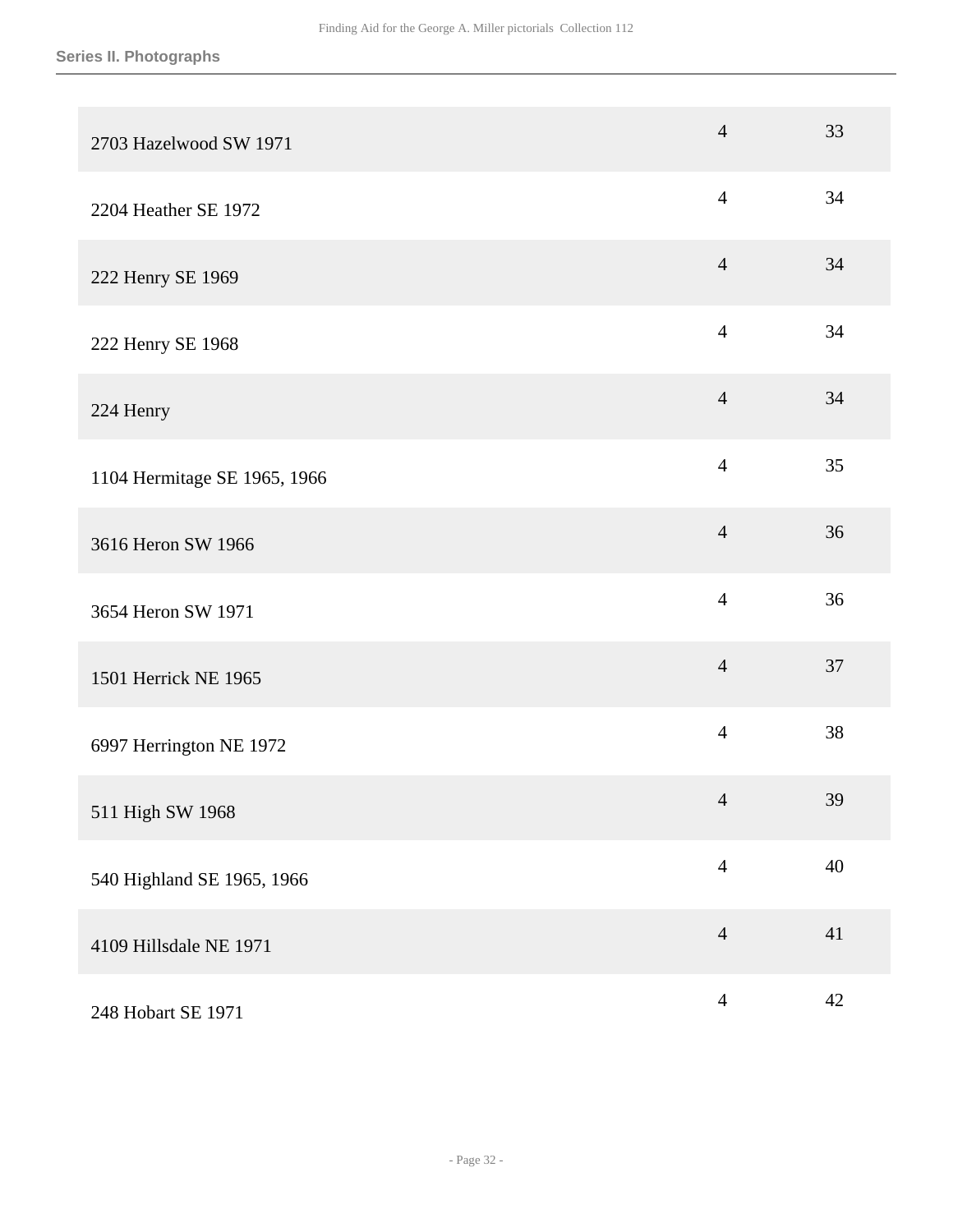| 326 Hogadone SW 1967    | $\overline{4}$ | 43 |
|-------------------------|----------------|----|
| 32 Home SE 1972         | $\overline{4}$ | 44 |
| 36 Home SE 1972         | $\overline{4}$ | 44 |
| 115 Home SE 1967        | $\overline{4}$ | 44 |
| 1229 Hope SE 1968       | $\overline{4}$ | 45 |
| 1325 Hope SE 1967       | $\overline{4}$ | 45 |
| 1814 Horton SE 1967     | $\overline{4}$ | 46 |
| 2059 Horton SE 1972     | $\overline{4}$ | 46 |
| 2140 Horton SE 1972     | $\overline{4}$ | 46 |
| 2431 Horton SE 1968     | $\overline{4}$ | 46 |
| 565 Howard SE 1969      | $\overline{4}$ | 47 |
| 640 Hoyt SE 1971        | $\overline{4}$ | 48 |
| 3233 Hubal SW 1970      | $\overline{4}$ | 49 |
| 1314 Hurd SE 1971, 1972 | $\overline{4}$ | 50 |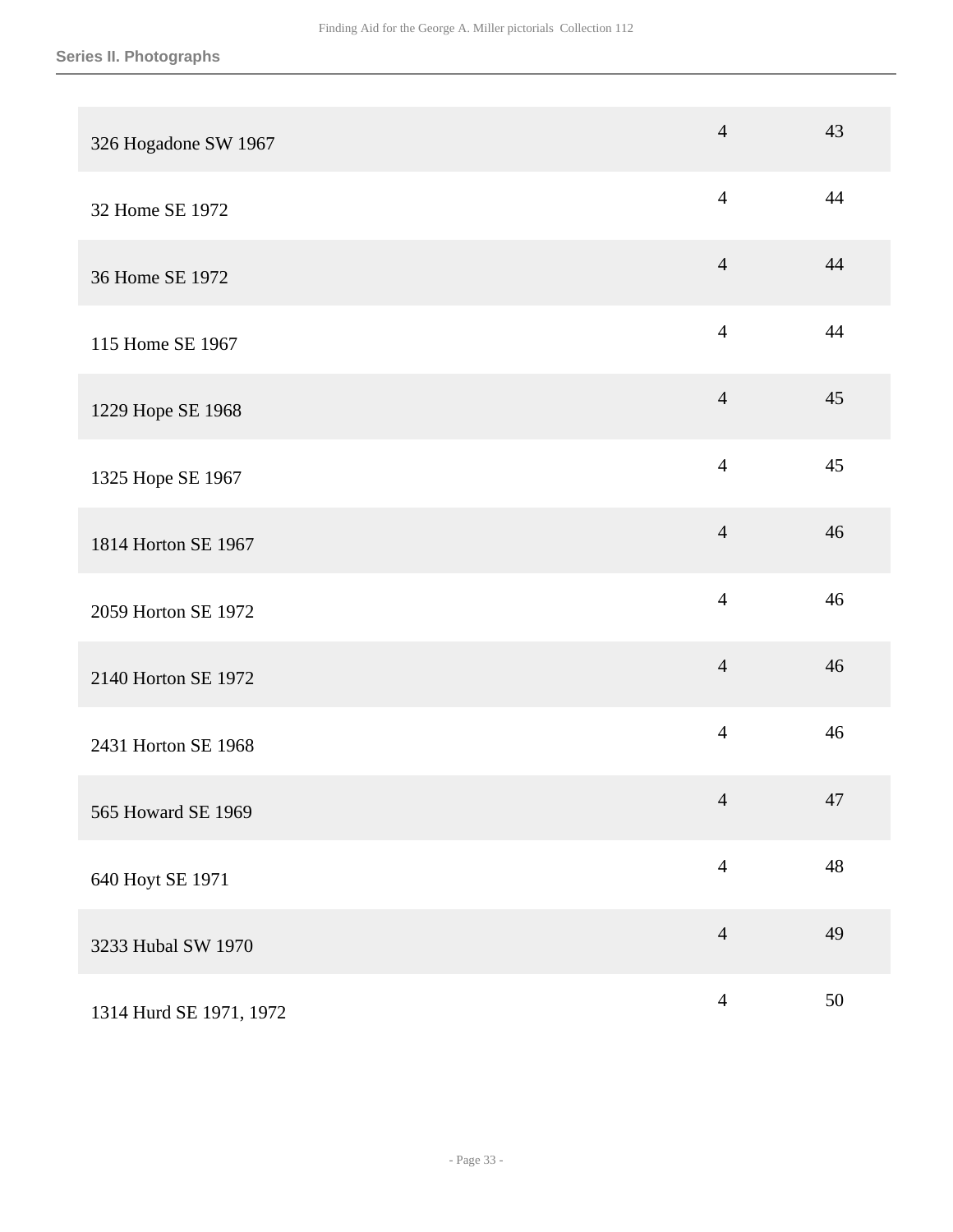| 1075 Idema SE 1968      | 5              | $\mathbf{1}$   |
|-------------------------|----------------|----------------|
| 1128 Idema SE 1967      | 5              | $\mathbf{1}$   |
| 1331 Ionia SW 1968      | $\overline{5}$ | $\sqrt{2}$     |
| 812 Iroquois SE 1970    | 5              | 3              |
| 930 Iroquois SE 1970    | 5              | $\mathfrak{Z}$ |
| 1157 Iroquois SE 1967   | 5              | $\mathfrak{Z}$ |
| 909 Jackson NW 1968     | $\mathfrak{S}$ | $\overline{4}$ |
| 249 James SE 1963       | 5              | 5              |
| 253 James SE 1967       | $\mathfrak{S}$ | 5              |
| 308 James SE 1966, 1969 | 5              | 5              |
| 310 James               | $\sqrt{5}$     | 5              |
| 312 James               | 5              | 5              |
| 331 James SE 1966       | 5              | 5              |
| 150 Jefferson SE 1970   | $\mathfrak{S}$ | $6\,$          |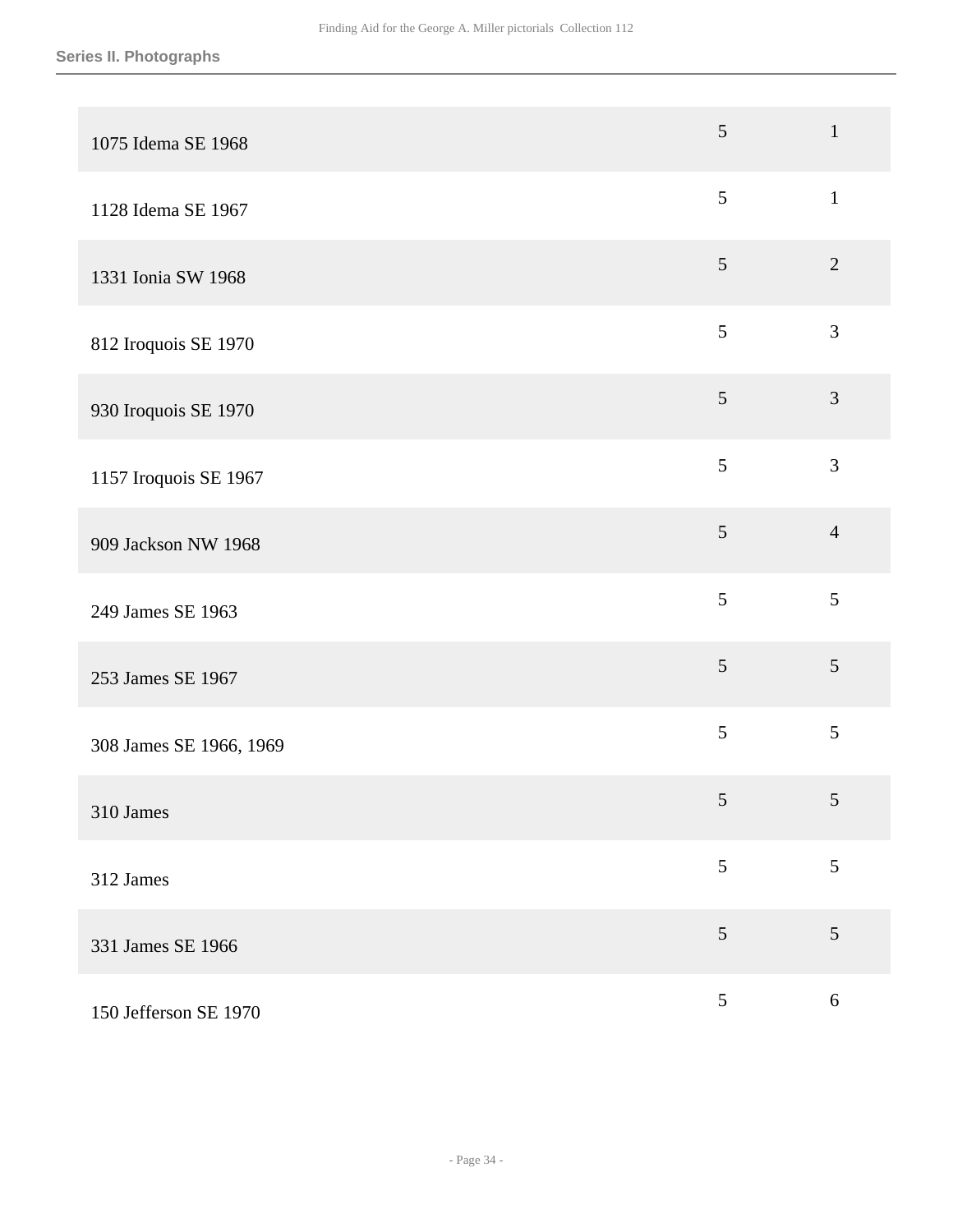| 423 Jefferson SE 1968        | 5               | 6            |
|------------------------------|-----------------|--------------|
| 425 Jefferson SE c1965       | 5               | 6            |
| 1440 Jennette NW 1965        | $\mathfrak{S}$  | $\tau$       |
| 32 John Ball Park NW 1972    | 5               | 8            |
| 1005 Kalamazoo SE 1968, 1969 | 5               | 9            |
| 1007 Kalamazoo               | 5               | 9            |
| 1009 Kalamazoo               | 5               | 9            |
| 1011 Kalamazoo               | 5               | 9            |
| 1073 Kalamazoo SE 1970       | 5               | 9            |
| 1448 Kalamazoo SE 1967       | 5               | 9            |
| 5151 Kalamazoo SE 1972       | $5\overline{)}$ | 9            |
| 5165 Kalamazoo               | 5               | 9            |
| 5275 Kalamazoo SE 1969       | 5               | 9            |
| 5277 Kalamazoo SE 1969       | $5\overline{)}$ | $\mathbf{9}$ |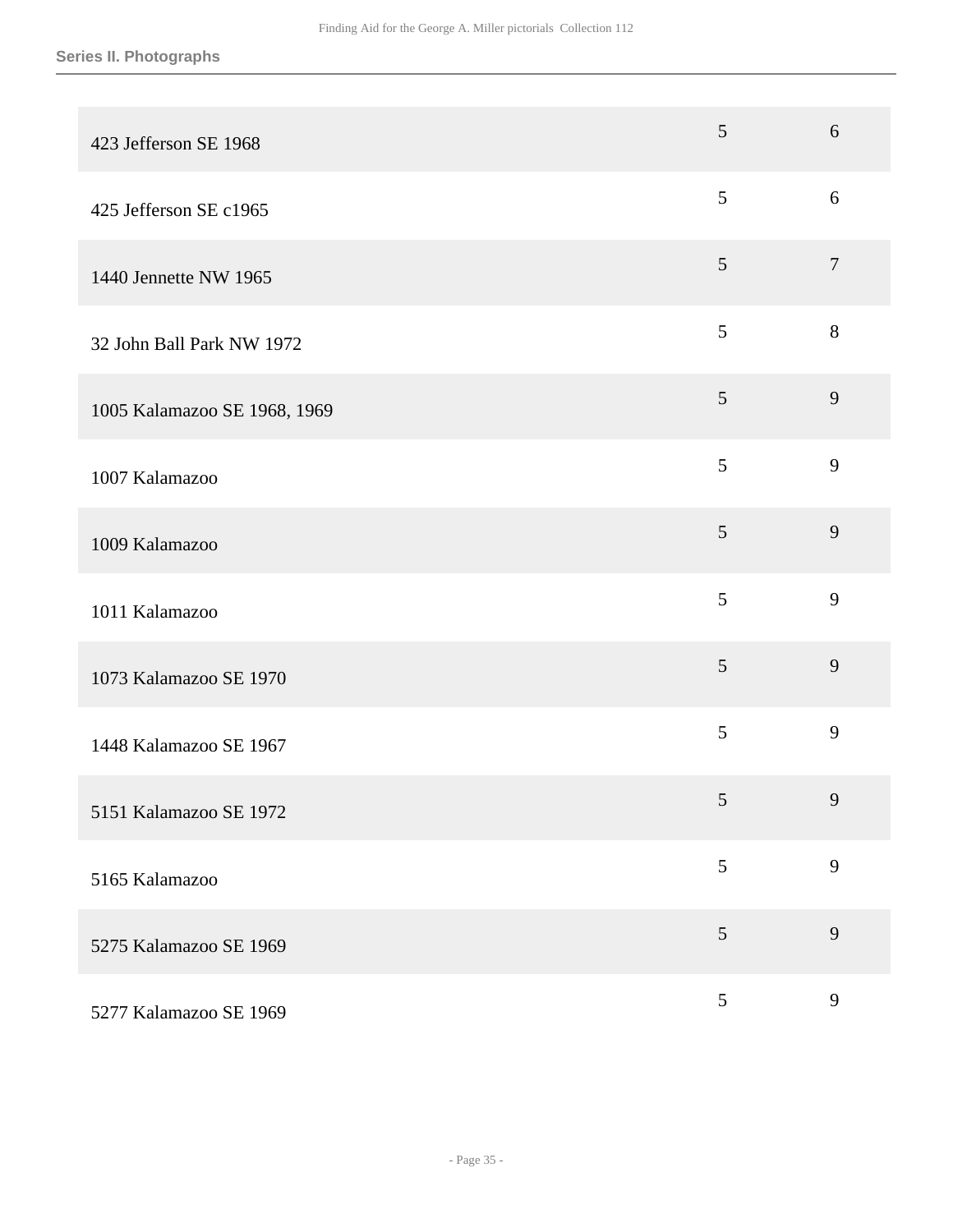| 38 Katherine NW 1973             | 5               | 10     |
|----------------------------------|-----------------|--------|
| 849 Kentview NE 1970             | 5               | 11     |
| 528 Kenwood NE 1967              | $\mathfrak{S}$  | 12     |
| 7201 Kilmar SE 1965              | 5               | 13     |
| 4235 Kimball SE 1972             | 5               | 14     |
| 705 Knapp NE 1971                | 5               | 15     |
| 707 Knapp                        | $\mathfrak{S}$  | 15     |
| 1449 Knapp NE 1970               | 5               | 15     |
| 6786 Kuttschill NE (1965, 1967)  | $\mathfrak{S}$  | 16     |
| 16 Lafayette SE (1968, 1969)     | 5               | 17     |
| 536 Lafayette SE (1971)          | $5\overline{)}$ | 17     |
| 563 Lafayette SE (1971)          | 5               | $17\,$ |
| 614#16 Lafayette SE (1969, 1970) | 5               | 17     |
| 1214 Lafayette SE (1970, 1971)   | $\mathfrak{S}$  | 17     |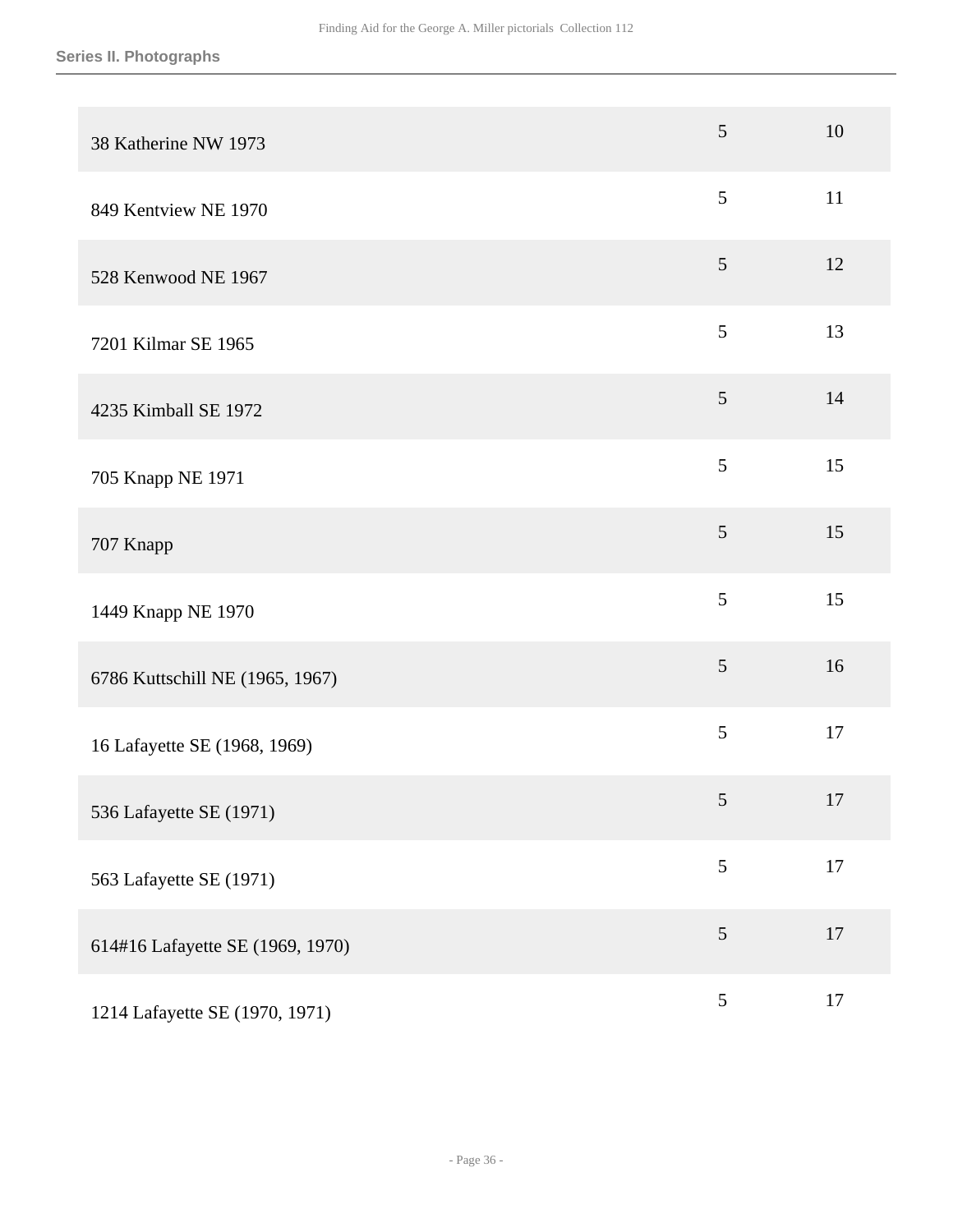| 1401 Lafayette SE (1971)            | $5\overline{)}$ | 17     |
|-------------------------------------|-----------------|--------|
| 1637 Lafayette SE (1969)            | 5               | 17     |
| 804 Lake Dr. SE (1969, 1970)        | $\mathfrak{S}$  | 18     |
| 1244 Lake Dr. SE (1972)             | 5               | 18     |
| 1250 Lake Dr. SE (1971, 1972)       | $\mathfrak{S}$  | 18     |
| 1334 Lake Dr. SE (1969, 1970, 1972) | 5               | $18\,$ |
| 1344 Lake                           | 5               | 18     |
| 1428 Lake Dr. SE (1970)             | 5               | 18     |
| 1434 Lake                           | 5               | 18     |
| 1444 Lake Dr. SE (1969, 1970)       | 5               | 18     |
| 1486 Lake Dr. SE (1963)             | $5\overline{)}$ | 18     |
| 1488 Lake                           | 5               | $18\,$ |
| 1528 Lake Dr. SE (1972)             | $\mathfrak{S}$  | 18     |
| 2603 Lake Dr. Se (1969, 1970)5      | $\sqrt{5}$      | $18\,$ |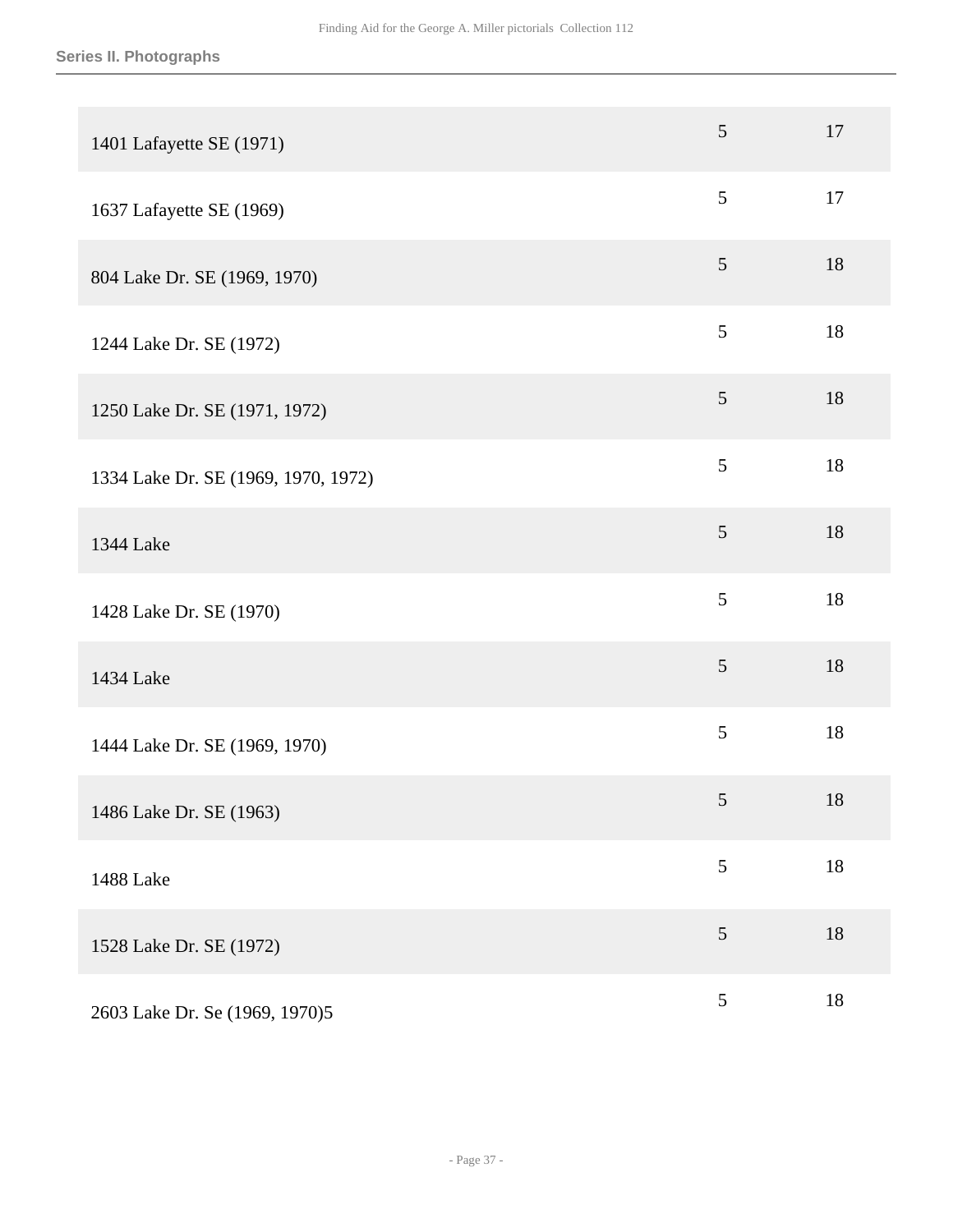## **Series II. Photographs**

| 1129 Lake Grove SE (1966)              | 5               | 19 |
|----------------------------------------|-----------------|----|
| 752 Lake Michigan Dr, NW (1966)        | 5               | 20 |
| 2259 Lake Michigan Dr. NW (1965, 1966) | $\mathfrak{S}$  | 20 |
| 3634 Lake Michigan DR. NW (1971)       | 5               | 20 |
| 548 Lane NW (1965)                     | $\mathfrak{S}$  | 21 |
| 1441 Lee SW (1967)                     | 5               | 22 |
| 740 Leonard NE (1969)                  | 5               | 23 |
| 920 Leonard NE (1970)                  | 5               | 23 |
| 401 Leonard, NW (1971)                 | $\mathfrak{S}$  | 24 |
| 740 Leonard NW (1969)                  | 5               | 24 |
| 1260 Leonard NW (1971)                 | $5\overline{)}$ | 24 |
| 1259 Lewison NE (1969)                 | 5               | 25 |
| 11 Lexington NW (1969)                 | $\mathfrak{S}$  | 26 |
| 7440 Leyton SE (1970)                  | $\sqrt{5}$      | 27 |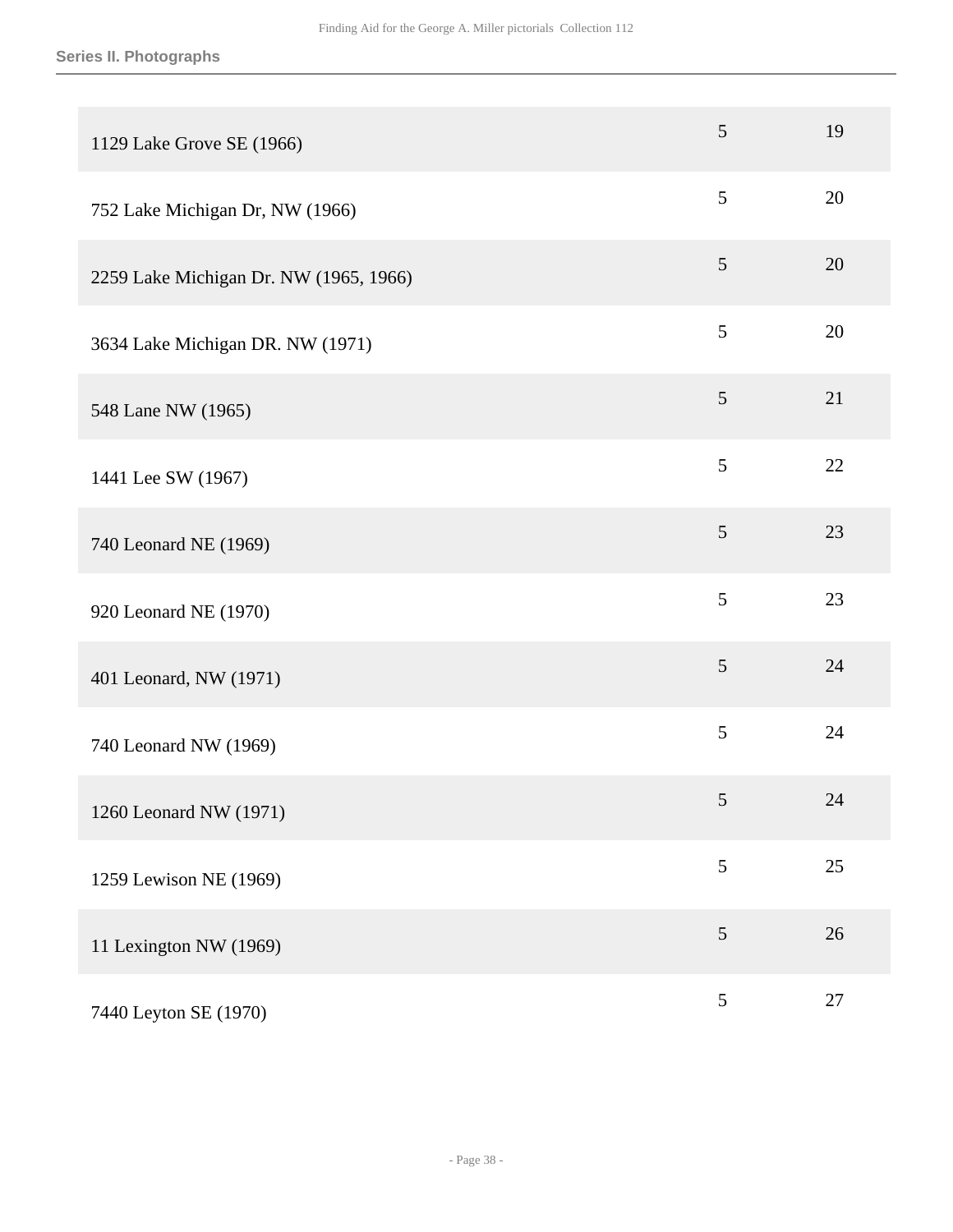| 517 Liberty SW (1972)     | $5\overline{)}$ | 28 |
|---------------------------|-----------------|----|
| 719 Liberty SW (1972)     | 5               | 28 |
| 722 Liberty SW (1972)     | 5               | 28 |
| 1445 Linden SE (1968)     | 5               | 29 |
| 1447 Linden SE (1968)     | 5               | 29 |
| 207 Loch Lomond NE (1966) | 5               | 30 |
| 133 Logan SE (1970)       | 5               | 31 |
| 313 Logan SE (1968)       | 5               | 31 |
| 315 Logan SE (1968)       | $\mathfrak{S}$  | 31 |
| 728 Logan SE (1970, 1971) | 5               | 31 |
| 3035 Longstreet SW (1972) | $5\overline{)}$ | 33 |
| 620 Lynch SW (1969)       | 5               | 34 |
| 740 Lynch SW (1969)       | 5               | 34 |
| 529 Lyon NE (1972)        | $\mathfrak{S}$  | 35 |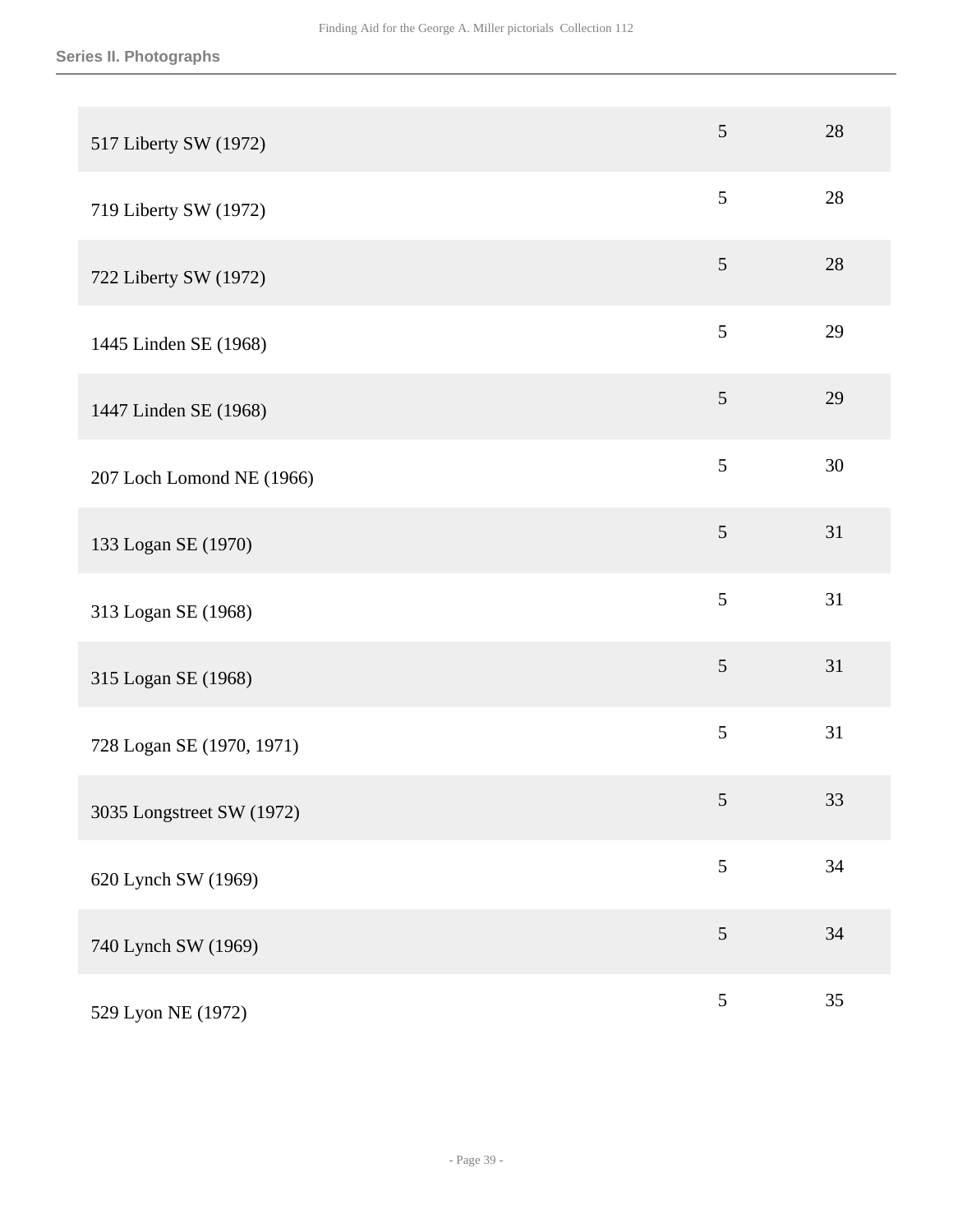| 1570 Lyon NE (1969, 1970)        | 5          | 35             |
|----------------------------------|------------|----------------|
| 165 Mabel NW (1972)              | 6          | $\mathbf{1}$   |
| 1601 Mackinaw SE (1972)          | $6\,$      | $\overline{2}$ |
| 253 Madison SE (1972)            | $\sqrt{6}$ | 3              |
| 258 Madison SE (1969, 1971-1972) | $6\,$      | 3              |
| 315 Madison SE (1972)            | 6          | 3              |
| 320 Madison SE (1972, 1973)      | 6          | 3              |
| 320 Madison SE (1972)            | 6          | 3              |
| 335 Madison                      | $6\,$      | 3              |
| 321 Madison SE (1972)            | 6          | 3              |
| 329 Madison SE (1972)            | 6          | $\mathfrak{Z}$ |
| 331 Madison SE (1972)            | $\sqrt{6}$ | 3              |
| 335 Madison SE (1972)            | 6          | 3              |
| 723 Madison SE (1968)            | $\sqrt{6}$ | $\mathfrak{Z}$ |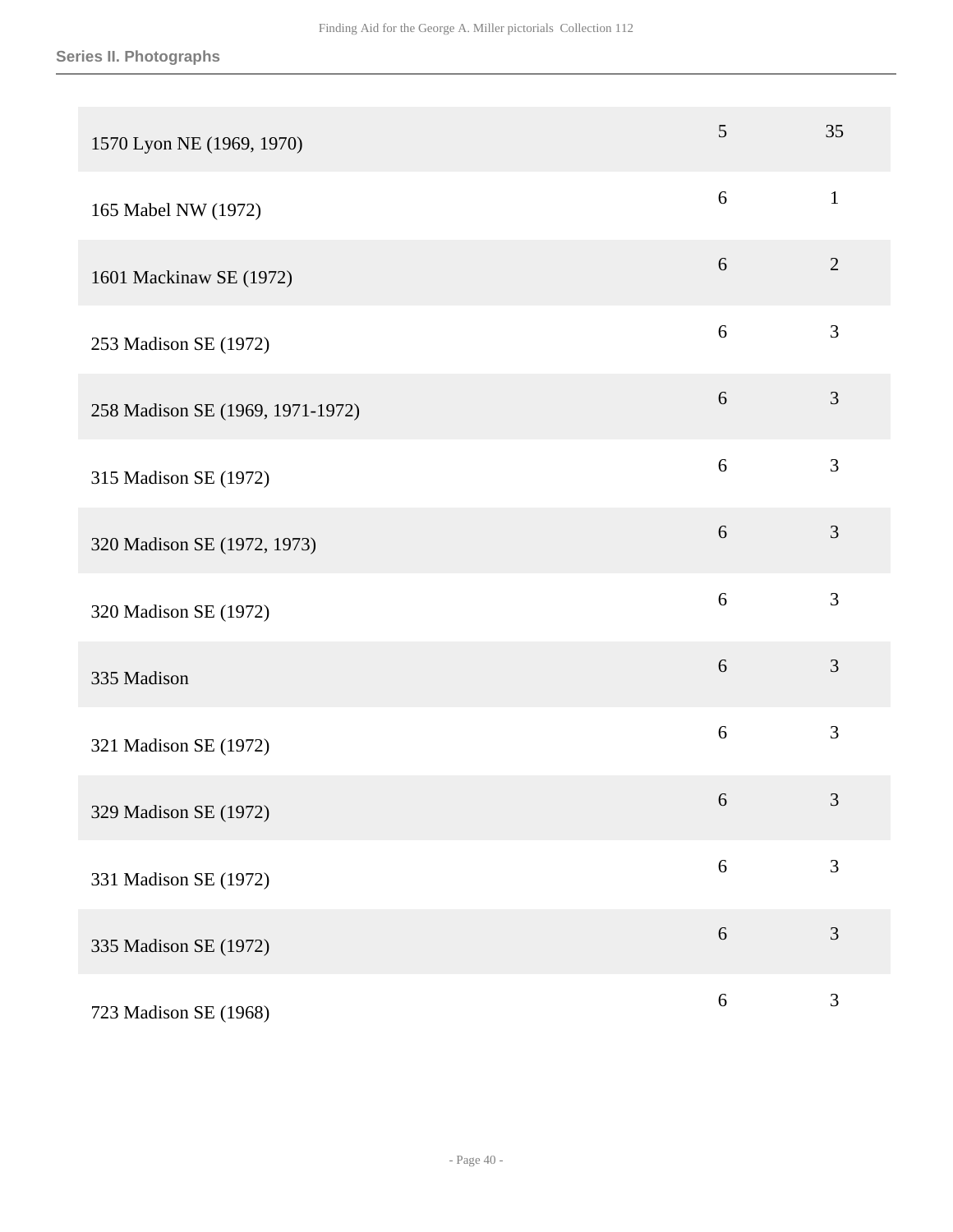| 815 Madison SE (1967)         | 6          | 3              |
|-------------------------------|------------|----------------|
| 1048 Madison SE (1968)        | $\sqrt{6}$ | $\mathfrak{Z}$ |
| 1050 Madison SE (1968)        | $6\,$      | $\mathfrak{Z}$ |
| 1171 Madison SE (1972)        | $\sqrt{6}$ | 3              |
| 1173 Madison                  | $6\,$      | 3              |
| 1175 Madison                  | 6          | 3              |
| 1522 Madison SE (c1965, 1973) | 6          | 3              |
| 1840 Madison SE (1972)        | $\sqrt{6}$ | 3              |
| 1924 Madison SE (1967)        | $\sqrt{6}$ | 3              |
| 3011 Madison SE (1967)        | 6          | 3              |
| 3013 Madison                  | 6          | $\mathfrak{Z}$ |
| 3015 Madison                  | $6\,$      | 3              |
| 5408 Madison SE (1972)        | $\sqrt{6}$ | 3              |
| 4501 Magnolia SW (1972)       | $\sqrt{6}$ | $\overline{4}$ |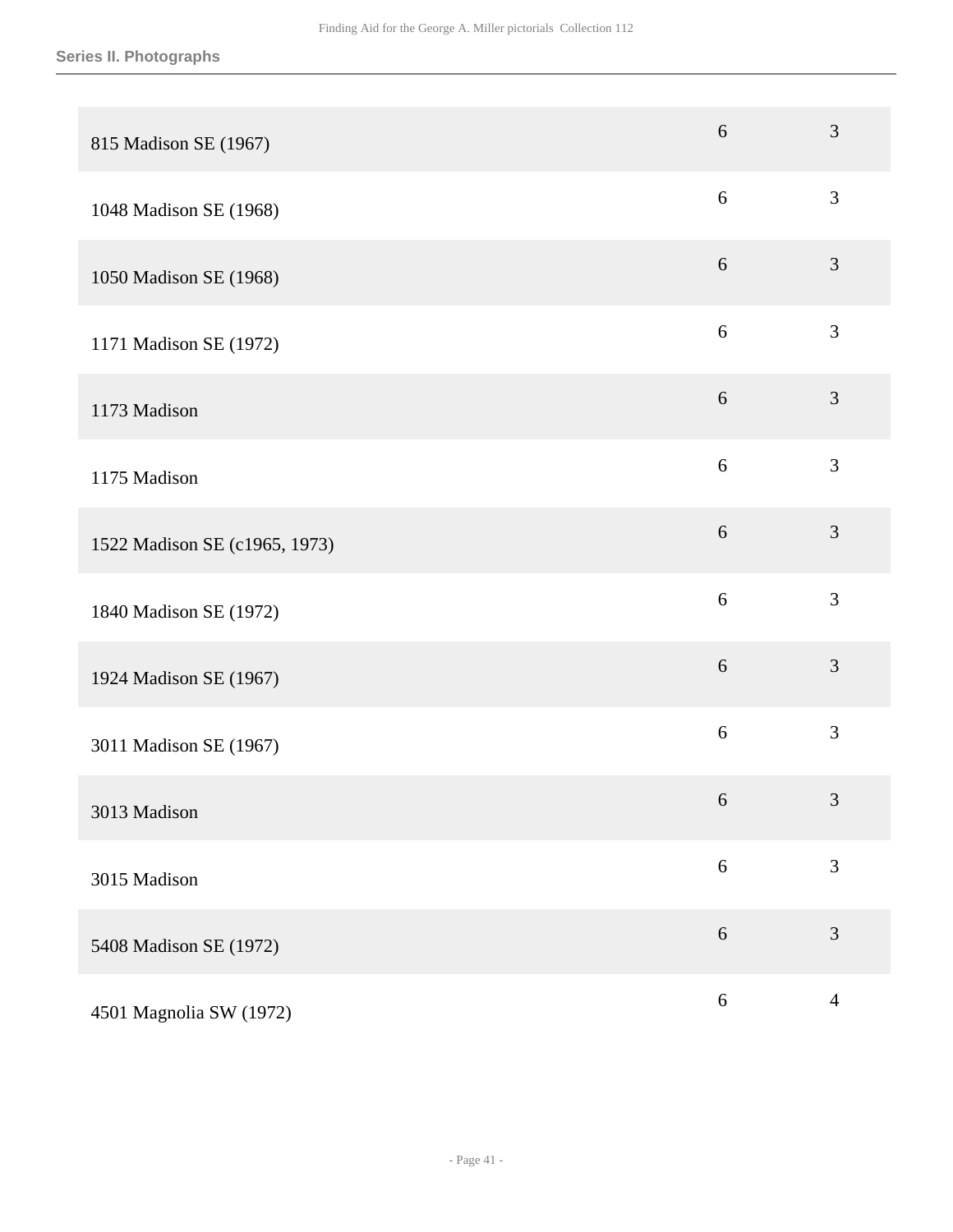| 3801 Mallory SW (1966)      | 6                | 5                |
|-----------------------------|------------------|------------------|
| 3028 Manhattan SE (1974)    | 6                | 6                |
| 2555 Maplewood SE (1966)    | $6\,$            | $\tau$           |
| 2649 Maplewood SE (1973)    | 6                | $\boldsymbol{7}$ |
| 761 Marietta NE (1973)      | 6                | $8\,$            |
| 763 Marietta NE (1973)      | 6                | 8                |
| 1344 Mark NE (1965)         | 6                | 9                |
| 52 Market NW (1966, 1968)   | 6                | 10               |
| 268 Market SW (1967)        | $6\,$            | $11\,$           |
| 2104 Martin SE (1972)       | $6\,$            | 12               |
| 1318 Marwood SE (1966)      | 6                | 13               |
| 30 Maryland NE (1968, 1969) | $6\,$            | $14\,$           |
| 843 Maryland NE (1970)      | $6\,$            | 14               |
| 1033 Maryland NE (1972)     | $\boldsymbol{6}$ | 14               |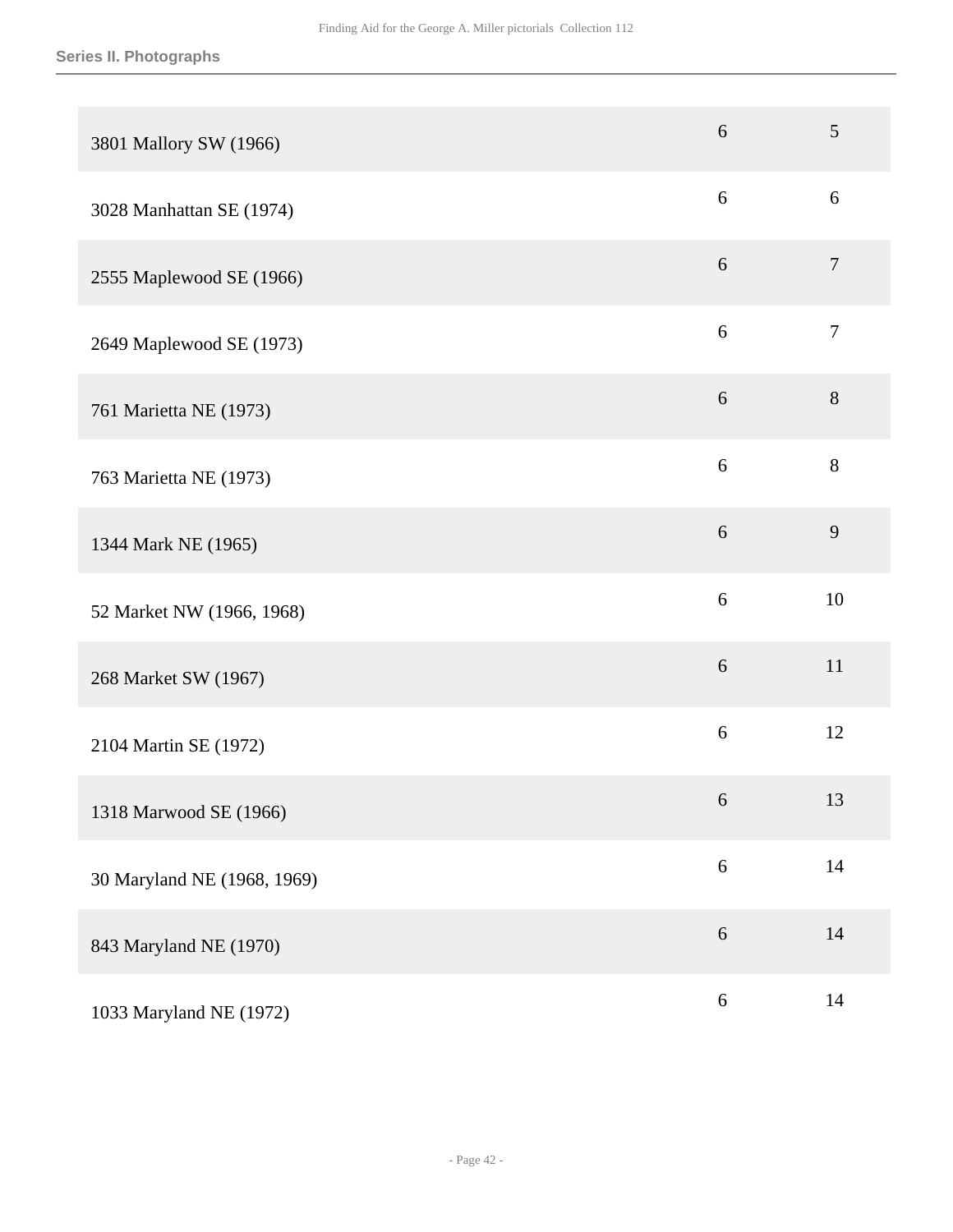| 1339 Matilda NE (1972)       | $\boldsymbol{6}$ | 15     |
|------------------------------|------------------|--------|
| 1526 Mayfield NE (1965)      | 6                | 16     |
| 145 Melbourne NE (1972)      | $6\,$            | 17     |
| 235 Michigan NE (1967)       | $\sqrt{6}$       | $18\,$ |
| 237 Michigan NE (1967)       | $6\,$            | 18     |
| 323 Michigan NE (1969)       | $6\,$            | $18\,$ |
| 637 Michigan NE (1972, 1973) | $6\,$            | 18     |
| 639 Michigan                 | 6                | 18     |
| 641 Michigan                 | $6\,$            | 18     |
| 643 Michigan                 | $6\,$            | 18     |
| 645 Michigan                 | 6                | 18     |
| 822 Michigan NE (1970)       | $\sqrt{6}$       | $18\,$ |
| 2753 Midland Dr. SE (1966)   | $\sqrt{6}$       | 19     |
| 1923 Millbank SE (1973)      | $\sqrt{6}$       | 20     |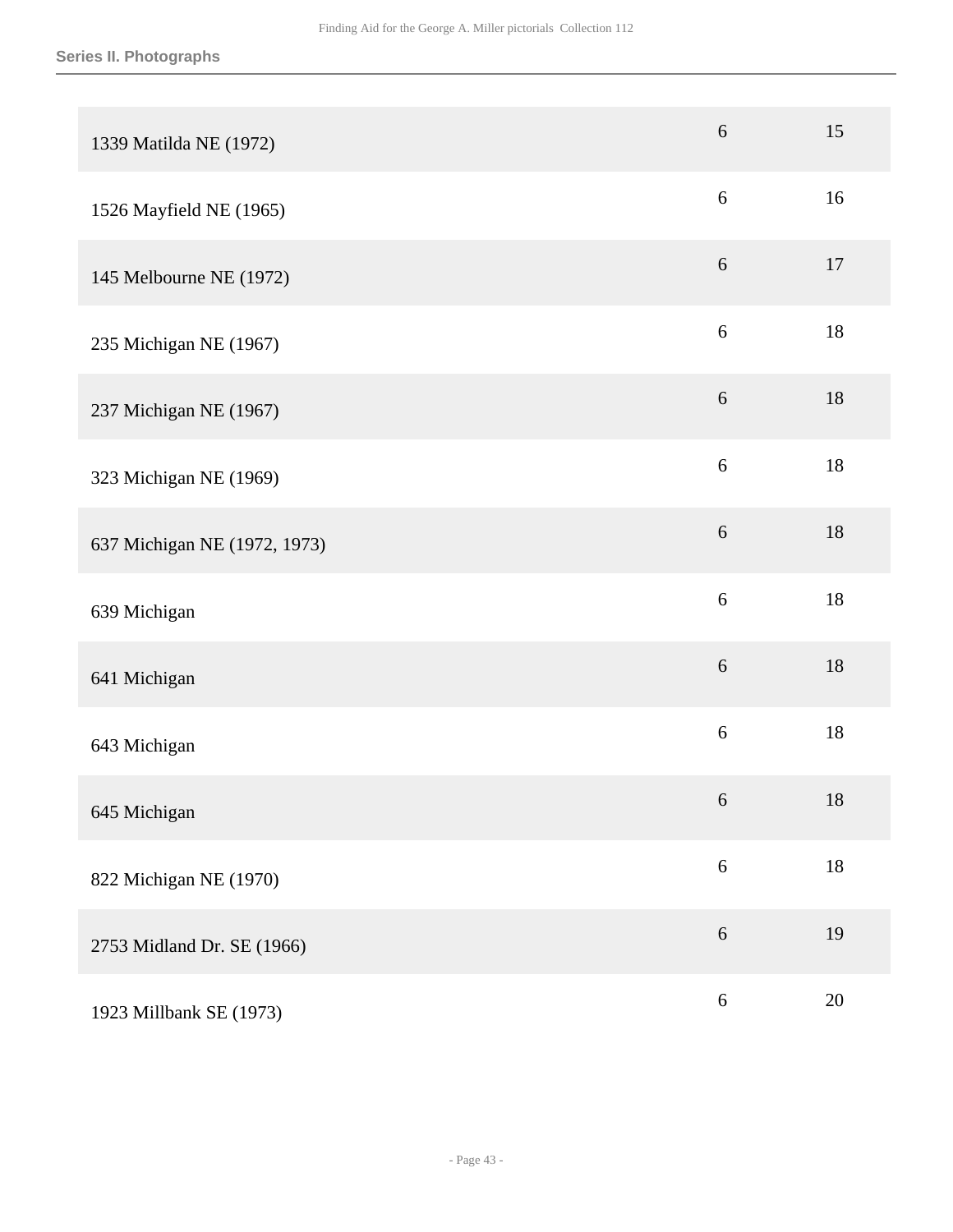| 3747 Miramar NE (1970)          | 6          | 21     |
|---------------------------------|------------|--------|
| 4250 Miramar NE (1970)          | 6          | 21     |
| 4391 Miramar NE (1967)          | $6\,$      | 21     |
| 8 Monroe NW (1967-1969)         | 6          | 22     |
| 345 Monroe NE (1958)            | 6          | 22     |
| 347 Monroe NE (1958)            | 6          | 22     |
| 600 Monroe NE (1970)            | 6          | 22     |
| 710 Monroe NE (1968)            | 6          | 22     |
| 228 Morris SE (1966)            | 6          | 23     |
| 445 Mulford SE (1971)           | 6          | 24     |
| 1848 Nelson SE (1971)           | 6          | 25     |
| 5356 Newcastle SE (1965, 1966)  | $\sqrt{6}$ | $26\,$ |
| 1217 Northfield NE (1971, 1972) | $6\,$      | 27     |
| 4065 Northgate NE (1972)        | $\sqrt{6}$ | $28\,$ |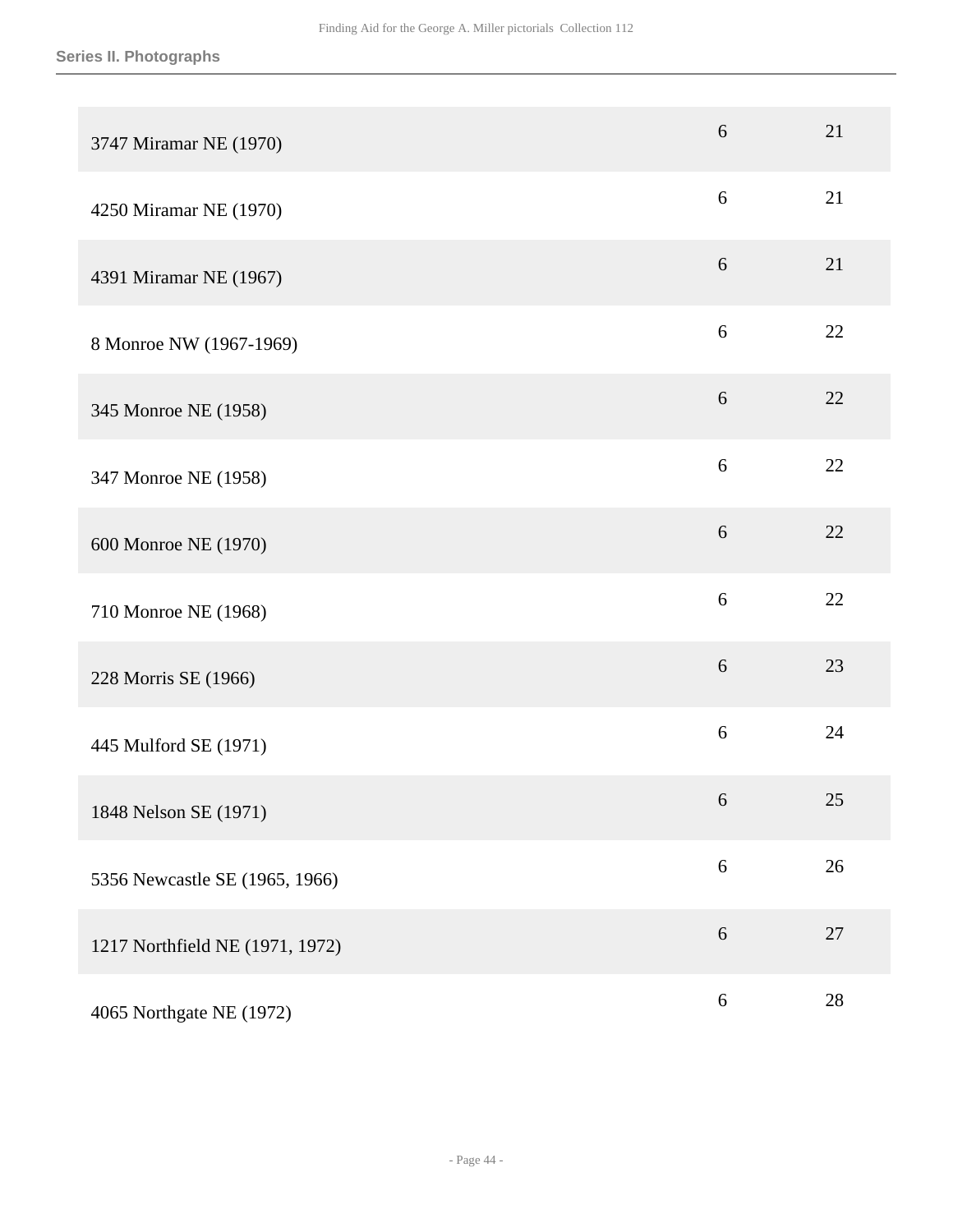| 822 Northlawn NE (1965)     | 6          | 29 |
|-----------------------------|------------|----|
| 1254 Northlawn NE (1966)    | 6          | 29 |
| 3120 Northshire NE (1971)   | 6          | 30 |
| 2944 Northville NE (1966)   | 6          | 31 |
| 841 Northwood NE (1967)     | $6\,$      | 32 |
| 419 Norwood SE (1972)       | 6          | 33 |
| 431 Norwood SE (1971)       | $6\,$      | 33 |
| 451 Norwood SE (1967)       | 6          | 33 |
| 556 Norwood SE (1969)       | 6          | 33 |
| 841 Norwood SE (1967)       | $\sqrt{6}$ | 33 |
| 3351 Nottingham NE (1966)   | 6          | 34 |
| 416 Oakdale SE (1965)       | $\sqrt{6}$ | 35 |
| 455 Oakdale SE (1969, 1971) | $\sqrt{6}$ | 35 |
| 638 Oakdale SE (1966)       | $\sqrt{6}$ | 35 |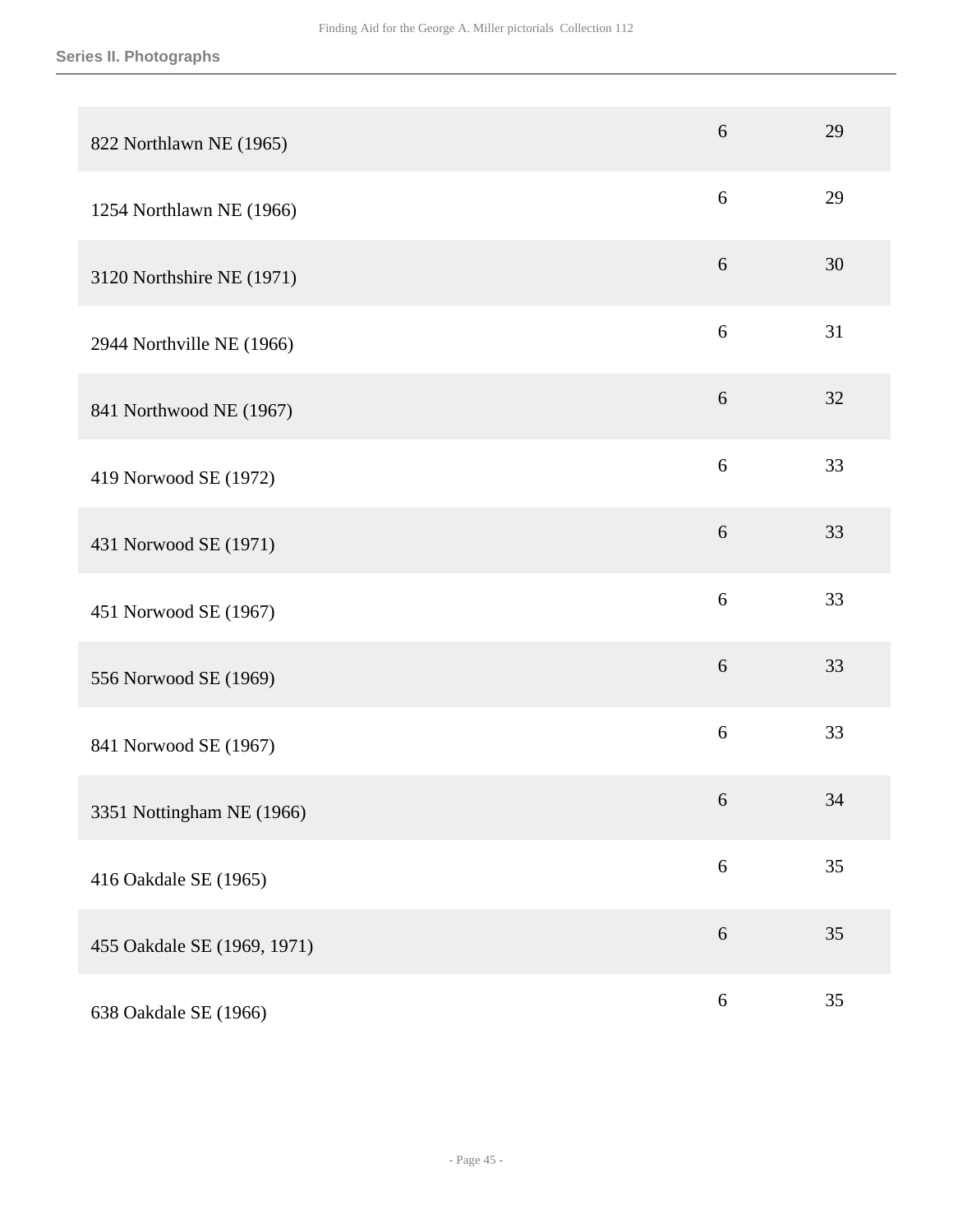## **Series II. Photographs**

| 640 Oakdale                           | 6          | 35 |
|---------------------------------------|------------|----|
| 650 Oakdale SE (1968)                 | $\sqrt{6}$ | 35 |
| 872 Oakland SW (1968)                 | $6\,$      | 36 |
| 647 Oaklawn SW (1968)                 | 6          | 37 |
| 872 Oaklawn SW (c1968)                | $6\,$      | 37 |
| 222 Oakley Place NE (1966)            | $\sqrt{6}$ | 38 |
| 1824 Observatory SE (1972)            | $\sqrt{6}$ | 39 |
| 2434 Okemos SE (1972)                 | 6          | 40 |
| 1840 Onaway SE (1972, 1973)           | 6          | 41 |
| 1932 Onaway SE (1970)                 | 6          | 41 |
| 903 Orchard SE (1965)                 | $\sqrt{6}$ | 42 |
| 3729 Oriole SW (1970)                 | $6\,$      | 43 |
| 1355 Oriole Ct. SW (1967)             | $6\,$      | 44 |
| 946 Ottawa NW (1966, 1969-1970, 1972) | $\sqrt{6}$ | 45 |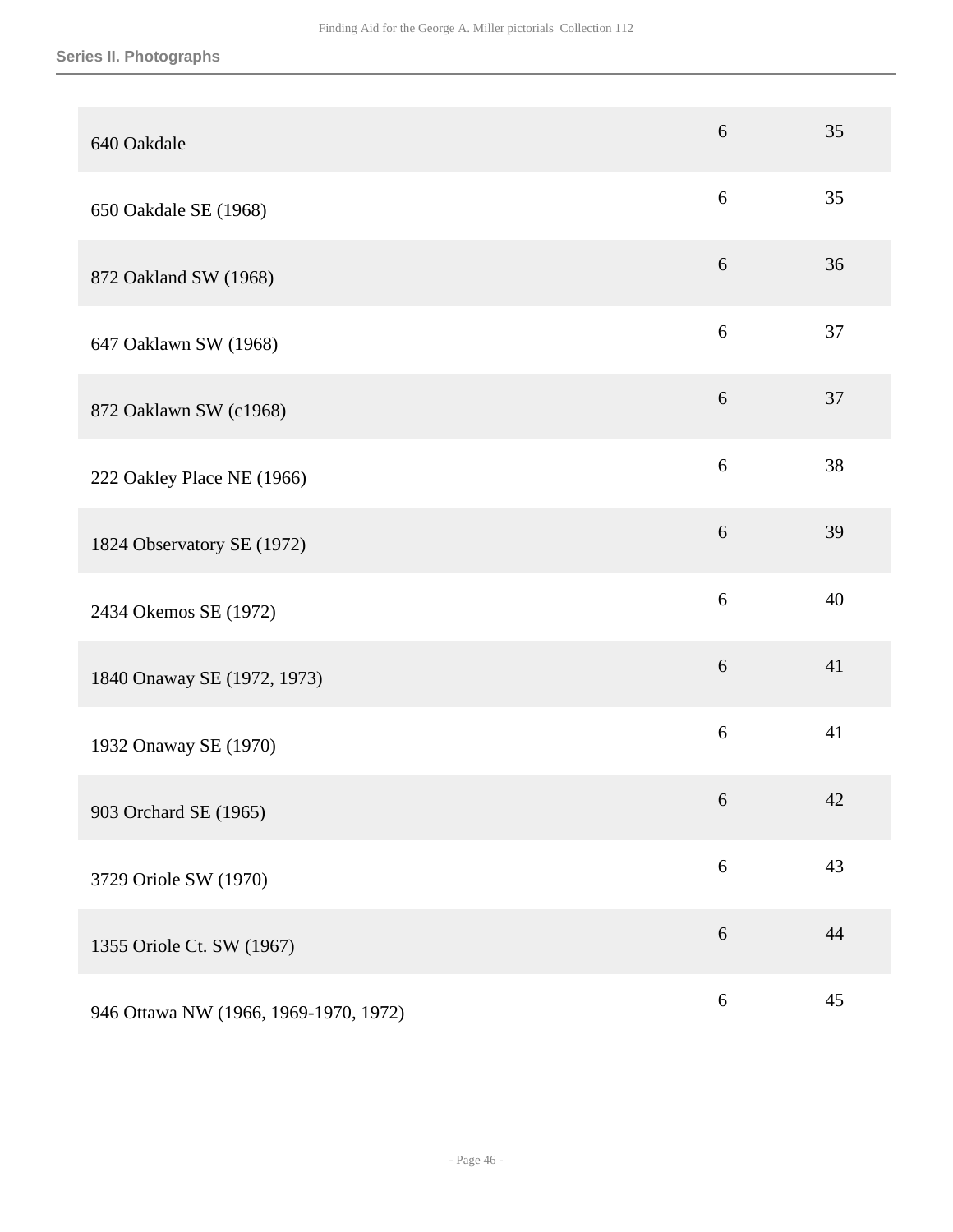| 817 Oxford SW (1968)           | 6              | 46               |
|--------------------------------|----------------|------------------|
| 544 Paris SE (1966)            | $\overline{7}$ | $\mathbf{1}$     |
| 1810 Paris SE (1971, 1972)     | $\overline{7}$ | $\mathbf{1}$     |
| 2111 Paris SE (c1968)          | $\overline{7}$ | $\mathbf{1}$     |
| 2442 Patterson SE (1969)       | $\overline{7}$ | $\overline{2}$   |
| 8295 Peach Tree NE (1972)      | $\overline{7}$ | 3                |
| 1515 Philadelphia SE (1968)    | $\overline{7}$ | $\overline{4}$   |
| 1517 Philadelphia              | $\overline{7}$ | $\overline{4}$   |
| 5736 Pine Island NE (1973)     | $\overline{7}$ | 5                |
| 8195 Pine Island NE (1972)     | $\overline{7}$ | 5                |
| 1353 Pinecrest SE (1973)       | $\overline{7}$ | 6                |
| 1400 Plainfield NE (1970-1973) | $\overline{7}$ | $\overline{7}$   |
| 1402 Plainfield                | $\overline{7}$ | $\overline{7}$   |
| 1404 Plainfield                | $\overline{7}$ | $\boldsymbol{7}$ |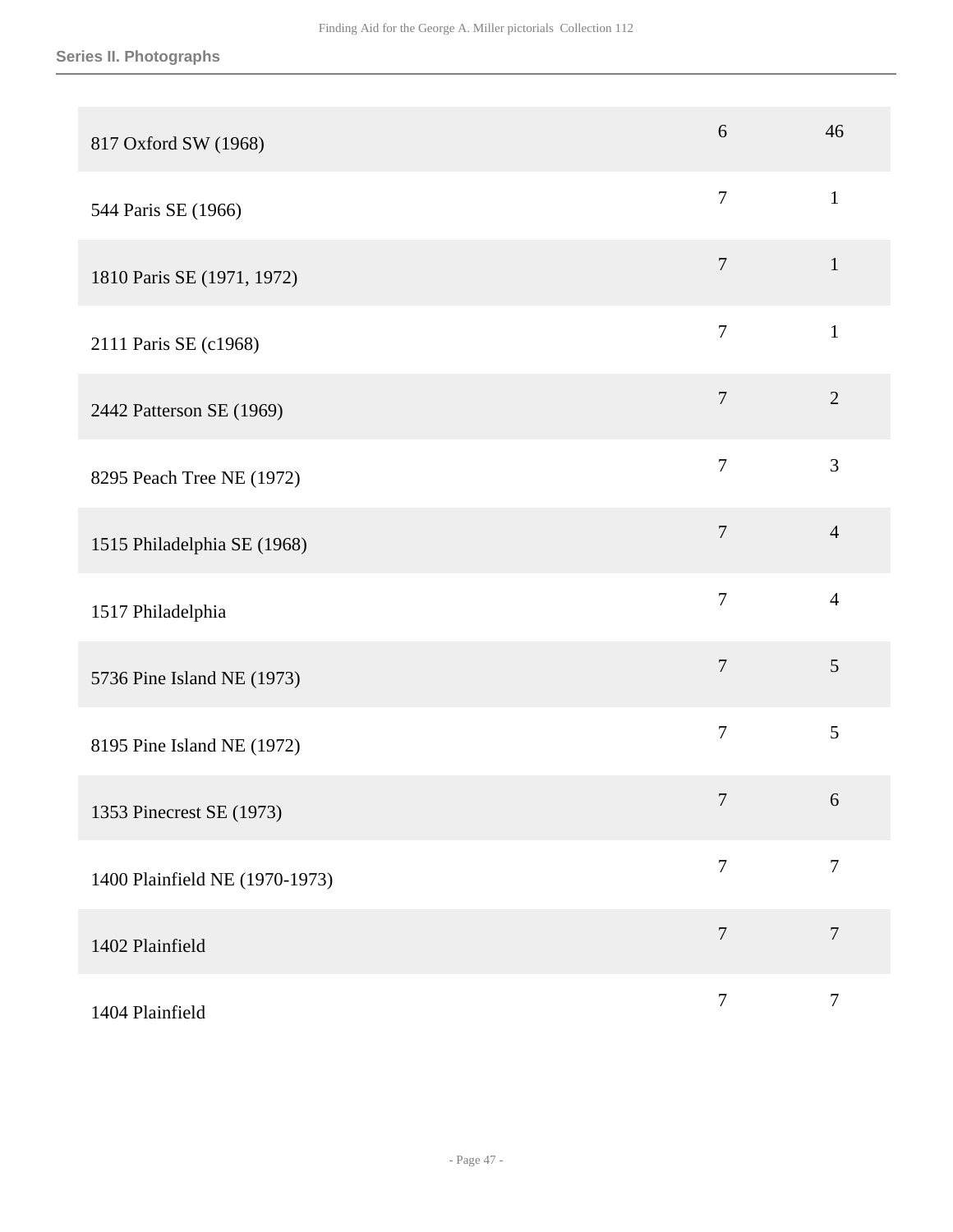| 1801 Plainfield NE (1959)       | $\overline{7}$   | $\overline{7}$   |
|---------------------------------|------------------|------------------|
| 1802 Plainfield                 | $\overline{7}$   | $\overline{7}$   |
| 3260 Plainfield (1970)          | $\overline{7}$   | $\overline{7}$   |
| 3757 Plainfield (1968)          | $\overline{7}$   | $\overline{7}$   |
| 3800 Plainfield (1969)          | $\overline{7}$   | $\boldsymbol{7}$ |
| 4005 Plainfield (1973)          | $\overline{7}$   | $\overline{7}$   |
| 4452 Plainfield (1966)          | $\overline{7}$   | $\overline{7}$   |
| 338 Pleasant SE (1968)          | $\overline{7}$   | 8                |
| 340 Pleasant SE (1968)          | $\overline{7}$   | $8\,$            |
| 939 Plymouth SE (1967)          | $\overline{7}$   | 9                |
| 1430 Plymouth SE (1972)         | $\overline{7}$   | 9                |
| 4133 Poinsettia SE (1971, 1972) | $\tau$           | $10\,$           |
| 4210 Poinsettia SE (1969)       | $\overline{7}$   | 10               |
| 1519 Pontiac SE (1967)          | $\boldsymbol{7}$ | $11\,$           |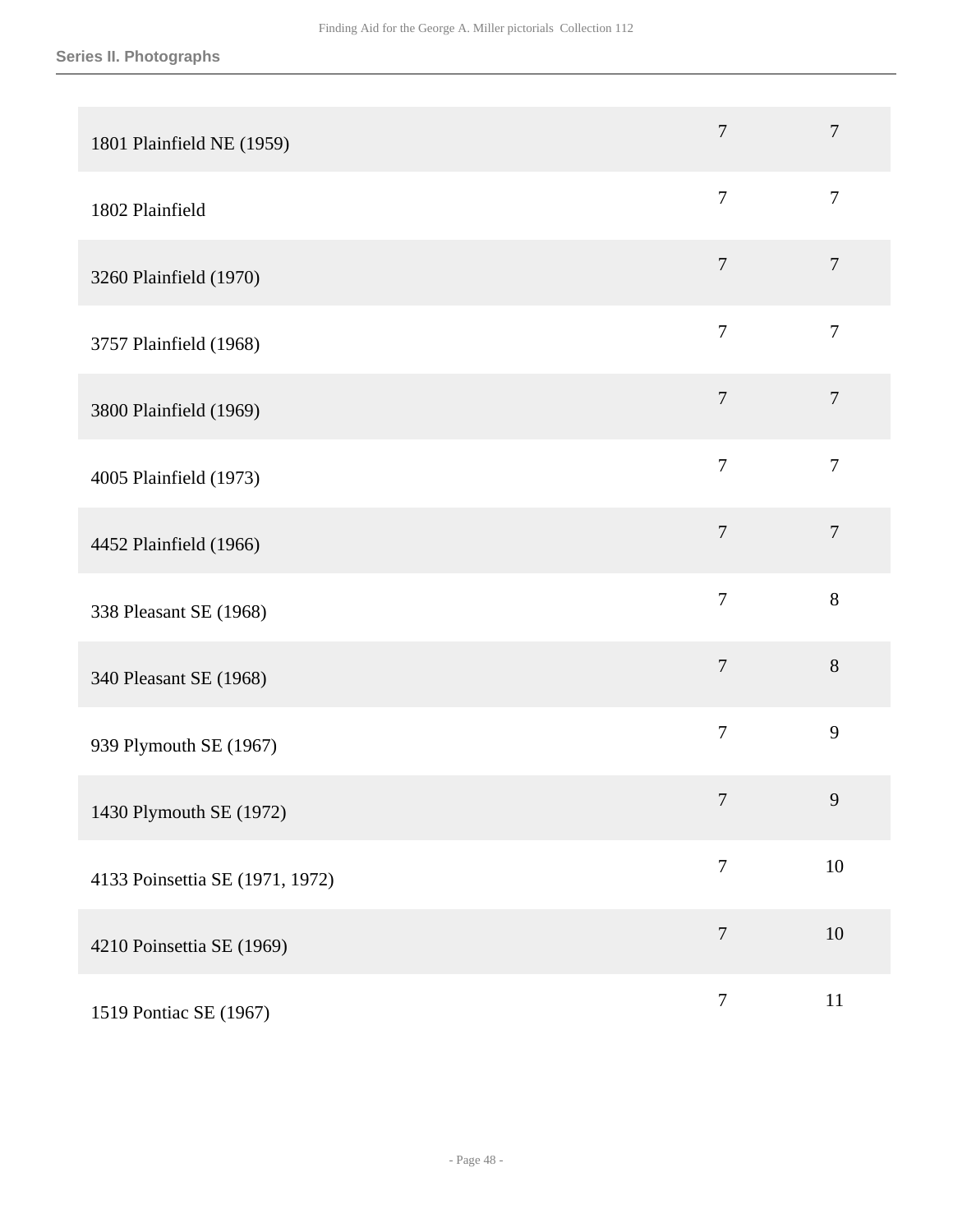| 12 Portsmouth NE (1965)       | $\overline{7}$   | 12 |
|-------------------------------|------------------|----|
| 26 Portsmouth NE (1967, 1968) | $\tau$           | 12 |
| 44 Portsmouth NE (1967)       | $\overline{7}$   | 12 |
| 4340 Prairie SW (1972)        | $\overline{7}$   | 13 |
| 1127 Prairie SW (1973)        | $\tau$           | 13 |
| 312 Prospect NE (1972)        | $\overline{7}$   | 15 |
| 324 Prospect                  | $\overline{7}$   | 15 |
| 407 Prospect NE (1970-1972)   | $\overline{7}$   | 15 |
| 1322 Prospect NE (1972)       | $\overline{7}$   | 15 |
| 312 Prospect SE (1971)        | $\boldsymbol{7}$ | 16 |
| 324 Prospect SE (1967-1971)   | $\tau$           | 16 |
| 338 Prospect SE (1970)        | $\overline{7}$   | 16 |
| 340 Prospect                  | $\boldsymbol{7}$ | 16 |
| 407 Prospect SE (1971)        | $\boldsymbol{7}$ | 16 |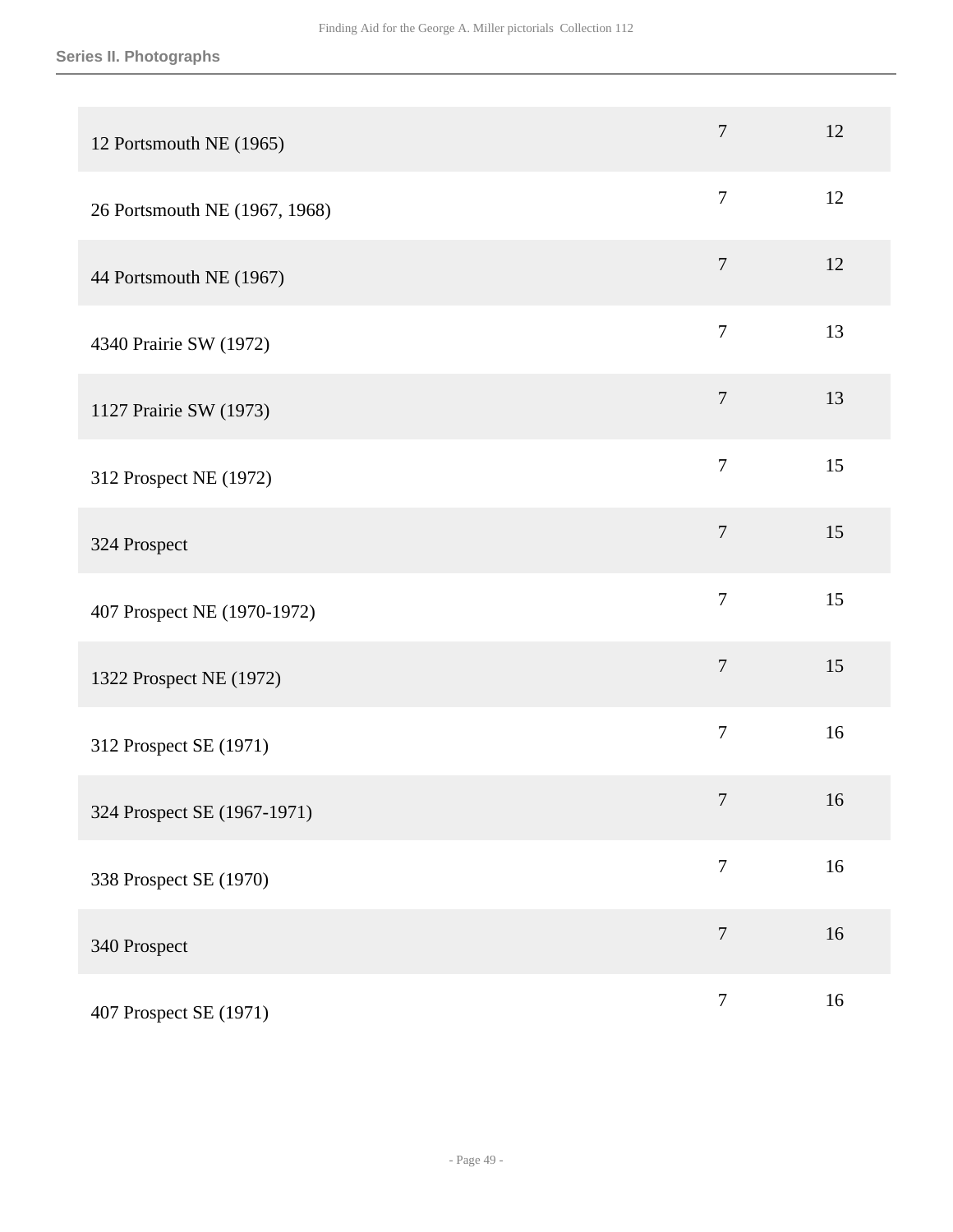| 408 Prospect SE (1969)        | $\overline{7}$ | 16 |
|-------------------------------|----------------|----|
| 608 Prospect SE (1968)        | $\overline{7}$ | 16 |
| 628 Prospect SE (1966)        | $\tau$         | 16 |
| 700 Prospect SE (1967)        | $\overline{7}$ | 16 |
| 715 Prospect SE (1967)        | $\overline{7}$ | 16 |
| 915 Prospect SE (1966, 1967)  | $\overline{7}$ | 16 |
| 1153 Prospect SE (1968)       | $\overline{7}$ | 16 |
| 1322 Prospect SE (1971, 1972) | $\overline{7}$ | 16 |
| 1338 Prospect SE (1967)       | $\tau$         | 16 |
| 48 Quigley SW (1971)          | $\overline{7}$ | 17 |
| 220 Quimby NE (1967-1969)     | $\overline{7}$ | 18 |
| 1930 Radcliff SE (1967)       | $\tau$         | 19 |
| 229 Ransom NE (1965)          | $\overline{7}$ | 20 |
| 231 Ransom                    | $\overline{7}$ | 20 |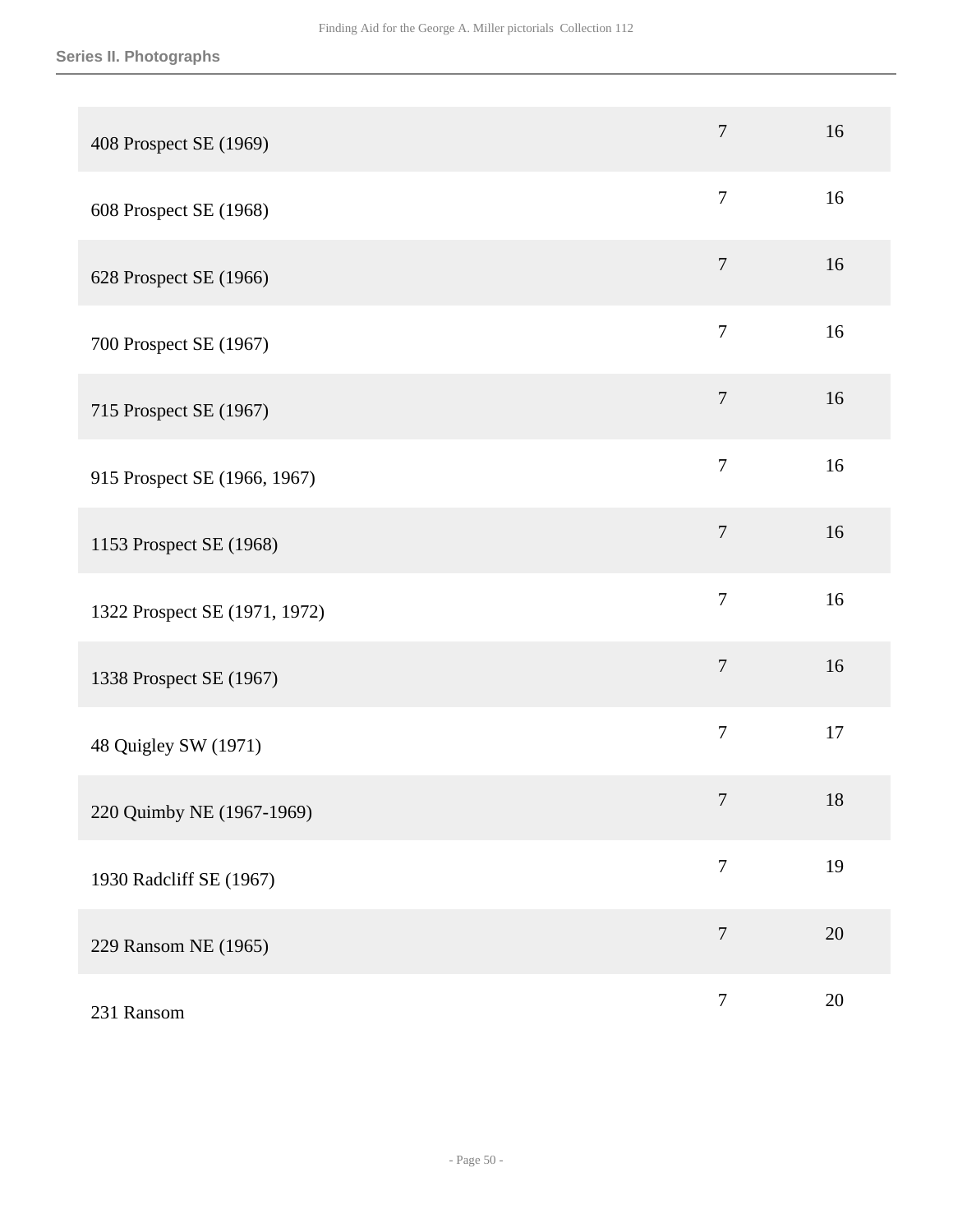## **Series II. Photographs**

| 233 Ransom                     | $\overline{7}$ | 20     |
|--------------------------------|----------------|--------|
| 3900 Raven SW (1969)           | $\tau$         | 21     |
| 3900 Raven SW (1970)           | $\overline{7}$ | 21     |
| 2564 Raymond SE (1968)         | $\overline{7}$ | 22     |
| 38 Rena SW (1970)              | $\overline{7}$ | 23     |
| 41 Rena SW (1965)              | $\overline{7}$ | 23     |
| 41 Rena SW (1966)              | $\overline{7}$ | 23     |
| 41 Rena SW (1967)              | $\overline{7}$ | 23     |
| 357 Richard Terrace SE (1970)  | $\overline{7}$ | 24     |
| 55 Richards NW (1969)          | $\overline{7}$ | 25     |
| 2206 Riverside NE (1972)       | $\overline{7}$ | 26     |
| 2312 Riverside NE (1966)       | $\overline{7}$ | 26     |
| 303 Robey Place SE (1971-1973) | $\tau$         | $27\,$ |
| 305 Robey Place SE (1971)      | $\overline{7}$ | 27     |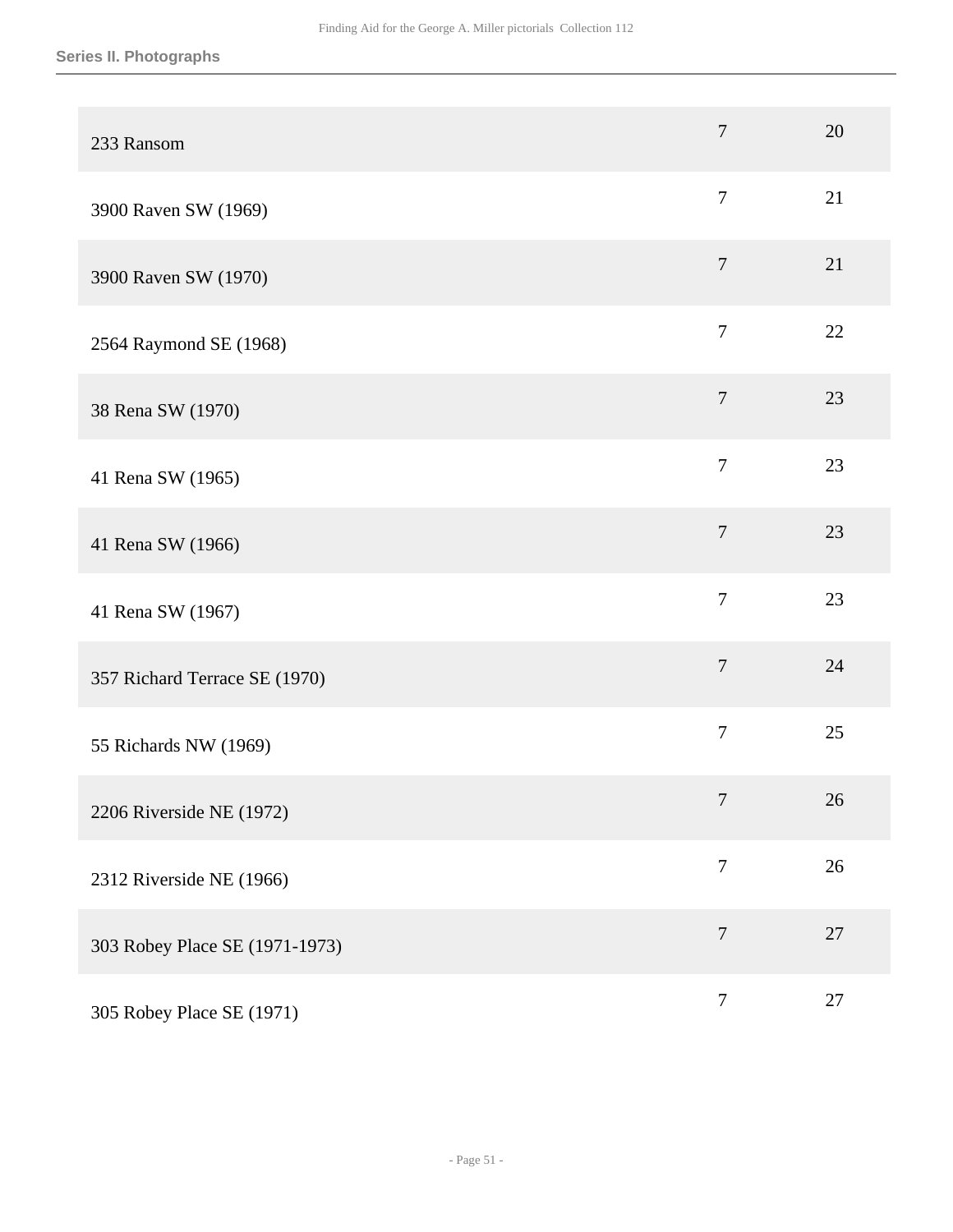| 329 Robey Place SE (1971)       | $\overline{7}$ | 27           |
|---------------------------------|----------------|--------------|
| 346 Robey Place SE (1973)       | $\overline{7}$ | 27           |
| 1407 Robinson Rd. SE (1970)     | $\overline{7}$ | 28           |
| 1412 Robinson Rd. SE (1969)     | $\overline{7}$ | 28           |
| 1417 Robinson Rd. SE 1968, 1969 | $\overline{7}$ | 28           |
| 1421 Robinson Rd. SE 1968       | $\overline{7}$ | 28           |
| 1524 Robinson Rd. SE 1969       | $\tau$         | 28           |
| 2112 Romence NE 1969            | $\overline{7}$ | 29           |
| 812 Rosalee NW 1965             | $\overline{7}$ | 30           |
| 1508 Rosalind SE 1973           | $\overline{7}$ | 31           |
| 1644 Royal Oak SW 1968          | $\tau$         | 32           |
| 431-3 Rumsey SW 1966, 1968      | $\overline{7}$ | 33           |
| 333-7 S. Division 1972          | $8\,$          | $\mathbf{1}$ |
| 635 Division 1968               | $\, 8$         | $\mathbf{1}$ |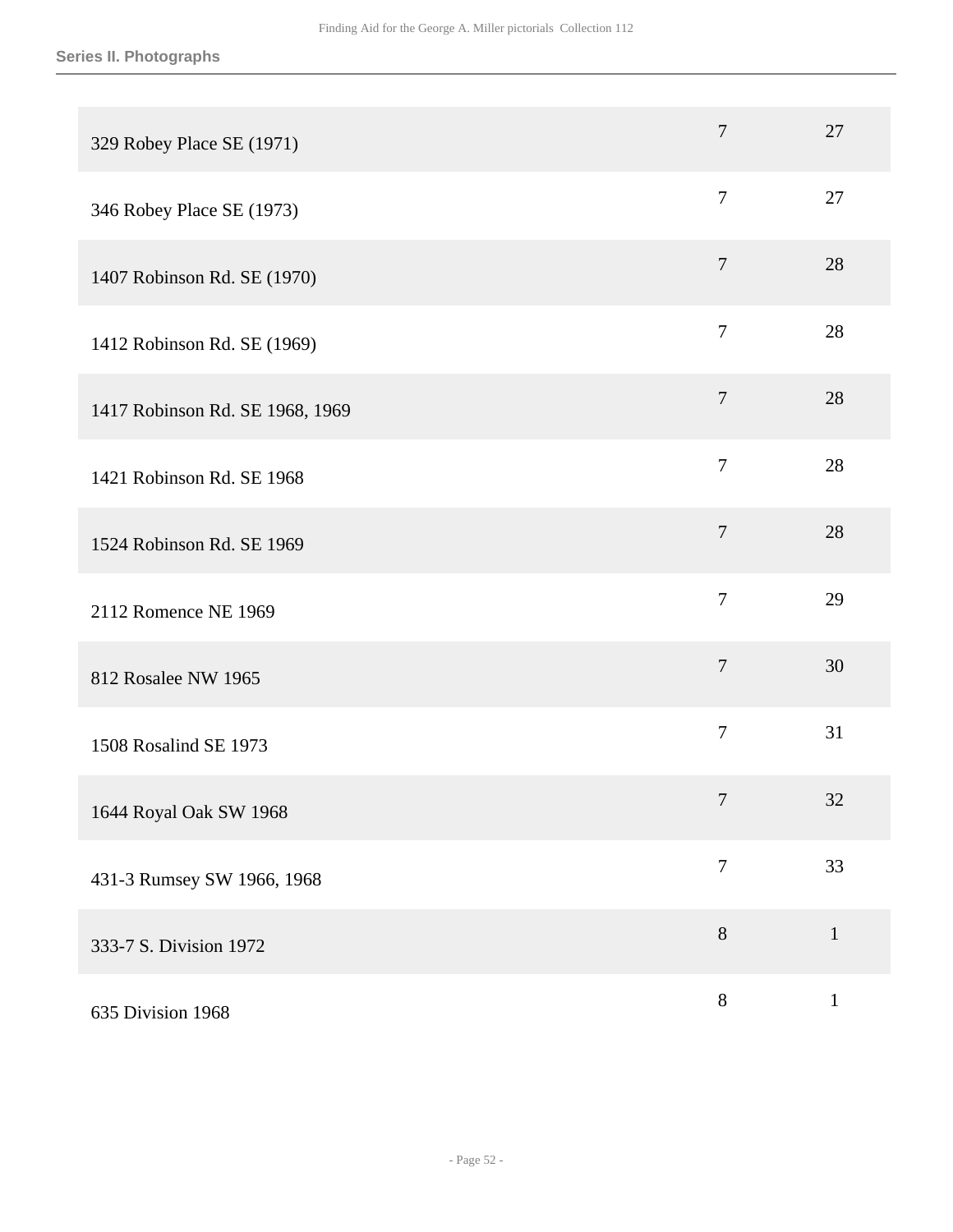| 635 Division 1970           | $8\,$ | $\mathbf{1}$   |
|-----------------------------|-------|----------------|
| 717 Division 1971           | 8     | $\mathbf{1}$   |
| 1301 Division 1972          | $8\,$ | $\mathbf{1}$   |
| 1917 Division 1967, 1968    | 8     | $\mathbf{1}$   |
| 2017#19 Division 1972, 1973 | 8     | $\mathbf{1}$   |
| 2158#62 Division 1967       | 8     | $\mathbf{1}$   |
| 3036 Division 1969          | 8     | $\mathbf{1}$   |
| 1245 Salem SW 1966          | 8     | $\overline{2}$ |
| 1058 San Juan SE 1970       | 8     | 3              |
| 944 San Lucia SE 1970       | 8     | $\overline{4}$ |
| 946 Santa Barbara SE 1973   | $8\,$ | 5              |
| 1044 Santa Barbara SE 1968  | $8\,$ | $\mathfrak{S}$ |
| 2416 Santa Monica SE 1972   | $8\,$ | $6\,$          |
| 3462 Senora SE 1973         | $8\,$ | $\tau$         |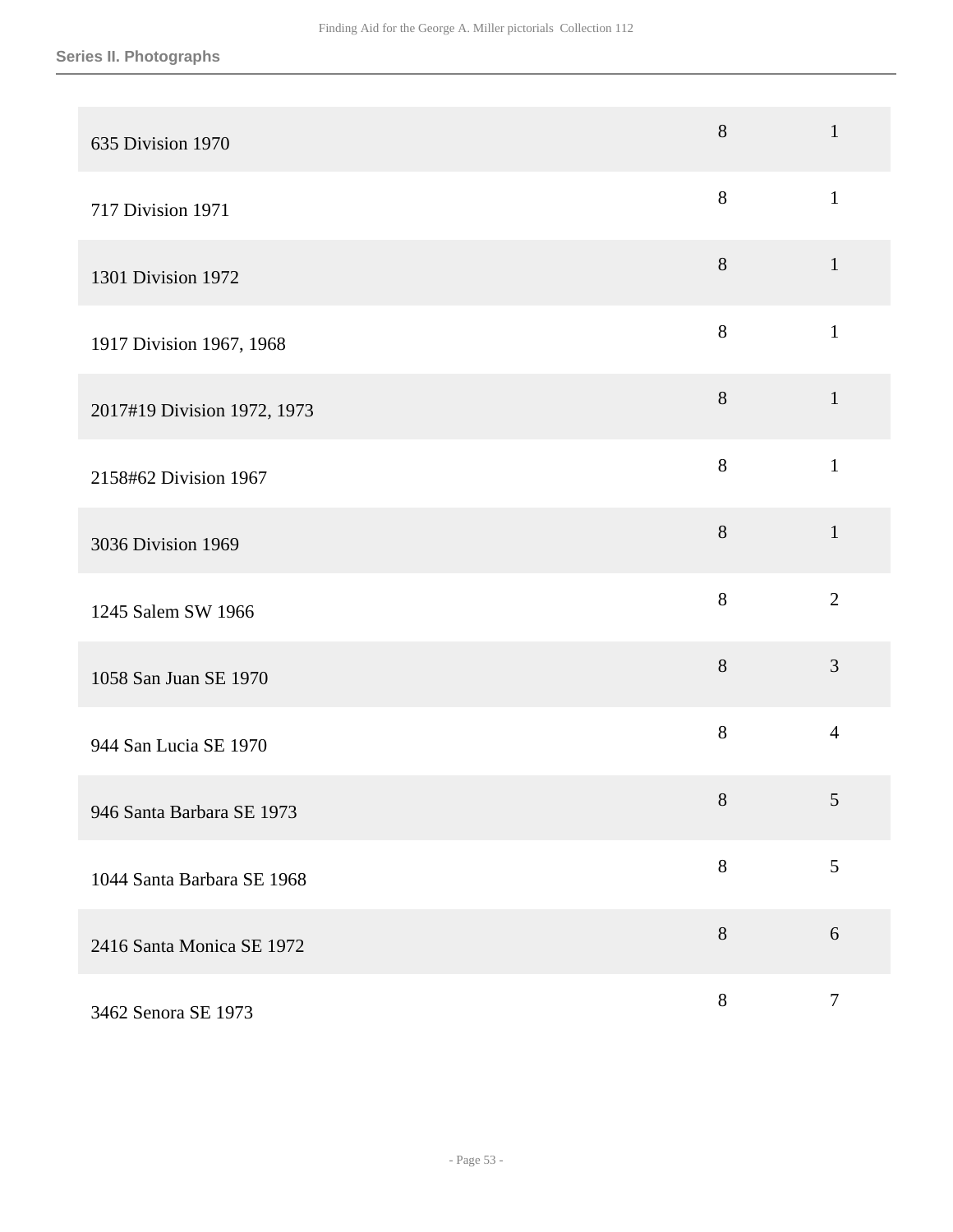| 611 Sheldon SE 1966        | $8\,$   | 8      |
|----------------------------|---------|--------|
| 1336 Sherman SE 1970, 1971 | 8       | 9      |
| 1917 Sherwood SE 1973      | $8\,$   | 10     |
| 1118 Short NE 1969         | $\,8\,$ | $11\,$ |
| 1145-7 Sigsbee SE 1968     | $8\,$   | 12     |
| 1302 Sigsbee 1969          | 8       | 12     |
| 1310 Sigsbee 1970          | 8       | 12     |
| 1327 Sigsbee 1967          | 8       | 12     |
| 1415 Sigsbee 1972          | 8       | 12     |
| 1416 Sigsbee 1970, 1971    | 8       | 12     |
| 1809 Silver SE 1967        | $8\,$   | 13     |
| 22 Spencer NE 1966         | $8\,$   | $14\,$ |
| 343 Spencer NE 1971        | $8\,$   | 14     |
| 538 Spencer NE 1967        | $8\,$   | $14\,$ |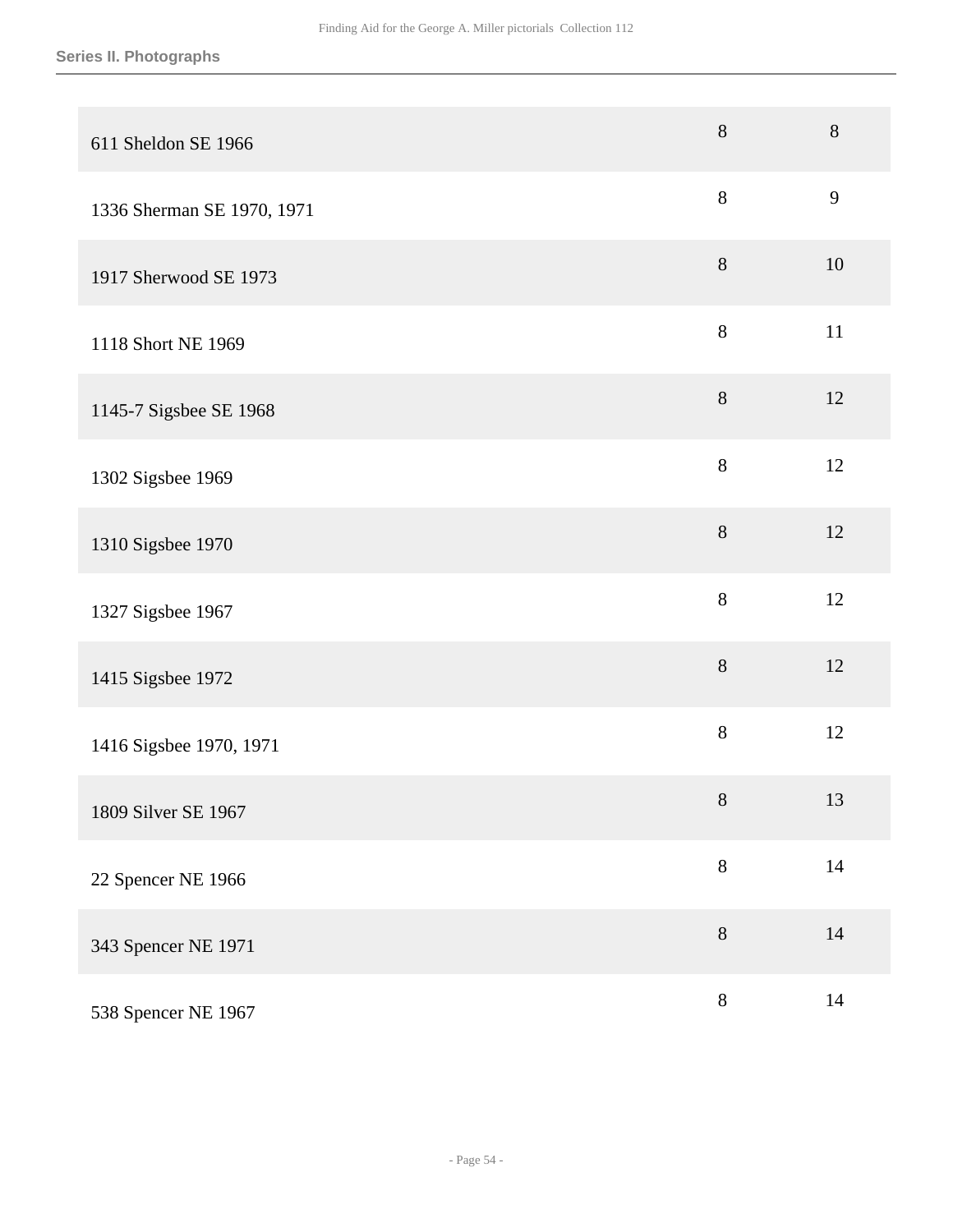| 832 Spencer NE 1967        | $8\,$ | 14 |
|----------------------------|-------|----|
| 1105#7 Spencer NE 1971     | 8     | 14 |
| 1351 Stanwood NW 1965      | $8\,$ | 15 |
| 252 State SE 1964          | 8     | 16 |
| 19 Stewart SW 1967, 1968   | $8\,$ | 17 |
| 4960 Stony Creek NW 1973   | 8     | 18 |
| 425 Storrs SE 1971         | $8\,$ | 19 |
| 312 Straight NW 1969       | 8     | 20 |
| 217-19 Sweet NE 1967, 1972 | 8     | 21 |
| 1315 Sylvan SE 1967        | 8     | 21 |
| 1321 Sylvan SE 1968, 1969  | $8\,$ | 21 |
| 1335 Sylvan SE 1964, 1965  | $8\,$ | 21 |
| 2502 Taft SW 1967          | $8\,$ | 22 |
| 1952 Tamarack NW 1966      | 8     | 23 |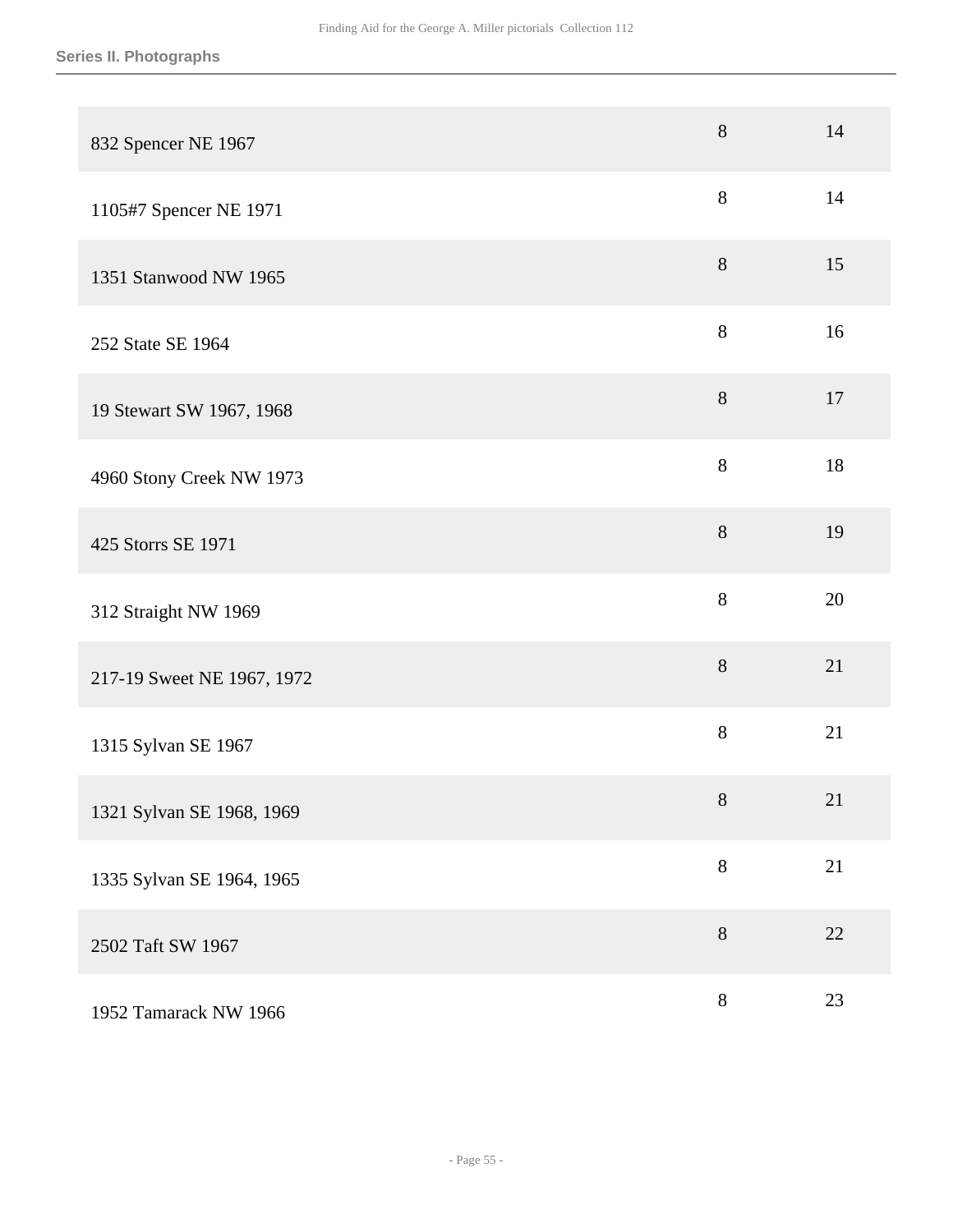| 1125 Temple SE 1970        | $8\,$  | 24 |
|----------------------------|--------|----|
| 2114 Tenway SE 1965        | 8      | 25 |
| 1209 Thomas SE 1968        | $8\,$  | 27 |
| 1401 Thomas SE 1967        | $8\,$  | 27 |
| 713-15 Thompson SE 1966    | $8\,$  | 28 |
| 446 Umatilla SE 1967, 1968 | $8\,$  | 29 |
| 463 Umatilla SE 1967       | 8      | 29 |
| 539 Umatilla SE 1968, 1970 | 8      | 29 |
| 200 Union NE 1962          | $8\,$  | 30 |
| 120 Union SE 1969          | $8\,$  | 31 |
| 255 Union SE 1967          | $8\,$  | 31 |
| 334 Union SE 1966          | $\, 8$ | 31 |
| 454 Union SE 1966, 1967    | $8\,$  | 31 |
| 527 Union SE 1973          | $8\,$  | 31 |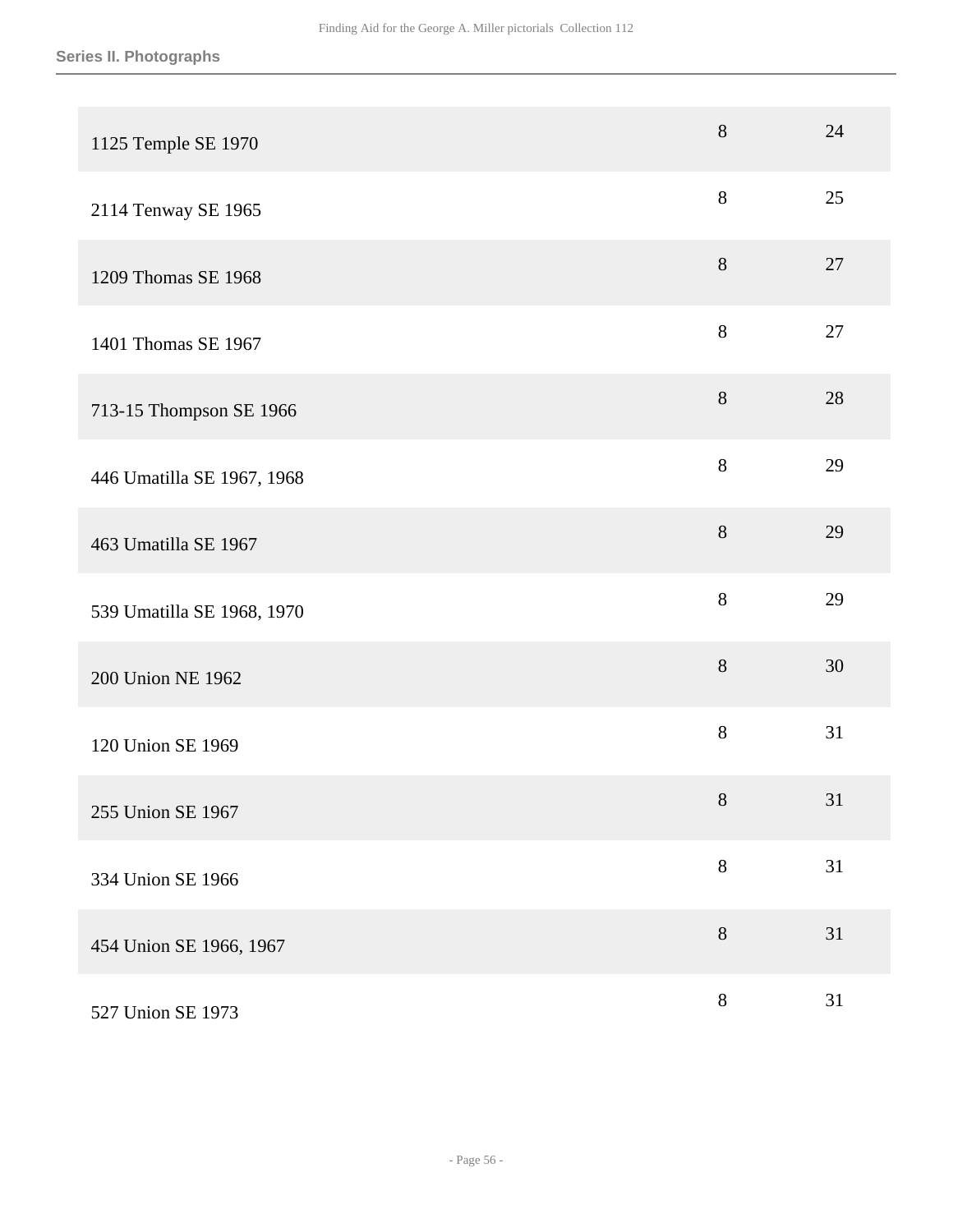| 557 Union SE 1968              | 8     | 31 |
|--------------------------------|-------|----|
| 743 Union SE 1968              | $8\,$ | 31 |
| 1039 Third NW 1968             | $8\,$ | 26 |
| 1400 Third NW 1966, 1967       | $8\,$ | 26 |
| 1418 Third NW 1969             | $8\,$ | 26 |
| 3123 Uplands Dr. SE 1966, 1967 | 8     | 32 |
| 2856 Vineland SE 1973          | 8     | 33 |
| 2634 Wabash NE 1971            | 8     | 34 |
| 2642 Wabash NE 1971            | 8     | 34 |
| 900 Walker NW 1972             | 8     | 35 |
| 1684 Walker NW 1969            | $8\,$ | 35 |
| 744 Walker NW 1969             | 8     | 35 |
| 1264 Walwood NE 1970           | 8     | 36 |
| 429-31 Washington SE 1967      | $8\,$ | 37 |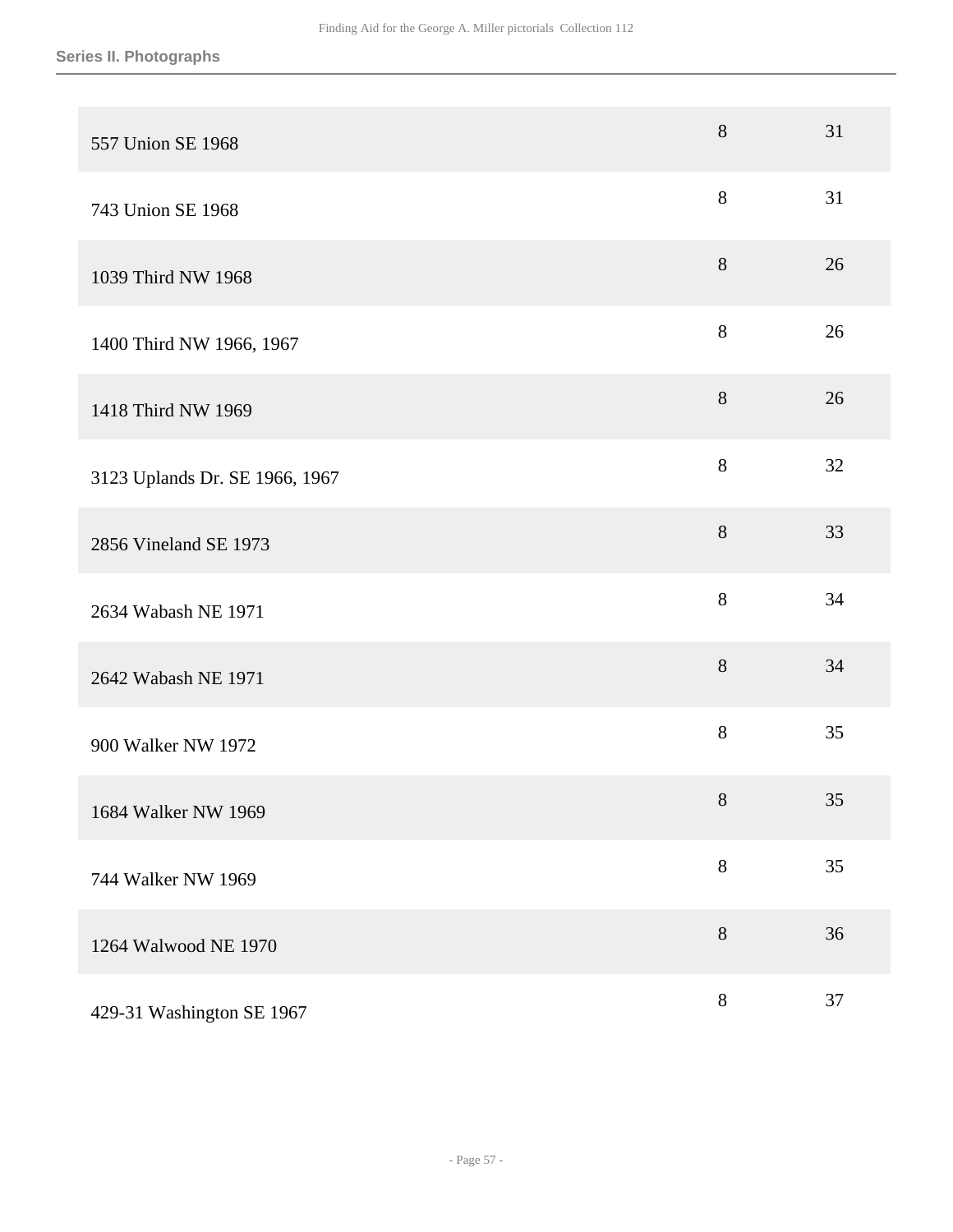| 429#31 Washington SE 1968    | $8\,$ | 37           |
|------------------------------|-------|--------------|
| 726 Watkins SE 1972          | 8     | 38           |
| 139 Wavell SE 1970           | 8     | 39           |
| 140 Wavell SE 1969           | 8     | 39           |
| 151 Wavell SE 1969           | $8\,$ | 39           |
| 1707 Wayside SE 1972         | 8     | 40           |
| 929-31 Wealthy SE 1969, 1970 | 9     | $\mathbf{1}$ |
| 933#5 Wealthy SE 1969        | 9     | $\mathbf{1}$ |
| 1325 Wealthy SE 1969-1971    | 9     | $\mathbf{1}$ |
| 1346 Wealthy SE 1973         | 9     | $\mathbf{1}$ |
| 1350 Wealthy SE 1970         | 9     | $\mathbf{1}$ |
| 1422 Wealthy SE 1971         | 9     | $\mathbf 1$  |
| 1436#50 Wealthy SE 1969      | 9     | $\mathbf{1}$ |
| 1556#8 Wealthy SE 1972       | 9     | $\mathbf{1}$ |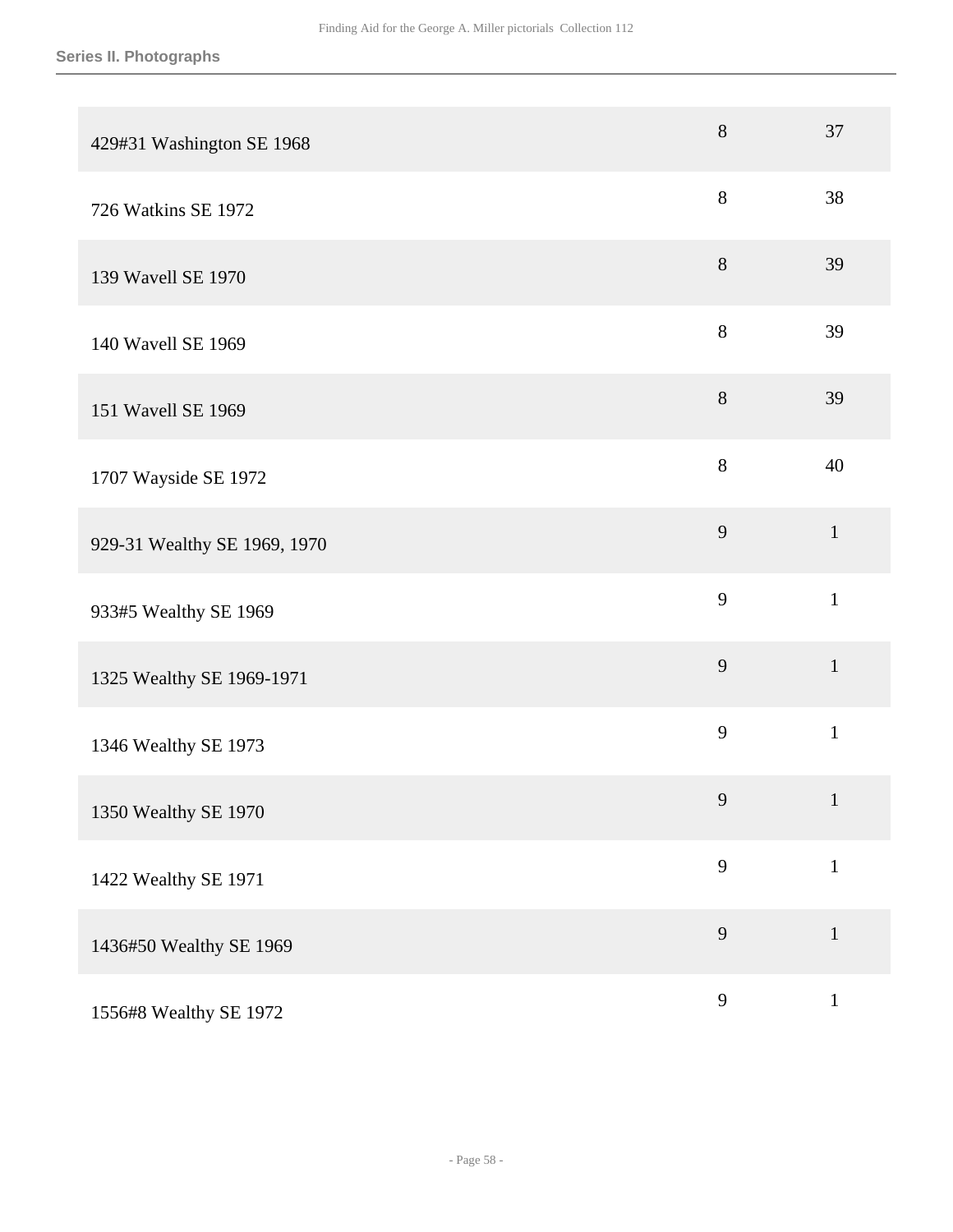|                               | 9 | $\mathbf{1}$   |
|-------------------------------|---|----------------|
| 1576 Wealthy SE 1970          |   |                |
| 1607 Wealthy SE 1969-1971     | 9 | $\mathbf{1}$   |
| 1644#46 Wealthy SE 1970       | 9 | $\mathbf{1}$   |
| 440 Webster NW 1967           | 9 | $\overline{2}$ |
| 1405 W. Eventide NE 1970      | 9 | 3              |
| 3295 W. River Rd. NW 1971     | 9 | $\overline{4}$ |
| 6419 W. River Rd. NW 1972     | 9 | $\overline{4}$ |
| 2474 Westboro NE 1971, 1972   | 9 | $\mathfrak{S}$ |
| 572 Westway NW 1966           | 9 | 6              |
| 1927 Westwood NE 1967         | 9 | $\tau$         |
| 1036 White NW 1973            | 9 | $8\,$          |
| 7440 Whitneyville Rd. SE 1966 | 9 | 9              |
| 1721 Willard SE 1971          | 9 | 10             |
| 1840 Willard SE 1972          | 9 | $10\,$         |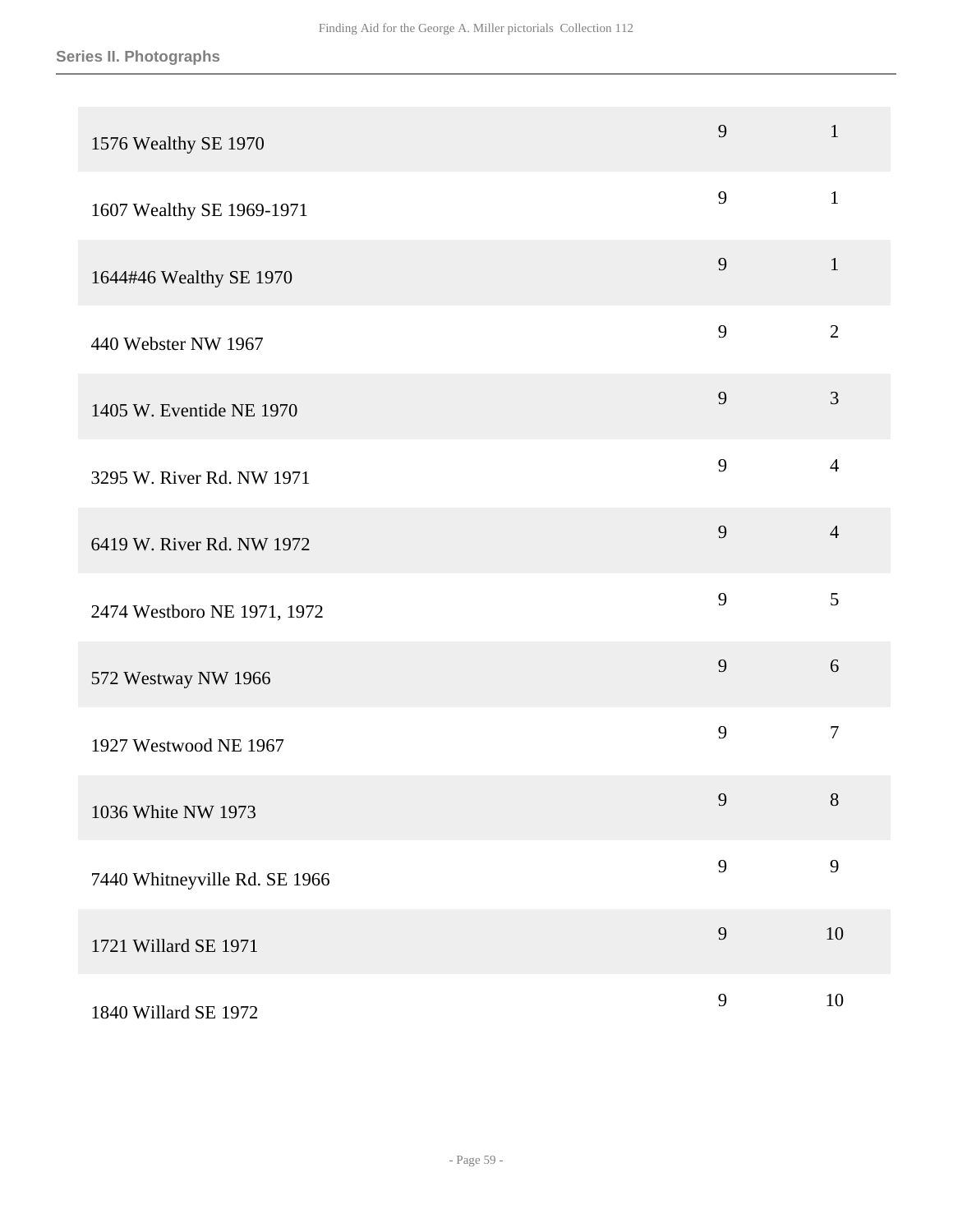| 3879 Willow Dr. NE 1971                 | 9      | 11             |
|-----------------------------------------|--------|----------------|
| 1340 Woodcliff SE 1967                  | 9      | 12             |
| 1803 Woodcliff SE 1972                  | 9      | 12             |
| 1938 Woodlawn SE 1973                   | 9      | 13             |
| 346 Woodmere SE 1965-1970               | 9      | 14             |
| 2922 Woodward SW 1967, 1968             | 9      | 15             |
| 31 Woodward Lane, SE 1970               | 9      | 16             |
| 1155 Worchester NE 1972                 | 9      | 17             |
| 2623 Wyandotte NE 1968                  | 9      | 18             |
| Crockery Lake, MI                       | 10     | $\mathbf{1}$   |
| 1753 Timberlane, Jenison, Mi. 1971      | 10     | $\overline{2}$ |
| 14616 Washington, n.d., Marne, Mi.      | $10\,$ | 3              |
| 63 Courtland, Rockford, Mi. 1971        | $10\,$ | $\overline{4}$ |
| 6955 Green Dale Ct., Rockford, Mi. 1972 | $10\,$ | $\overline{4}$ |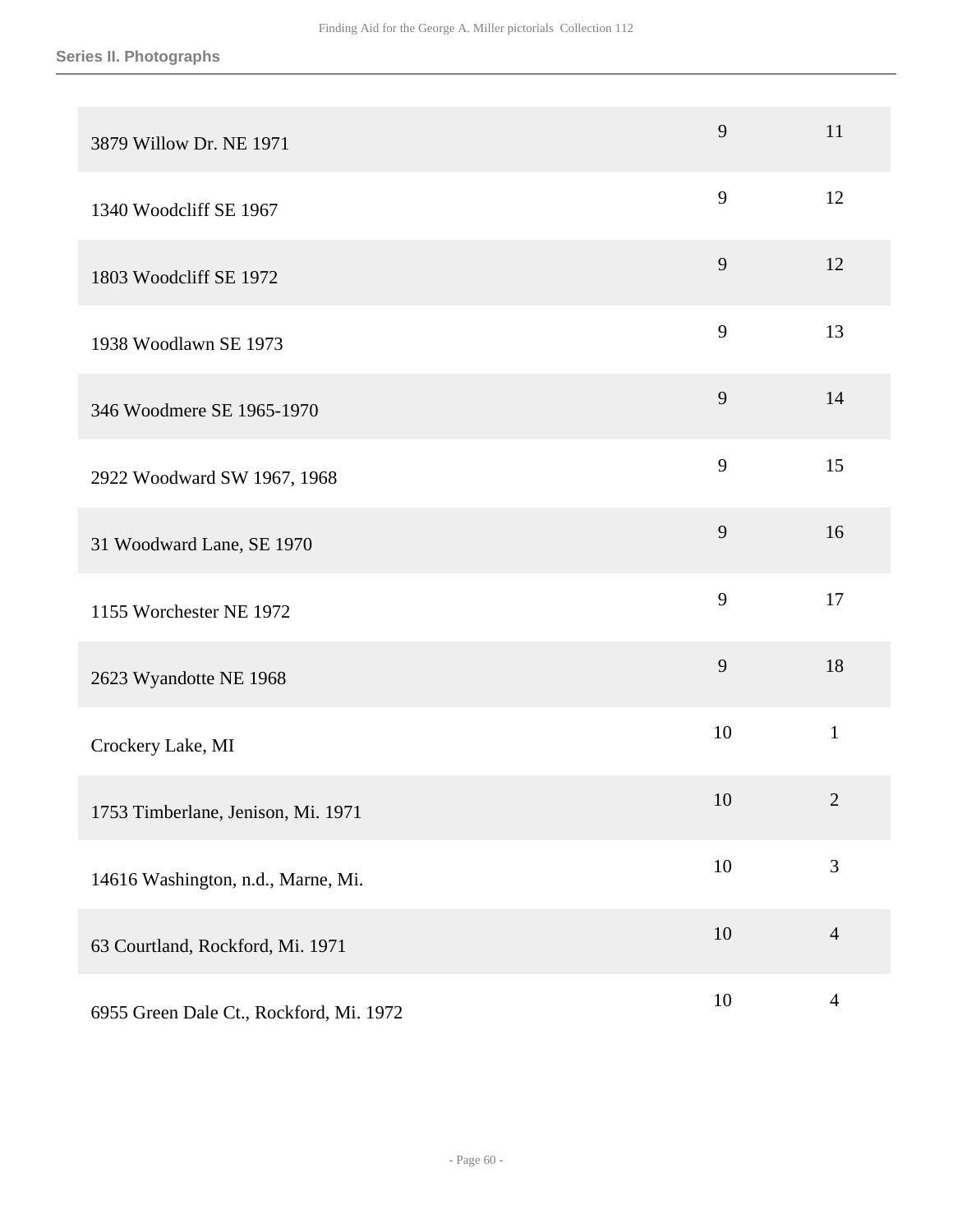| 200 Division SE, Rockford, Mi. 1972      | 10         | $\overline{4}$ |
|------------------------------------------|------------|----------------|
| 417 Division SE, Rockford, Mi. n.d.      | 10         | $\overline{4}$ |
| 2158-62 Division SE, Rockford, Mi. 1967  | 10         | $\overline{4}$ |
| 10070 Myers Lake Rd., Rockford, Mi. 1972 | 10         | $\overline{4}$ |
| 118 Yeomans, Rockford, Mi. n.d.          | 10         | $\overline{4}$ |
| 621 New, Stanton, Mi. 1968               | 10         | 5              |
| 2 Mile Rd., White Cloud, MI, n.d.        | 10         | 6              |
| unidentified                             | 10         | $\overline{7}$ |
| <b>Series III. Slides</b>                |            |                |
|                                          | <b>Box</b> | <b>Folder</b>  |
| 1551 28th, SW                            | 11         | $\mathbf{1}$   |
| 609 32nd, SE                             | $11\,$     | $\mathbf 1$    |
| 10396 36th, SE                           | $11\,$     | $\mathbf 1$    |
| 6841 84th, SE                            | $11\,$     | $\,1\,$        |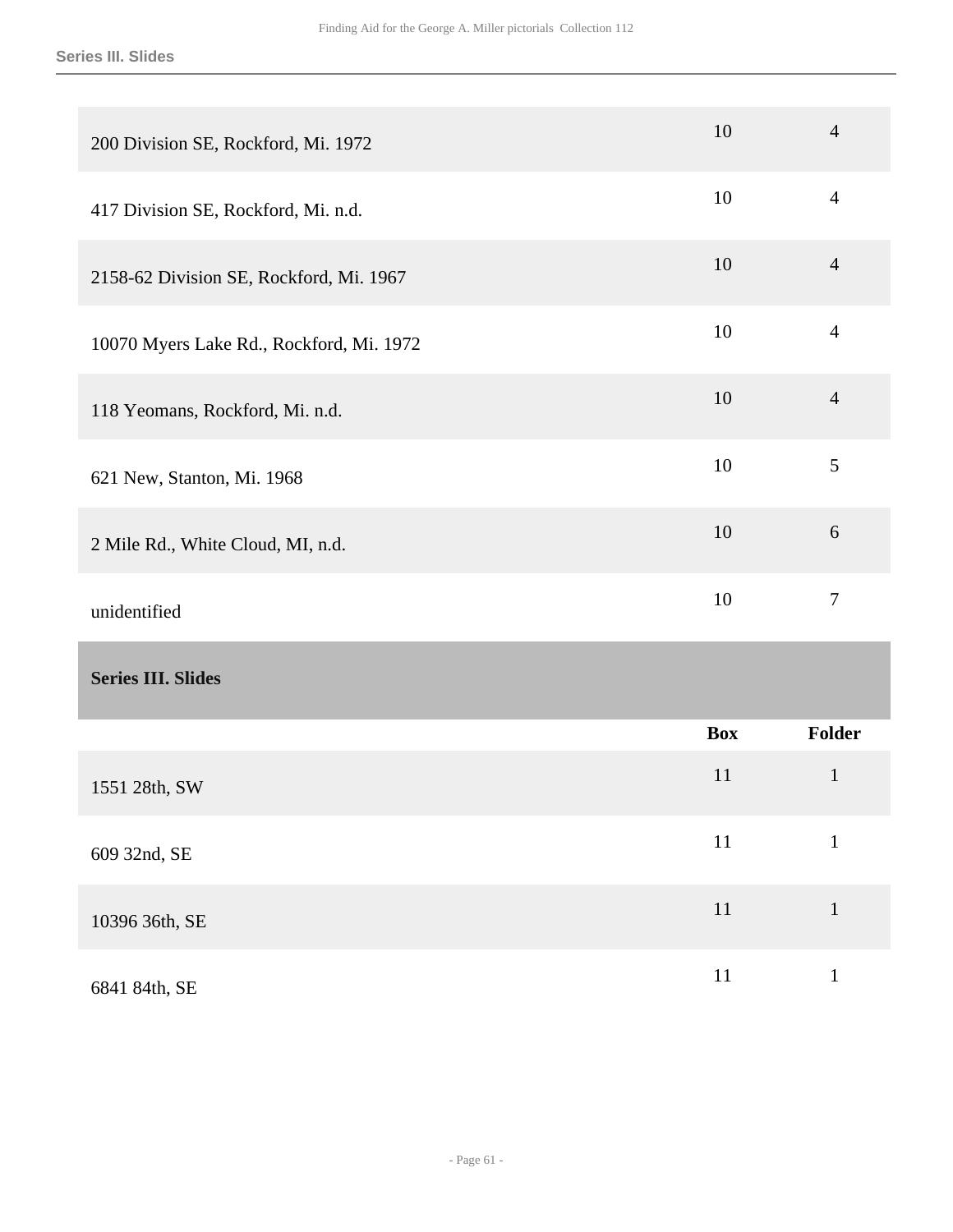| 8333 Atlanta, NE    | 11     | $\mathbf{1}$   |
|---------------------|--------|----------------|
| 2660 Albert, SE     | $11\,$ | $\mathbf 1$    |
| 1611 Alexander, SE  | $11\,$ | $\mathbf{1}$   |
| 501 Alger, SE       | $11\,$ | $\mathbf{1}$   |
| 2139 Anderson, SE   | $11\,$ | $\mathbf{1}$   |
| 2206 Audobon, SE    | $11\,$ | $\mathbf{1}$   |
| 1120 Barber Tr., NE | $11\,$ | $\mathbf 1$    |
| 540 Belvedere, SE   | $11\,$ | $\mathbf{1}$   |
| 148 Benjamin, SE    | $11\,$ | $\mathbf{1}$   |
| 1732 Benjamin, SE   | $11\,$ | $1\,$          |
| 318 Beulah, SE      | 11     | $\overline{2}$ |
| 3121 Bonnell, SE    | $11\,$ | $\sqrt{2}$     |
| 2304 Boston, SE     | $11\,$ | $\sqrt{2}$     |
| 2984 Bradford, NE   | $11\,$ | $\overline{2}$ |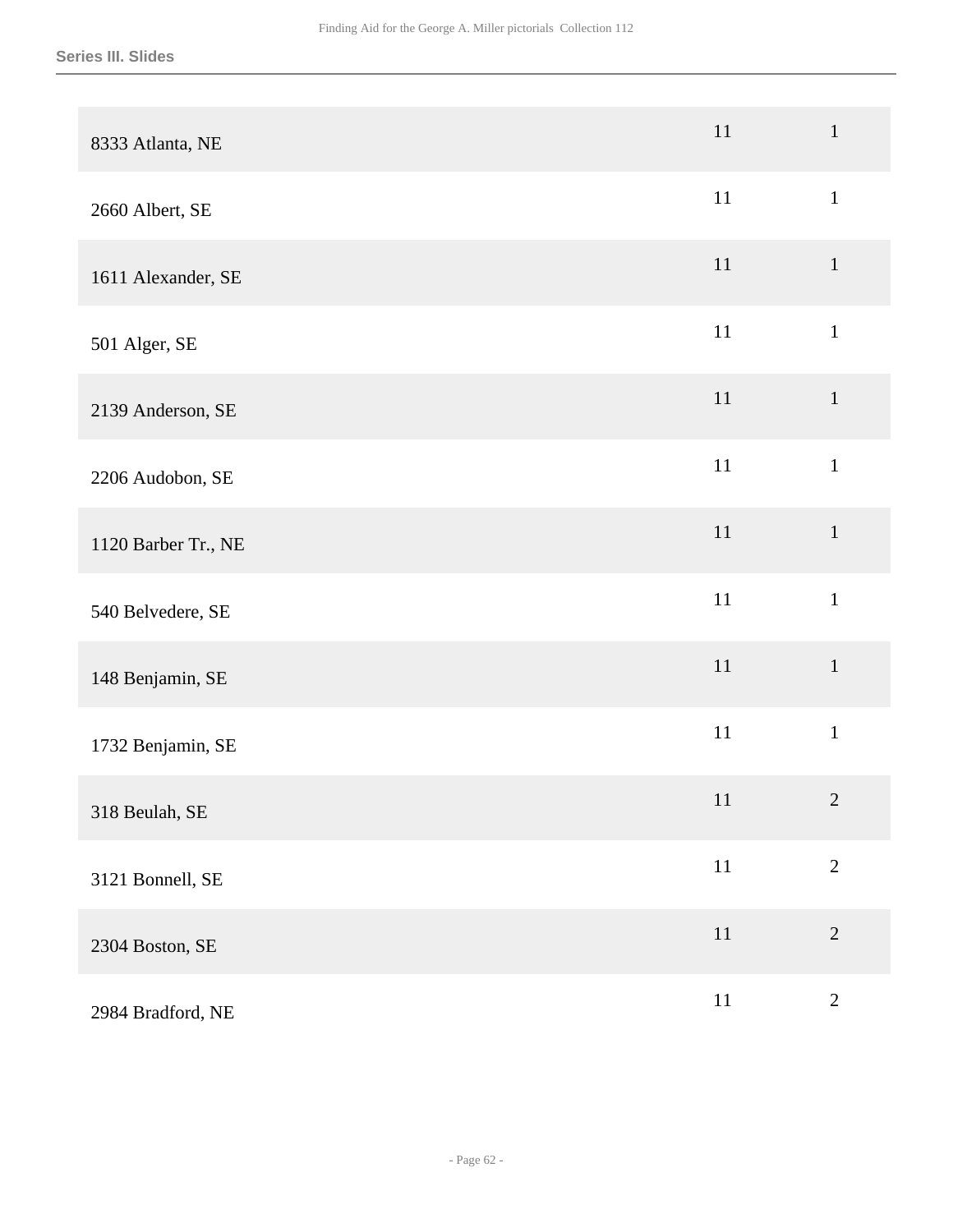| 352 Brandywyne, NW  | 11     | $\overline{2}$ |
|---------------------|--------|----------------|
| 3152 Brentwood, SE  | $11\,$ | $\overline{2}$ |
| 1450 Breton, SE     | $11\,$ | $\overline{2}$ |
| 340 Briarwood, SE   | 11     | $\overline{2}$ |
| 2709 Brooklyn, SE   | $11\,$ | $\sqrt{2}$     |
| 1132 Burgis Ct.; SE | $11\,$ | $\overline{2}$ |
| 12 Burton, SE       | $11\,$ | $\overline{2}$ |
| 1223 Calvin, SE     | $11\,$ | $\overline{2}$ |
| 1145 Cadillac, SE   | 11     | $\overline{2}$ |
| 1445 Cayuga, NW     | $11\,$ | $\overline{2}$ |
| 4230 Castle, NE     | 11     | $\sqrt{2}$     |
| 50 Carlton, SE      | $11\,$ | $\overline{3}$ |
| 547 Cambridge, SE   | $11\,$ | $\mathfrak{Z}$ |
| 620 Cambridge, SE   | $11\,$ | $\mathfrak{Z}$ |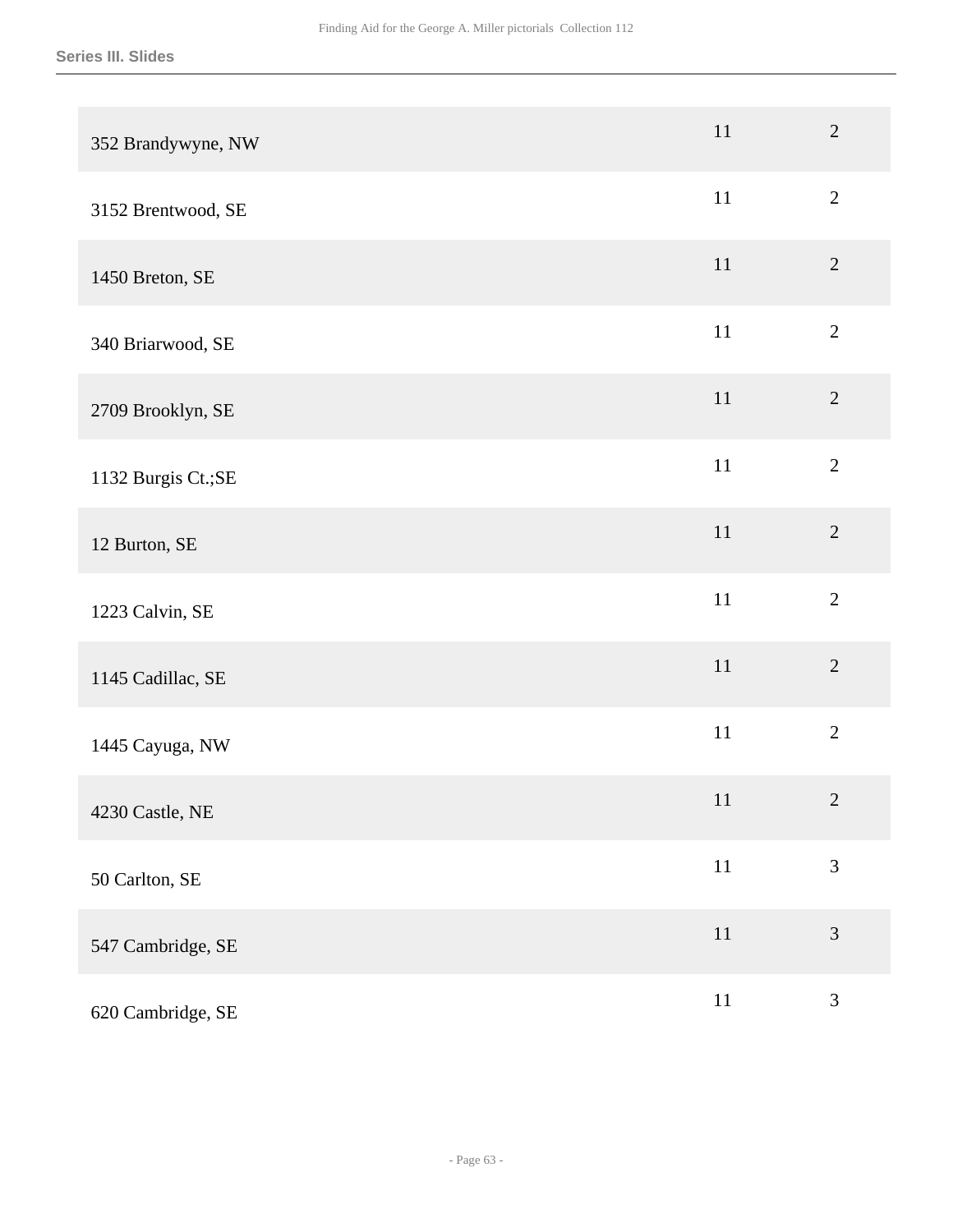| 751 Cambridge, SE   | $11\,$ | $\mathfrak{Z}$ |
|---------------------|--------|----------------|
| 810 Cambridge, SE   | $11\,$ | $\mathfrak{Z}$ |
| 959 Chicago Dr., SW | $11\,$ | $\mathfrak{Z}$ |
| 2773 Coit, NE       | $11\,$ | $\mathfrak{Z}$ |
| 3346 Coit, NE       | $11\,$ | $\mathfrak{Z}$ |
| 4071 Coit, NE       | $11\,$ | 3              |
| 31 College, NE      | $11\,$ | $\mathfrak{Z}$ |
| 63 College, NE      | $11\,$ | $\overline{3}$ |
| 341 College, SE     | 11     | $\overline{3}$ |
| 104 Conrad, NE      | $11\,$ | $\mathfrak{Z}$ |
| 1507 Cornell, SE    | 11     | $\mathfrak{Z}$ |
| 7530 Courtland, NE  | $11\,$ | $\overline{4}$ |
| 8260 Courtland, NE  | $11\,$ | $\overline{4}$ |
| 2526 Creekside, SE  | $11\,$ | $\overline{4}$ |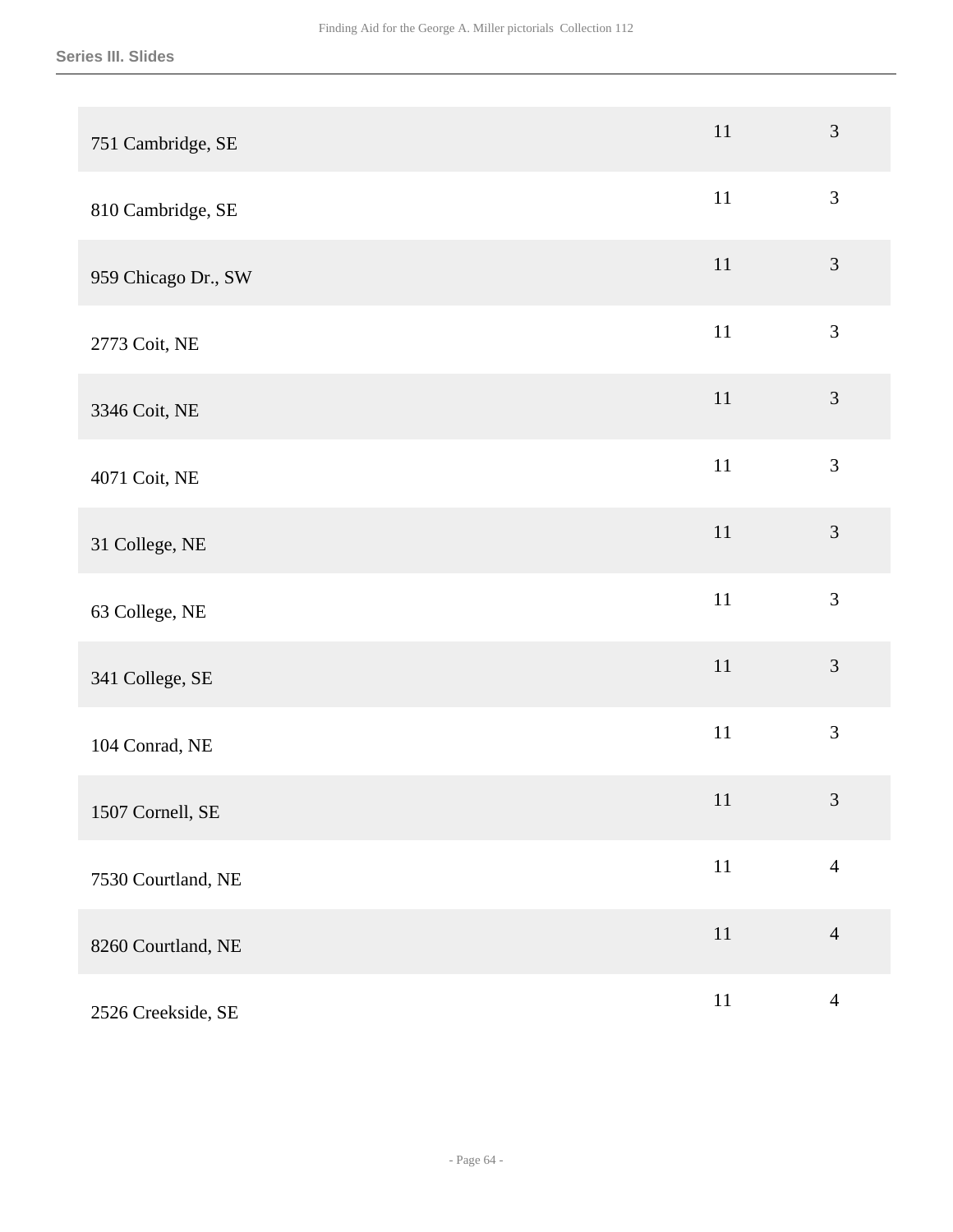| 1023 Crescent, NE  | 11     | $\overline{4}$ |
|--------------------|--------|----------------|
| 3651 Dawes, SE     | 11     | $\overline{4}$ |
| 3164 Dean Lake, NE | $11\,$ | $\overline{4}$ |
| 1709 Delwood, SW   | $11\,$ | $\overline{4}$ |
| 917 Dickinson, SE  | $11\,$ | $\overline{4}$ |
| 7374 Doubloon, SE  | $11\,$ | $\overline{4}$ |
| 1333 Dunham, SE    | 11     | $\overline{4}$ |
| 1543 Edgewood, SE  | $11\,$ | $\overline{4}$ |
| 425 Elliott, SE    | 11     | $\overline{4}$ |
| 64 Elmhurst, SE    | $11\,$ | $\overline{4}$ |
| 2661 Elmwood, SE   | 11     | $\overline{4}$ |
| 950 Emerald, NE    | $11\,$ | $\overline{4}$ |
| 2505 Fletcher, NE  | $11\,$ | $\sqrt{5}$     |
| 927 Floral, NE     | $11\,$ | $\mathfrak{S}$ |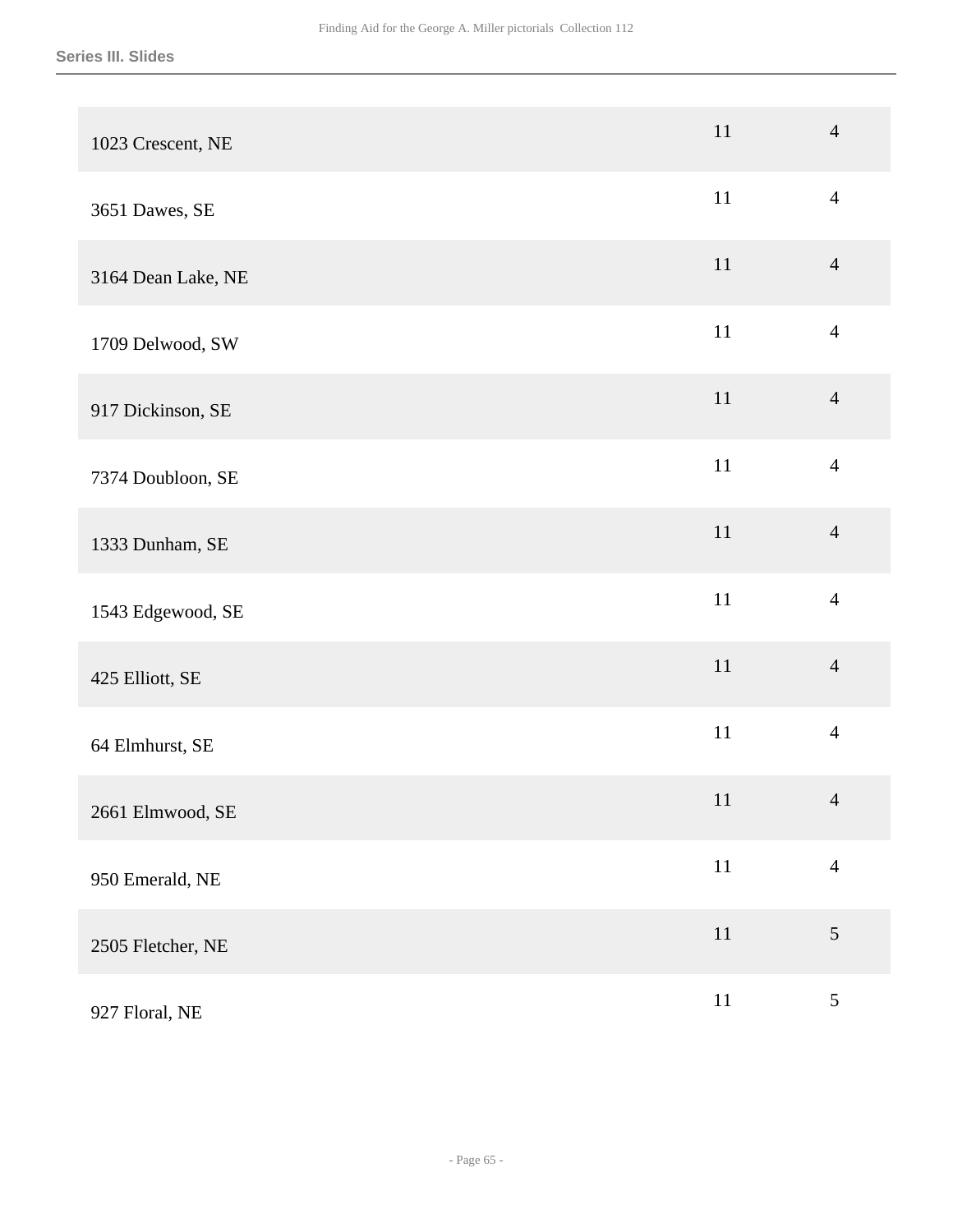| 145 Fountain, NE   | 11     | $\mathfrak{S}$ |
|--------------------|--------|----------------|
| 2274 E. Fulton     | 11     | $\sqrt{5}$     |
| 335 Garfield, NW   | $11\,$ | $\sqrt{5}$     |
| 1433 Genesee, NE   | $11\,$ | $\sqrt{5}$     |
| 554 Giddings, SE   | $11\,$ | 5              |
| 720 Giddings, SE   | $11\,$ | 5              |
| 863 Giddings, SE   | 11     | 5              |
| 348 Gladstone, SE  | 11     | 5              |
| 537 Gladstone, SE  | 11     | 5              |
| 844 Gladstone, SE  | $11\,$ | 5              |
| 912 Grandville, SW | 11     | 5              |
| 19 Griggs, SE      | $11\,$ | $\mathfrak{S}$ |
| 443 Griggs, SE     | $11\,$ | $\sqrt{5}$     |
| 444 Griggs, SE     | $11\,$ | $\mathfrak{S}$ |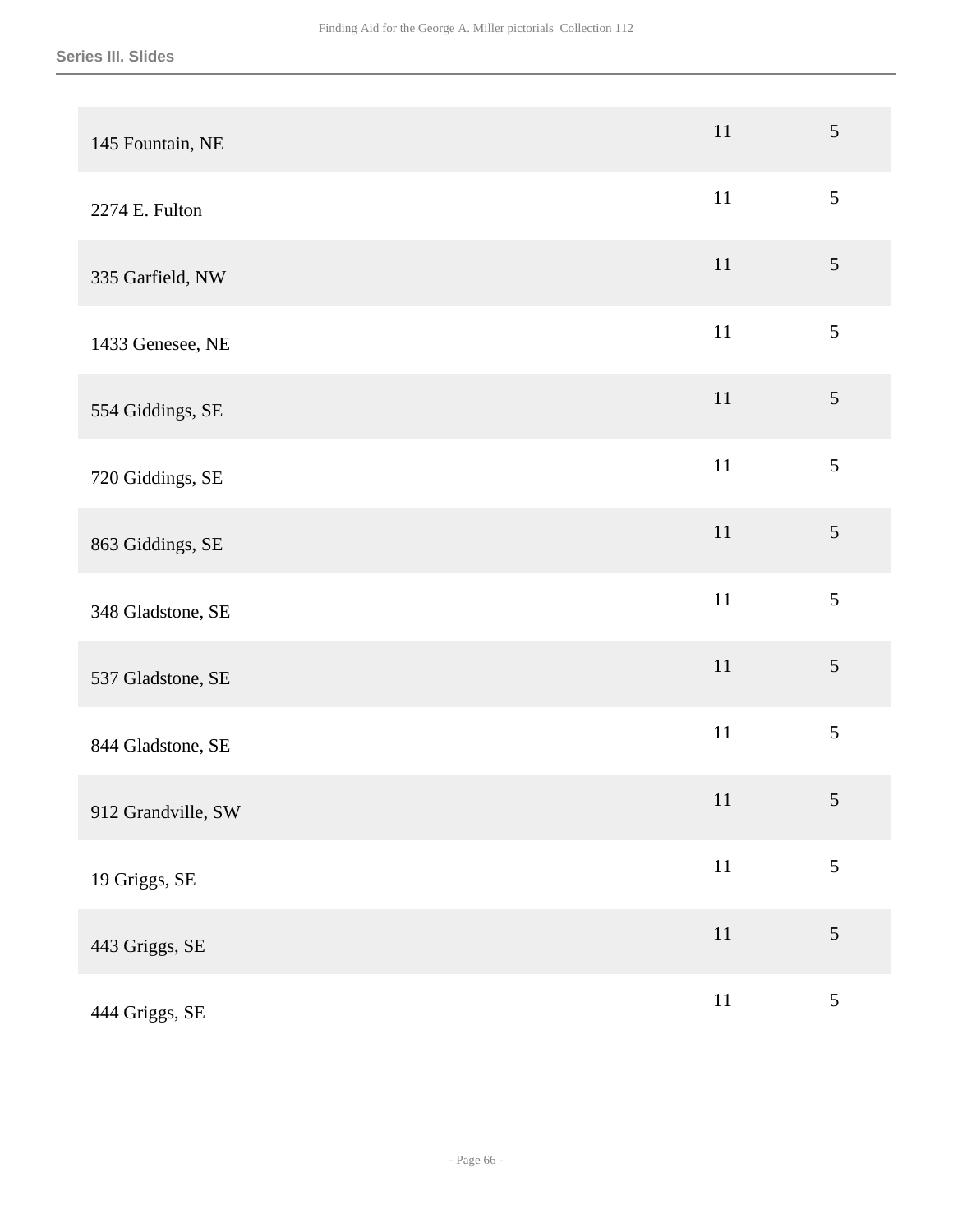| 1238 Hall, SE      | 11     | $6\,$            |
|--------------------|--------|------------------|
| 2145 Hall, SE      | $11\,$ | $\sqrt{6}$       |
| 2605 Hall, SE      | $11\,$ | 6                |
| 2958 Hall, SE      | $11\,$ | $6\,$            |
| 3039 Hall, SE      | $11\,$ | $6\,$            |
| 1238 Hamstead, NW  | $11\,$ | $\boldsymbol{6}$ |
| 2123 Hamstead, NW  | $11\,$ | $\sqrt{6}$       |
| 2703 Hazelwood, SW | 11     | 6                |
| 119 Highland, SE   | $11\,$ | 6                |
| 248 Hobart, SE     | $11\,$ | $\boldsymbol{6}$ |
| 2346 Holiday, SW   | 11     | $\sqrt{6}$       |
| 1406 Houseman, NE  | $11\,$ | $6\,$            |
| 640 Hoyt, SE       | $11\,$ | $\sqrt{6}$       |
| 5051 10 Mile, NE   | $11\,$ | $\tau$           |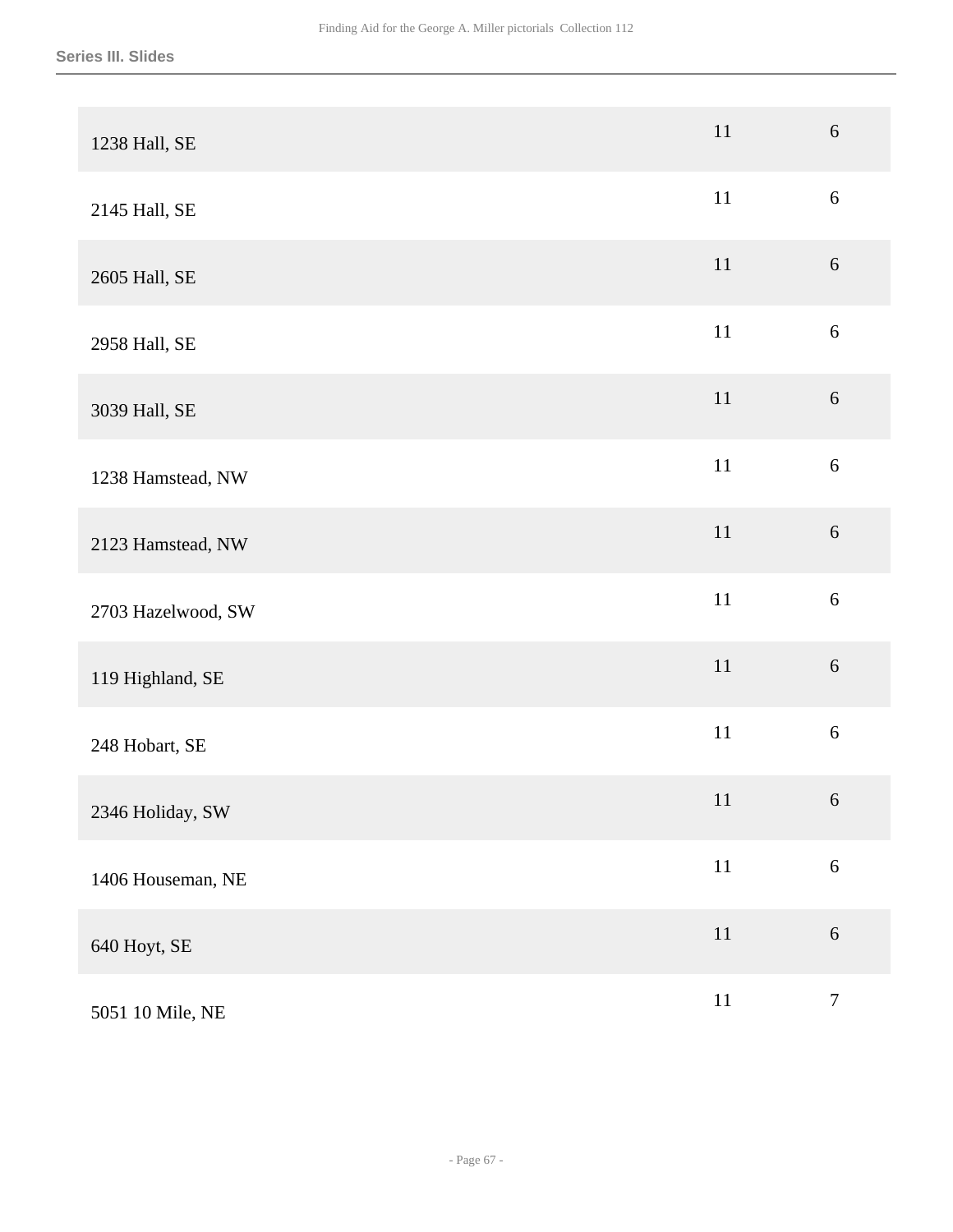| 1157 Iroquois, SE      | 11     | $\overline{7}$   |
|------------------------|--------|------------------|
| 249 James, SE          | $11\,$ | $\boldsymbol{7}$ |
| 308-12 James, SE       | 11     | $\boldsymbol{7}$ |
| 2229 Jefferson, SE     | $11\,$ | $\boldsymbol{7}$ |
| 2654 Jefferson, SE     | 11     | $\boldsymbol{7}$ |
| 32 John Ball Pk, NE    | $11\,$ | $\overline{7}$   |
| 7201 Kilmer, SE        | $11\,$ | $\overline{7}$   |
| 1244 Lake Dr., SE      | $11\,$ | $\overline{7}$   |
| 1659 Lake Dr., SE      | 11     | $\overline{7}$   |
| 2259 Lake Mich. Dr, NW | $11\,$ | $\overline{7}$   |
| 3634 Lake Mich. Dr, NW | 11     | $\tau$           |
| 907 Lakeside, SE       | $11\,$ | $\boldsymbol{7}$ |
| 1039 Lakeside, SE      | $11\,$ | $\boldsymbol{7}$ |
| 258 Madison, SE        | $11\,$ | $8\,$            |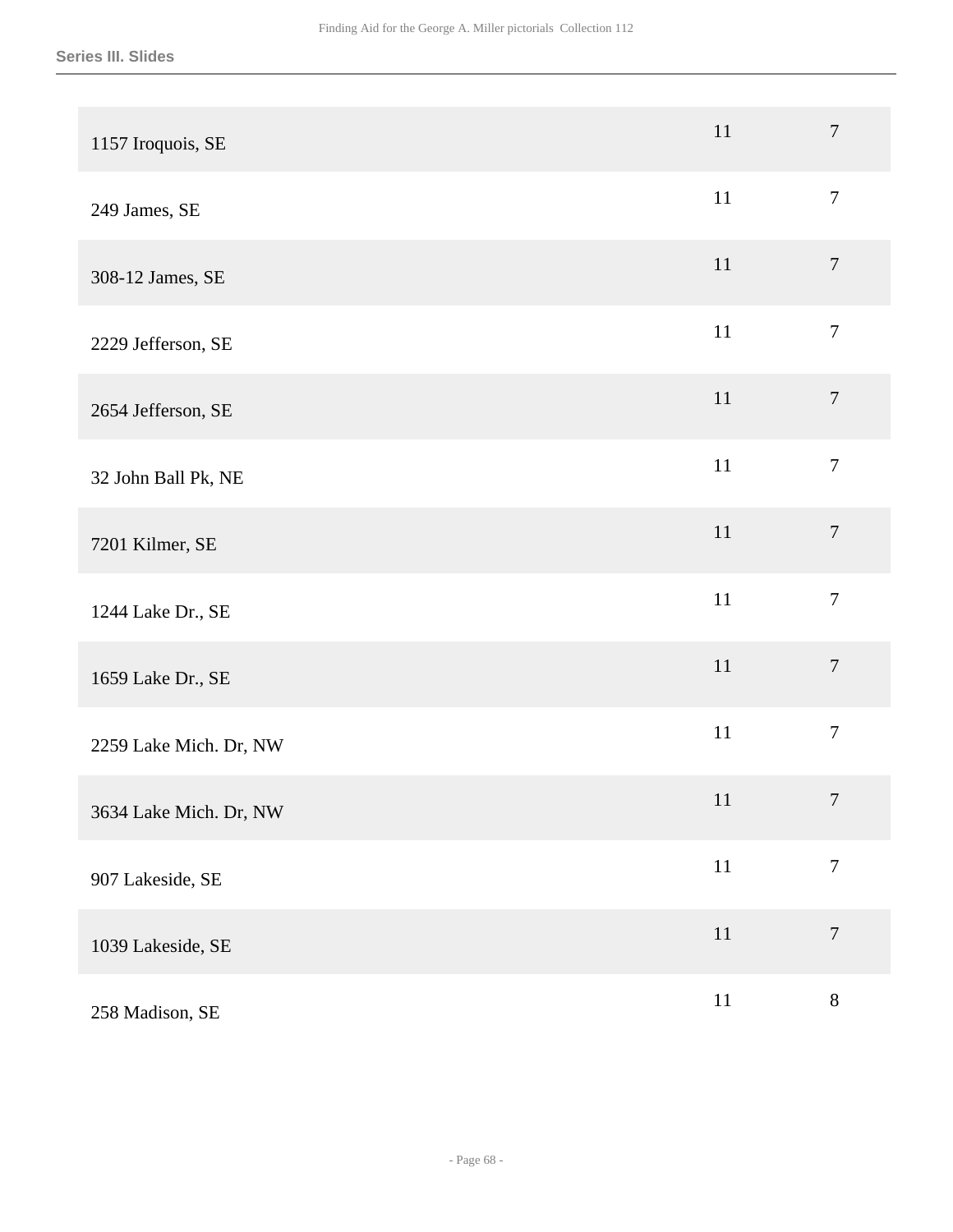| 3011-15 Madison, SE  | $11\,$ | 8            |
|----------------------|--------|--------------|
| 307 Manhattan, SE    | $11\,$ | $8\,$        |
| 2501 Maplewood, SE   | 11     | $8\,$        |
| 1344 Mark, NE        | 11     | $8\,$        |
| 317 Maryland, NE     | $11\,$ | $8\,$        |
| 1033 Maryland, NE    | $11\,$ | $8\,$        |
| 429 Maynard, NW      | $11\,$ | $8\,$        |
| 2753 Midland, SE     | $11\,$ | $8\,$        |
| 2925 Midland, SE     | 11     | $8\,$        |
| 4093 Miramar, NE     | $11\,$ | $8\,$        |
| 2624 Monroe, NE      | 11     | $8\,$        |
| 445 Mulford, SE      | $11\,$ | $\,8\,$      |
| 5055 New Orleans, NE | $11\,$ | $8\,$        |
| 5065 New Orleans, NE | $11\,$ | $\mathbf{9}$ |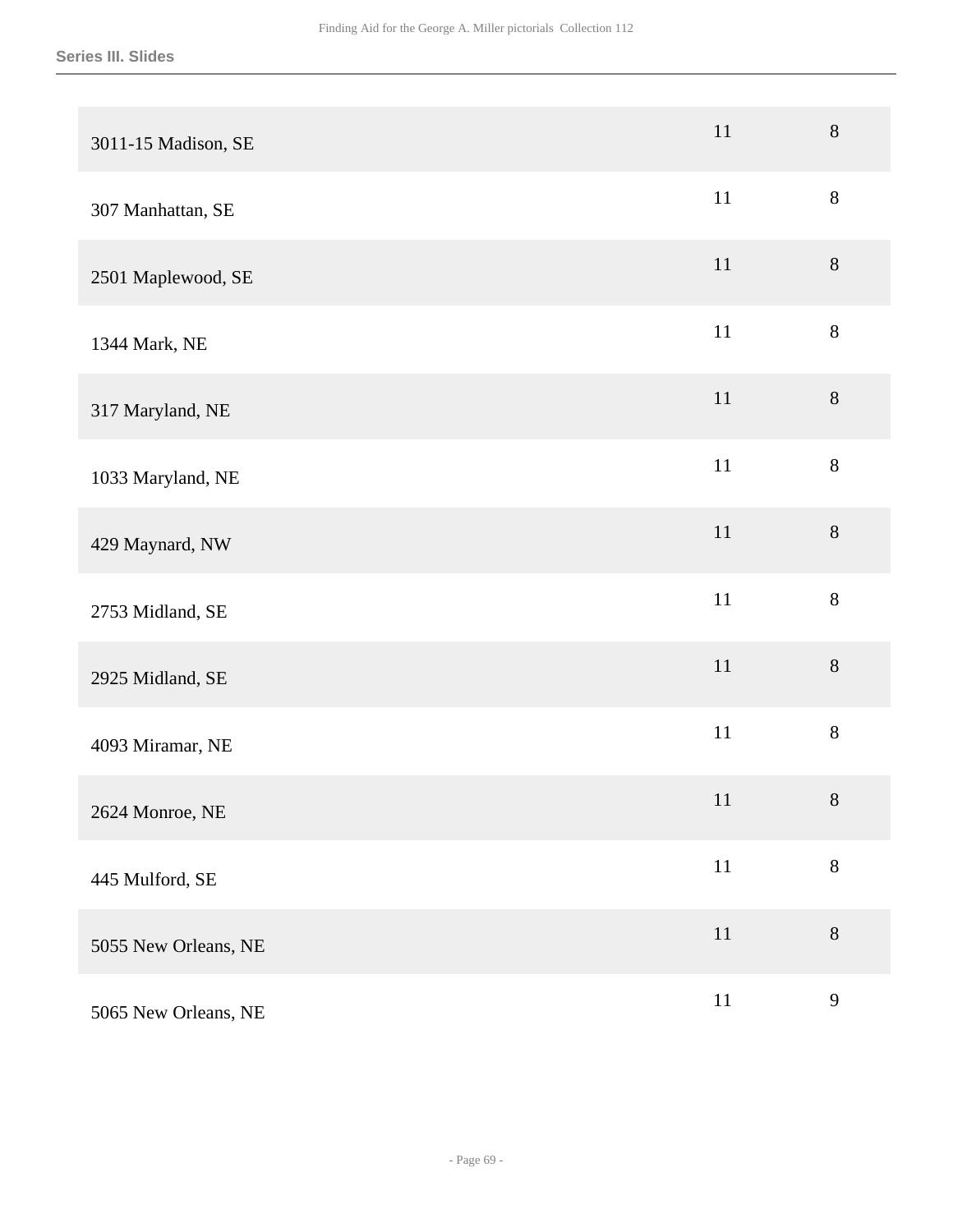| 1254 N. Lawn, NE      | $11\,$ | 9 |
|-----------------------|--------|---|
| 3120 Northshire, NE   | $11\,$ | 9 |
| 1217 Northfield, NE   | 11     | 9 |
| 841 Northwood, NE     | $11\,$ | 9 |
| 3351 Nottingham, NE   | $11\,$ | 9 |
| 2738 Oakwood, NE      | $11\,$ | 9 |
| 903 Orchard, NE       | $11\,$ | 9 |
| 921 Orchard, NE       | $11\,$ | 9 |
| 1728 Plas, SE         | $11\,$ | 9 |
| 251 Plymouth, SE      | $11\,$ | 9 |
| 1111 Plymouth, SE     | 11     | 9 |
| 1430 Plymouth, SE     | $11\,$ | 9 |
| 1935 Plymouth Tr., SE | $11\,$ | 9 |
| 1519 Pontiac, SE      | $11\,$ | 9 |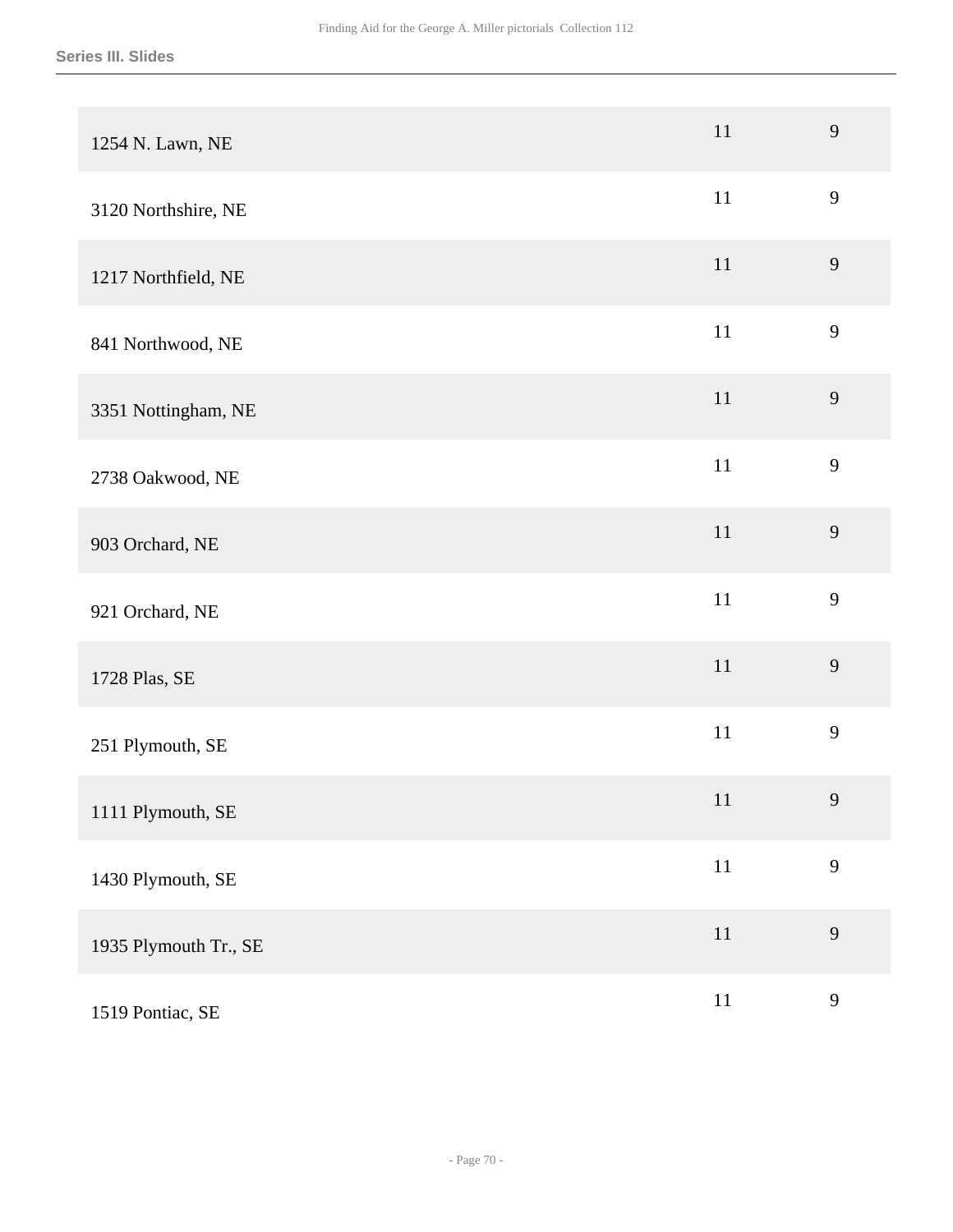| 44 Portsmouth, NE     | 11     | 9      |
|-----------------------|--------|--------|
| 358 Richard Tr., SE   | 11     | 10     |
| 2729 Richards, SE     | 11     | 10     |
| 2255 Riverwside, NE   | 11     | 10     |
| 2312 Riverside, NE    | 11     | 10     |
| 1610 Robinson Rd., SE | $11\,$ | 10     |
| 1903 Robinson Rd., SE | 11     | 10     |
| 2100 Robinson Rd., SE | 11     | 10     |
| 2150 Robinson Rd., SE | 11     | 10     |
| 2018 San Lu Rae, SE   | $11\,$ | 10     |
| 2641 Shagbark, SE     | 11     | 10     |
| 1531 Sherwood, SE     | $11\,$ | $10\,$ |
| 1809 Silver, SE       | $11\,$ | $10\,$ |
| 1823 Stilegate, SE    | $11\,$ | $10\,$ |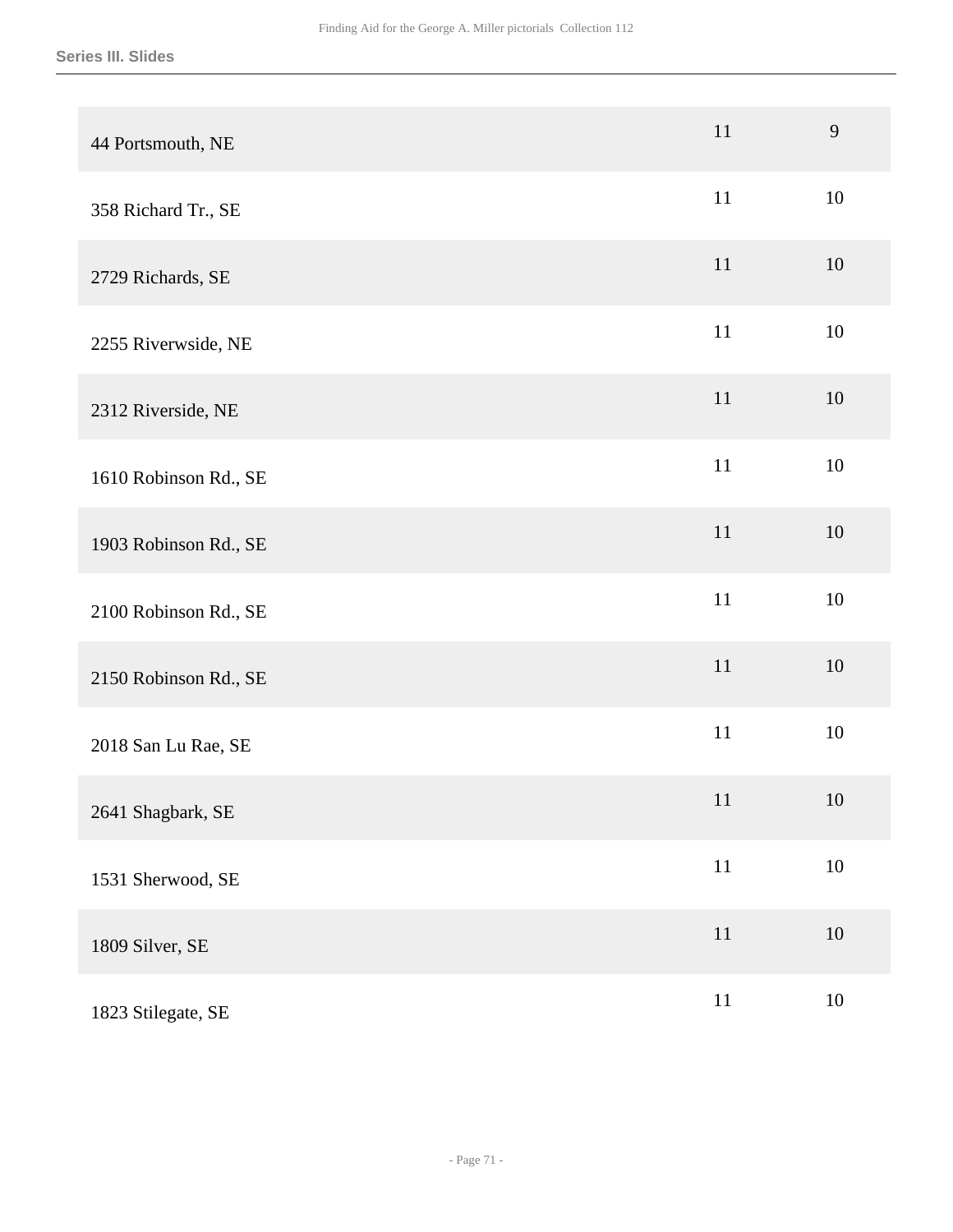| 252 State, SE       | 11     | 10     |
|---------------------|--------|--------|
| 1105-7 Spencer, SE  | $11\,$ | $10\,$ |
| 425 Storrs, SE      | $11\,$ | 11     |
| 6273 Summer, NW     | $11\,$ | $11\,$ |
| 1217 Sylvan, SE     | $11\,$ | 11     |
| 1315 Sylvan, SE     | $11\,$ | $11\,$ |
| 1335 Sylvan, SE     | $11\,$ | $11\,$ |
| 2050 Teway, SE      | $11\,$ | $11\,$ |
| 1424 Thomas, SE     | 11     | $11\,$ |
| 1245 Thornapple, SE | $11\,$ | $11\,$ |
| 202 Union, NE       | 11     | 11     |
| 2132 Uplands, SE    | $11\,$ | $11\,$ |
| 2534 Wabash, NE     | $11\,$ | 11     |
| 2642 Wabash, NE     | $11\,$ | $11\,$ |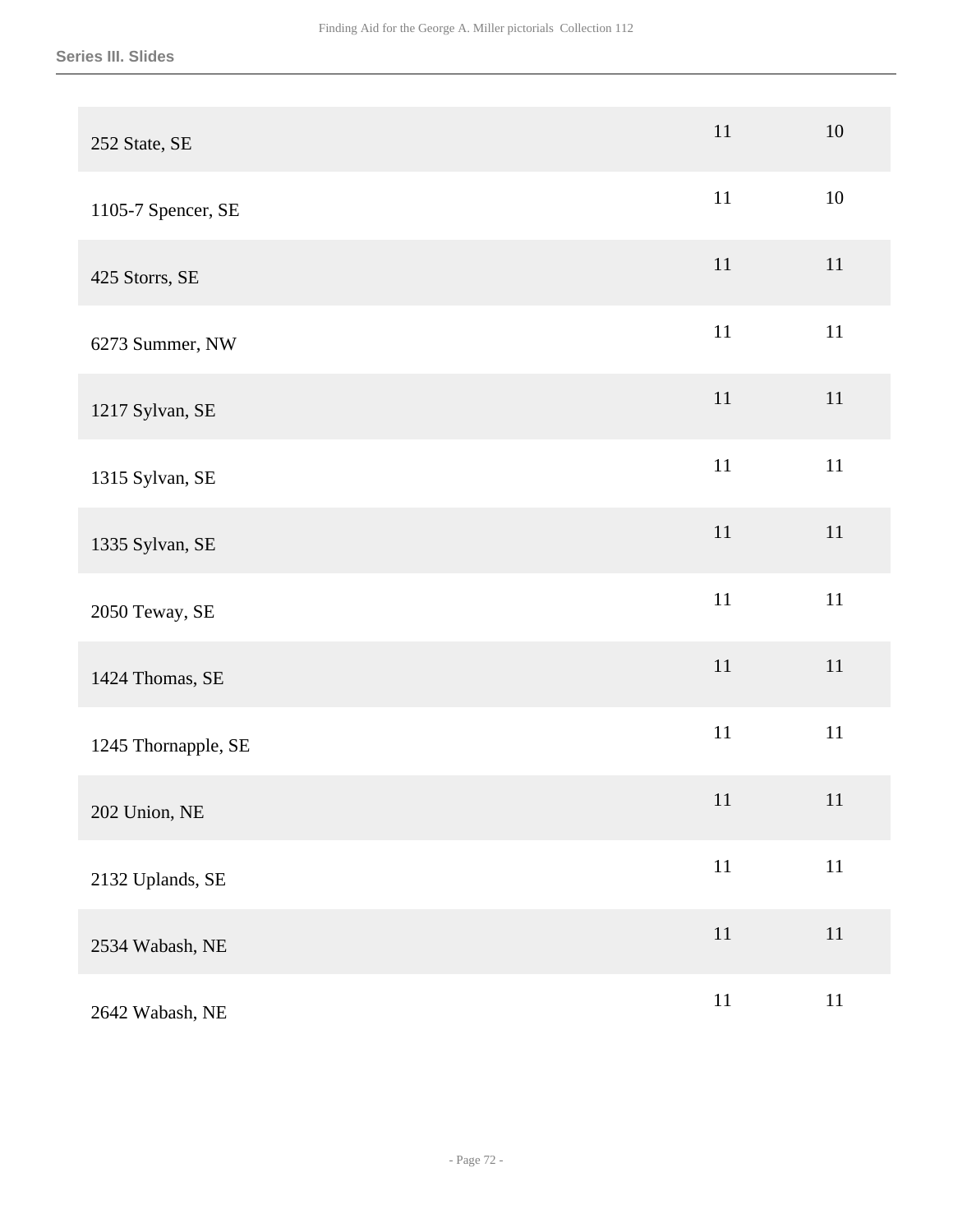| 977 Waltham, SE     | 11             | 11     |
|---------------------|----------------|--------|
| 311 Washington, SE  | $11\,$         | 12     |
| 429 Washington, SE  | $11\,$         | 12     |
| 810 Watkins, SE     | $11\,$         | $12\,$ |
| 1556 Wealthy, SE    | $11\,$         | 12     |
| 1607 Wealthy, SE    | $11\,$         | $12\,$ |
| 2474 Westboro, NE   | $11\,$         | $12\,$ |
| 1721 Willard, SE    | 11             | 12     |
| 1340 Woodcliffe, SE | $11\,$         | $12\,$ |
| 2049 Woodcliffe, SE | $11\,$         | 12     |
| 1524 Woodlawn, SE   | 11             | 12     |
| 346 Worchester, NE  | $11\,$         | $12\,$ |
| Rockford, Mich.     |                |        |
|                     | $\mathbf{Box}$ | Folder |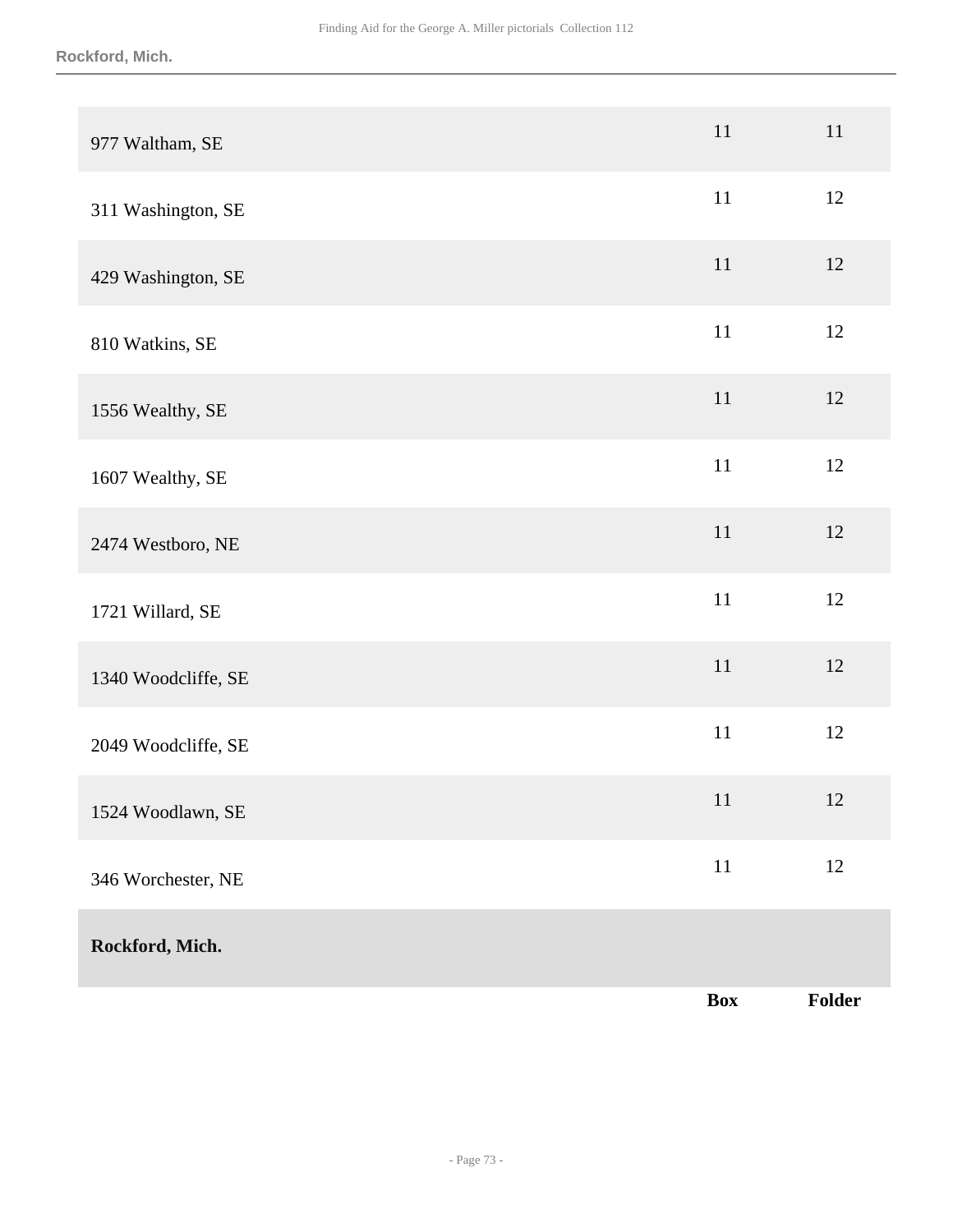| 5051 10 Mile             | 11         | 13     |
|--------------------------|------------|--------|
| 7530 Courtland           | $11\,$     | 13     |
| 119 Highland             | 11         | 13     |
| 5055 New Orleans         | $11\,$     | 13     |
| 205 S. Main              | 11         | 13     |
| 10070 Myers Lake Rd.     | $11\,$     | 13     |
| 5094 Peach Tree Ct.      | $11\,$     | 13     |
| 8295 Peach Tree          | $11\,$     | 13     |
| 8306 Peach Tree          | $11\,$     | 13     |
| 5164 Surf Dr.            | $11\,$     | 13     |
| 6987 Weller              | 11         | 13     |
| <b>Unknown locations</b> |            |        |
|                          | <b>Box</b> | Folder |
| Unknown                  | $11\,$     | 14     |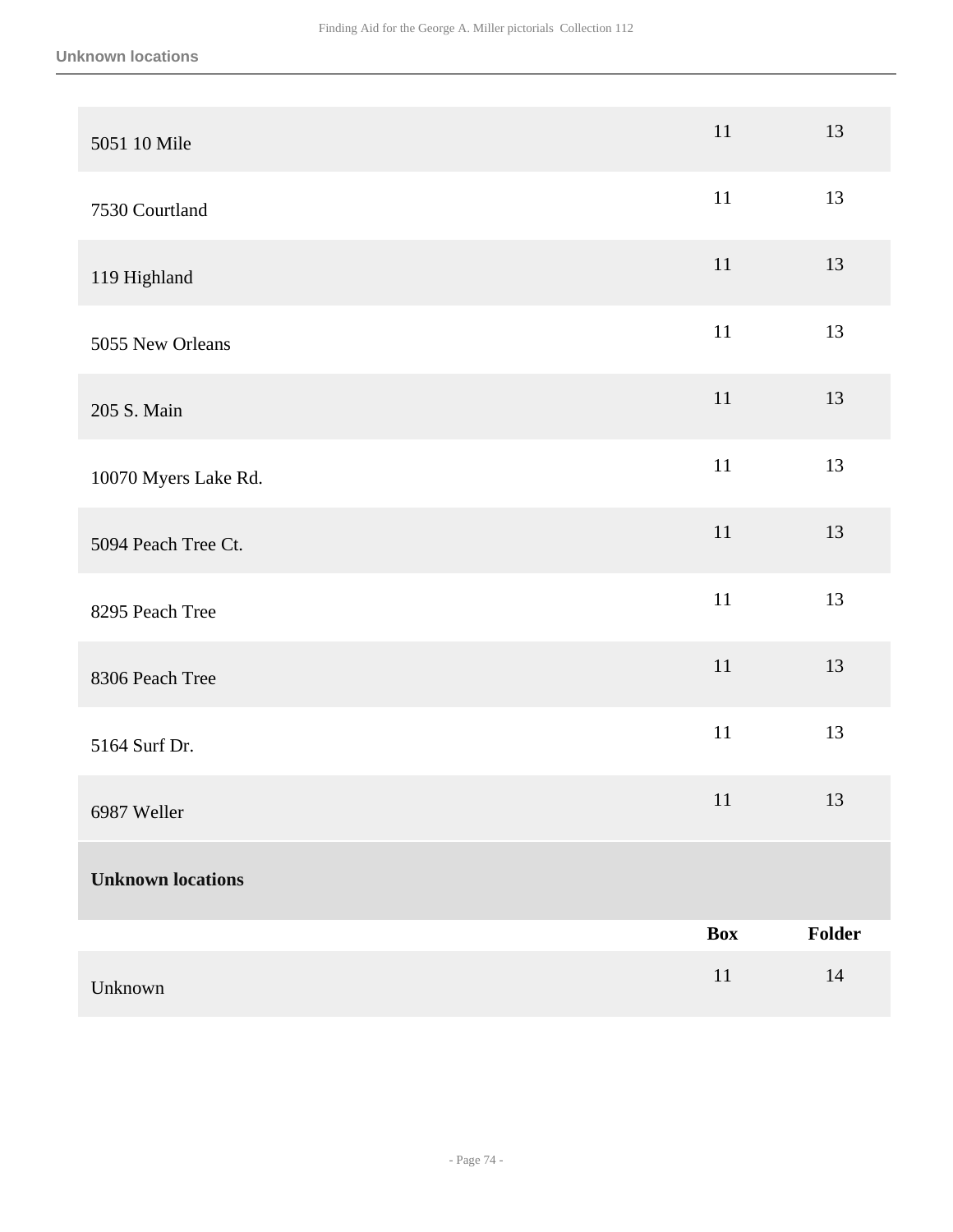| Unknown            | $11\,$     | 15     |
|--------------------|------------|--------|
| Unknown            | $11\,$     | 16     |
| People             |            |        |
|                    | <b>Box</b> | Folder |
| Bosma, Dan         | $11\,$     | $17\,$ |
| Brumels, Howard    | $11\,$     | 17     |
| Erickson, E.J.     | $11\,$     | $17\,$ |
| Lavin, Marge       | $11\,$     | 17     |
| Nystrom, Althea    | $11\,$     | $17\,$ |
| Petersen, Walter   | $11\,$     | $17\,$ |
| Roosa, David       | $11\,$     | $17\,$ |
| VanDyke, Art       | $11\,$     | $17\,$ |
| VanPoppering, Erma | $11\,$     | $17\,$ |
| Westover, Marshall | $11\,$     | 17     |